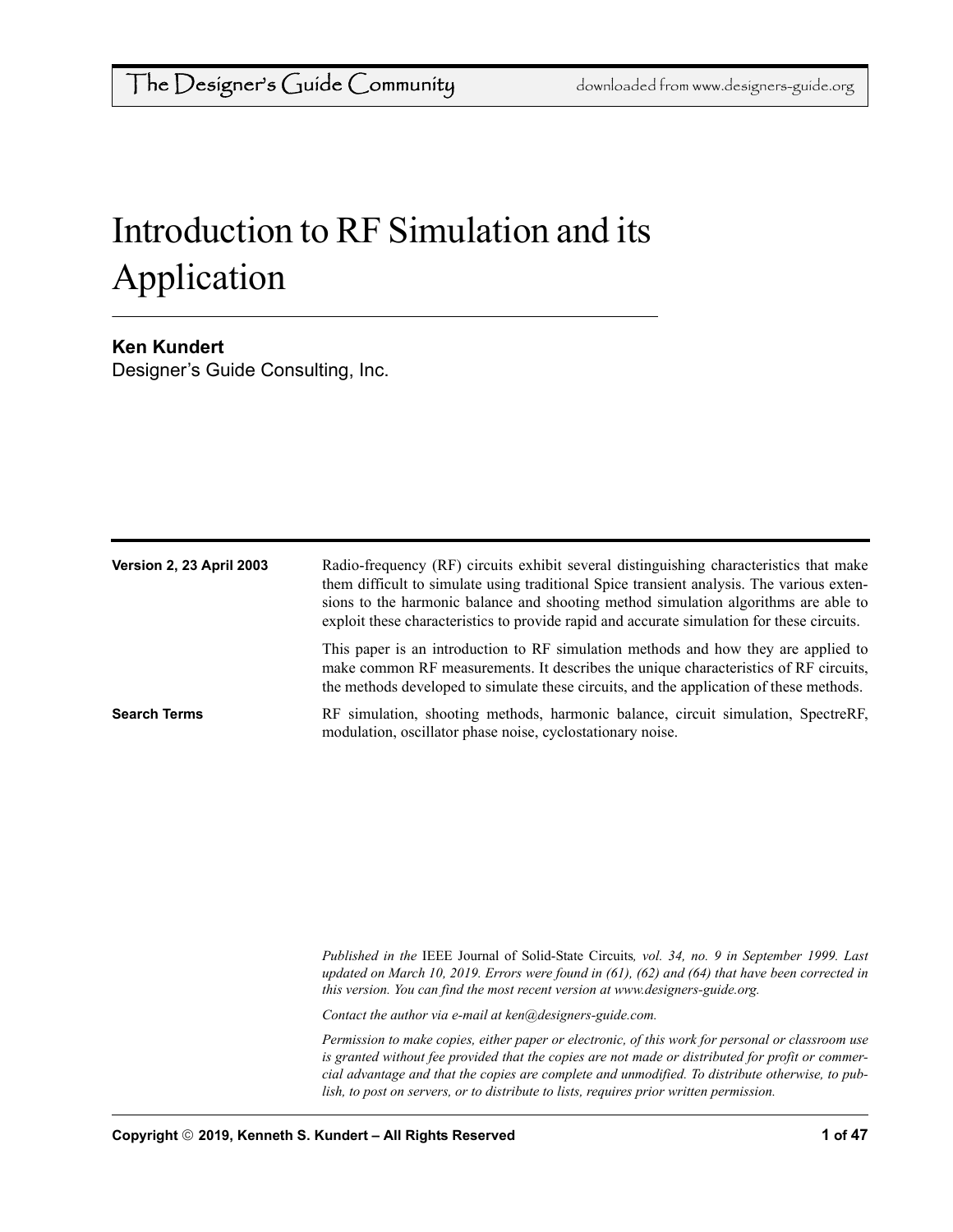# **1 The RF Interface**

Wireless transmitters and receivers can be conceptually separated into baseband and RF sections. Baseband is the range of frequencies over which transmitters take their input and receivers produce their output. The bandwidth of the baseband section determines the underlying rate at which data can flow through the system. There is a considerable amount of signal processing that occurs at baseband designed to improve the fidelity of the data stream being communicated and to reduce the load the transmitter places on the transmission medium for a particular data rate. The RF section of the transmitter is responsible for converting the processed baseband signal up to the assigned channel and injecting the signal into the medium. Conversely, the RF section of the receiver is responsible for taking the signal from the medium and converting it back down to baseband.

With transmitters there are two primary design goals. First, they must transmit a specified amount of power while consuming as little power as possible. Second, they must not interfere with transceivers operating on adjacent channels. For receivers, there are three primary design goals. First, they must faithfully recover small signals. They must reject interference outside the desired channel. And, like transmitters, they must be frugal power consumers.

# **1.1 Small Desired Signals**

Receivers must be very sensitive to detect small input signals. Typically, receivers are expected to operate with as little as  $1 \mu V$  at the input. The sensitivity of a receiver is limited by the noise generated in the input circuitry of the receiver. Thus, noise is a important concern in receivers and the ability to predict noise by simulation is very important. As shown in [Figure 1](#page-1-0), a typical superheterodyne receiver first filters and then amplifies its input with a low noise amplifier or LNA. It then translates the signal to the intermediate frequency or IF by mixing it with the first local oscillator or LO. The noise performance of the front-end is determined mainly by the LNA, the mixer, and the LO. While it is possible to use traditional SPICE noise analysis to find the noise of the LNA, it is useless on the mixer and the LO because the noise in these blocks is strongly influenced by the large LO signal.



The small input signal level requires that receivers must be capable of a tremendous amount of amplification. Often as much as 120 dB of gain is needed. With such high gain, any coupling from the output back to the input can cause problems. One important reason why the superheterodyne receiver architecture is used is to spread that gain over several frequencies to reduce the chance of coupling. It also results in the first LO being

# <span id="page-1-0"></span>FIGURE 1 *A coherent superheterodyne receiver's RF interface.*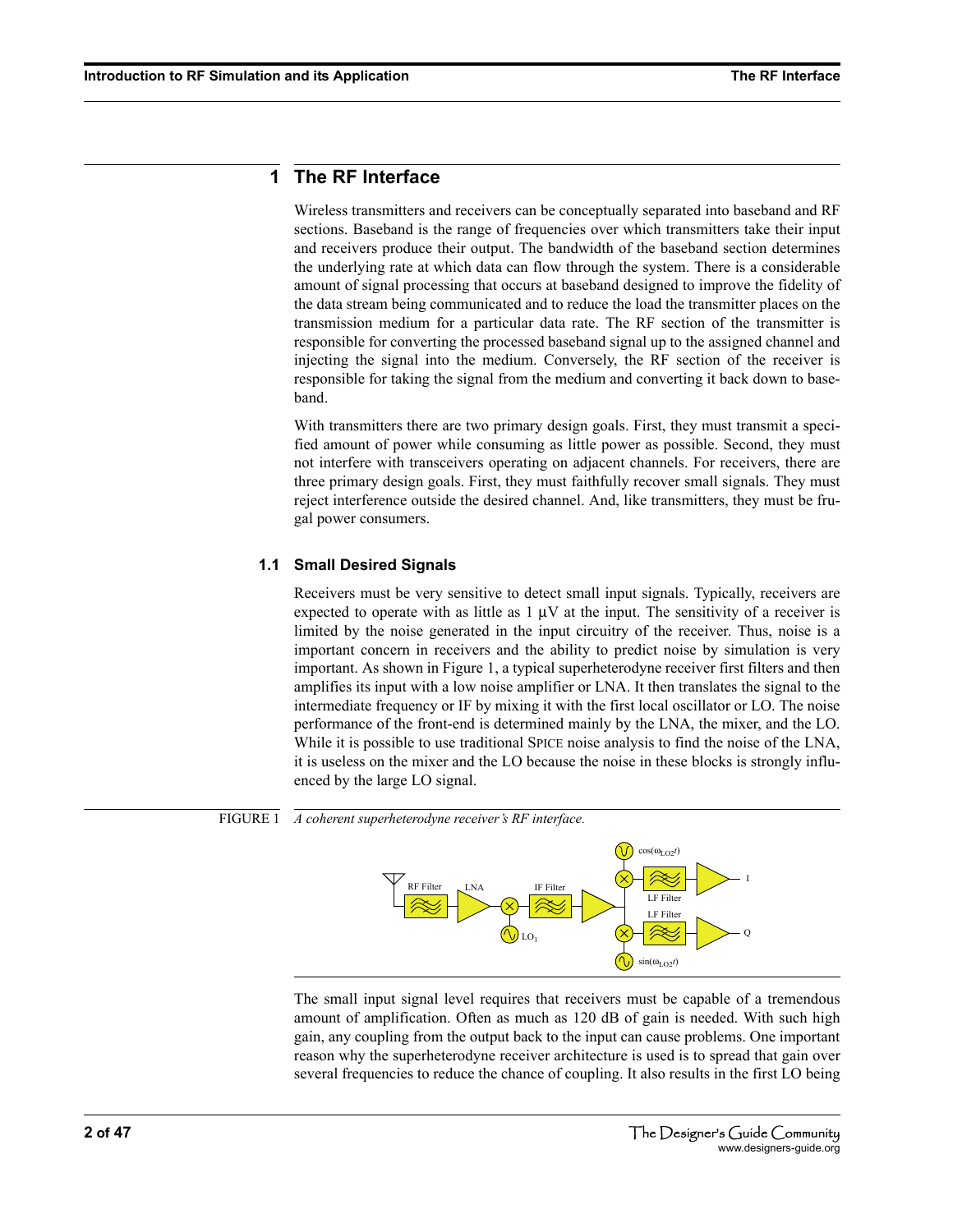at a different frequency than the input, which prevents this large signal from contaminating the small input signal. For various reasons, the direct conversion or homodyne architecture is a candidate to replace the superheterodyne architecture in some wireless communication systems [[1,](#page-41-0)[16,](#page-42-0)[47,](#page-44-0)[48\]](#page-44-1). In this architecture the RF input signal is directly converted to baseband in one step. Thus, most of the gain will be at baseband and the LO will be at the same frequency as the input signal. In this case, the ability to determine the impact of small amounts of coupling is quite important and will require careful modeling of the stray signal paths, such as coupling through the substrate, between package pins and bondwires, and through the supply lines.

# **1.2 Large Interfering Signals**

Receivers must be sensitive to small signals even in the presence of large interfering signals, often known as blockers. This situation arises when trying to receive a weak or distant transmitter with a strong nearby transmitter broadcasting in an adjacent channel. The interfering signal can be 60-70 dB larger than the desired signal and can act to block its reception by overloading the input stages of the receiver or by increasing the amount of noise generated in the input stage. Both of these problems result if the input stage is driven into a nonlinear region by the interferer. To avoid these problems, the front-end of a receiver must be very linear. Thus, linearity is also an important concern in receivers. Receivers are narrowband circuits and so the nonlinearity is quantified by measuring the intermodulation distortion. This involves driving the input with two sinusoids that are in band and close to each other in frequency and then measuring the intermodulation products. This is generally an expensive simulation with SPICE because many cycles must be computed in order to have the frequency resolution necessary to see the distortion products.

# **1.3 Adjacent Channel Interference**

Distortion also plays an important role in the transmitter where nonlinearity in the output stages can cause the bandwidth of the transmitted signal to spread out into adjacent channels. This is referred to as spectral regrowth because, as shown in [Figure 2](#page-3-0) and [Figure 3 on page 5](#page-4-0), the bandwidth of the signal is limited before it reaches the transmitter's power amplifier or PA, and intermodulation distortion in the PA causes the bandwidth to increase again. If it increases too much, the transmitter will not meet its adjacent channel power requirements. When transmitting digitally modulated signals, spectral regrowth is virtually impossible to predict with SPICE. The transmission of around 1000 digital symbols must be simulated to get a representative spectrum, and this combined with the high carrier frequency makes use of transient analysis impractical.

# <span id="page-2-0"></span>**2 Characteristics of RF Circuits**

RF circuits have several unique characteristics that are barriers to the application of traditional circuit simulation techniques. Over the last decade, researchers have developed many special purpose algorithms that overcome these barriers to provide practical simulation for RF circuits, often by exploiting the very characteristic that represented the barrier to traditional methods [\[28\]](#page-43-0).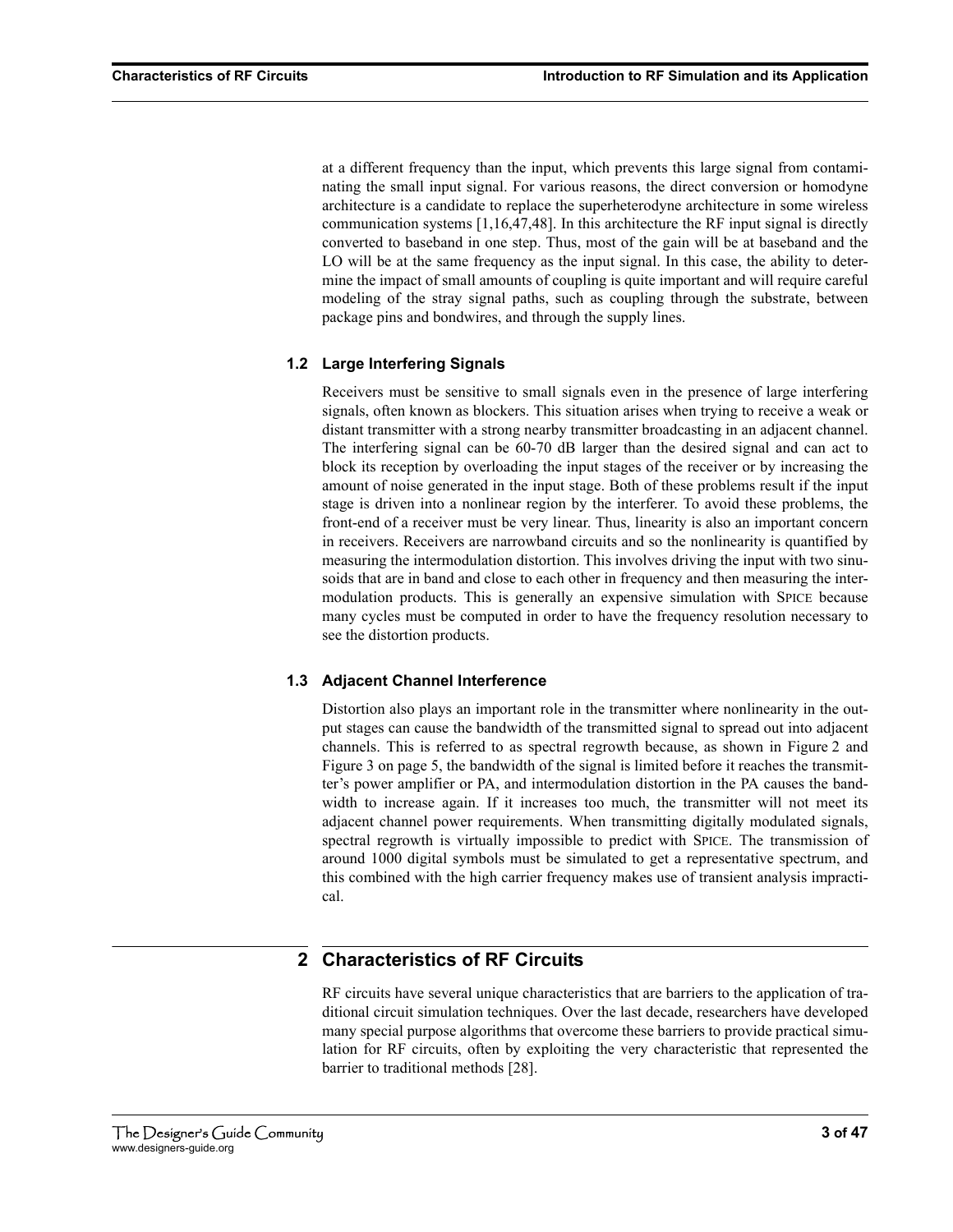

#### <span id="page-3-0"></span>FIGURE 2 *A digital direct conversion transmitter's RF interface.*

#### <span id="page-3-2"></span>**2.1 Narrowband Signals**

RF circuits process narrowband signals in the form of modulated carriers. Modulated carriers are characterized as having a periodic high-frequency carrier signal and a lowfrequency modulation signal that acts on either the amplitude, phase, or frequency of the carrier. For example, a typical mobile telephone transmission has a 10-30 kHz modulation bandwidth riding on a 1-2 GHz carrier. In general, the modulation is arbitrary, though it is common to use a sinusoid or a simple combination of sinusoids as test signals.

The ratio between the lowest frequency present in the modulation and the frequency of the carrier is a measure of the relative frequency resolution required of the simulation. General purpose circuit simulators, such as SPICE, use transient analysis to predict the nonlinear behavior of a circuit. Transient analysis is expensive when it is necessary to resolve low modulation frequencies in the presence of a high carrier frequency because the high-frequency carrier forces a small timestep while a low-frequency modulation forces a long simulation interval.

Passing a narrowband signal though a nonlinear circuit results in a broadband signal whose spectrum is relatively sparse, as shown in [Figure 3](#page-4-0). In general, this spectrum consists of clusters of frequencies near the harmonics of the carrier. These clusters take the form of a discrete set of frequencies if the modulation is periodic or quasiperiodic, and a continuous distribution of frequencies otherwise.

RF simulators exploit the sparse nature of this spectrum in various ways and with varying degrees of success. Steady-state methods [\(Section 4.1 on page 14](#page-13-0)) are used when the spectrum is discrete, and transient methods ([Section 4.3 on page 23\)](#page-22-0) are used when the spectrum is continuous.

# <span id="page-3-1"></span>**2.2 Time-Varying Linear Nature of the RF Signal Path**

Another important but less appreciated aspect of RF circuits is that they are generally designed to be as linear as possible from input to output to prevent distortion of the modulation or information signal. Some circuits, such as mixers, are designed to translate signals from one frequency to another. To do so, they are driven by an additional signal, the LO, a large periodic signal the frequency of which equals the amount of frequency translation desired. For best performance, mixers are designed to respond in a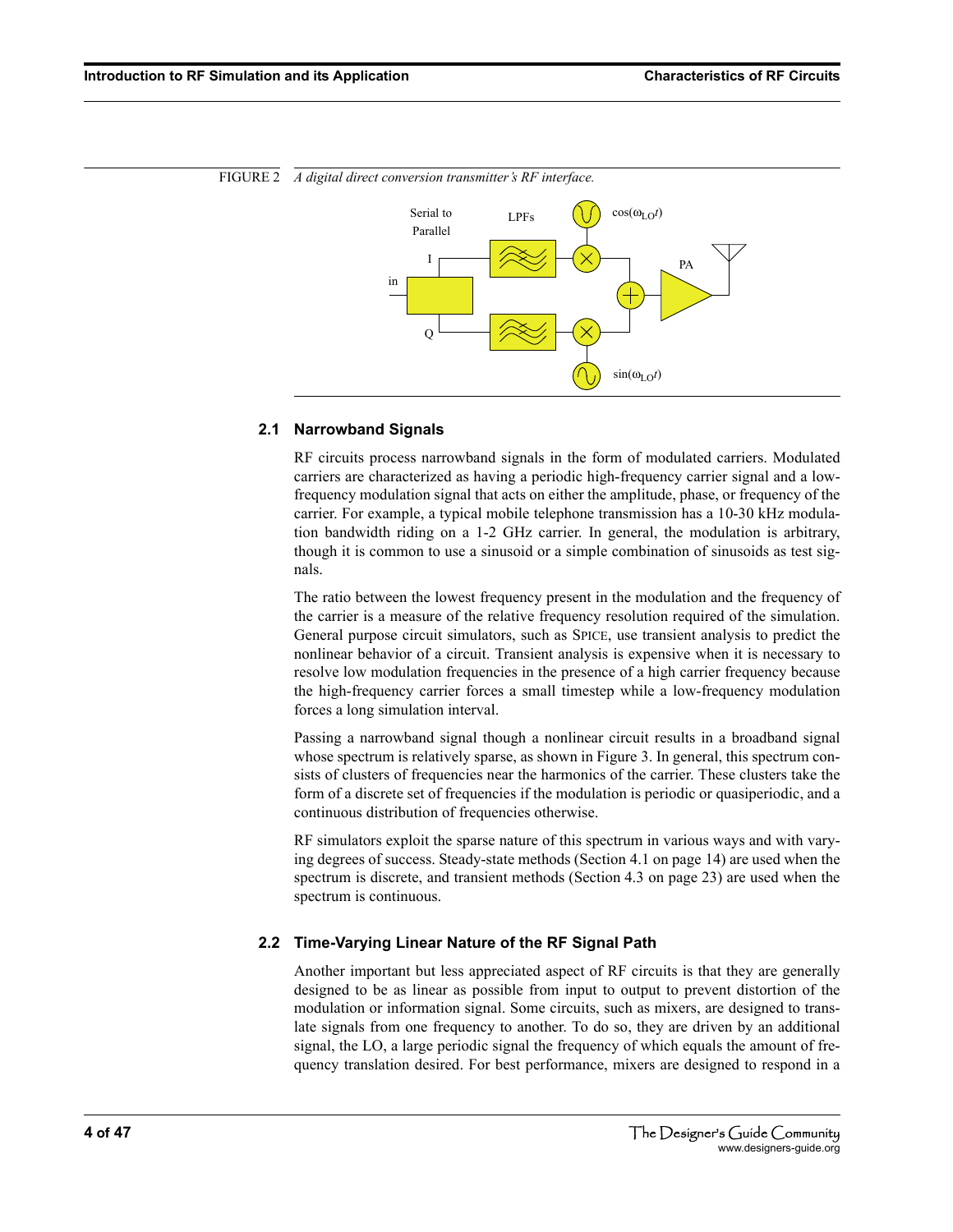<span id="page-4-0"></span>

FIGURE 3 *Spectrum of a narrowband signal centered at a carrier frequency f*c *before (above) and after (below) passing though a nonlinear circuit. The nonlinearity causes the signal to be replicated at multiples of the carrier, an effect referred to as harmonic distortion, and adds a skirt to the signal that increases its bandwidth, an effect referred to as intermodulation distortion. It is possible to eliminate the effect of harmonic distortion with a bandpass filter, however the frequency of the intermodulation distortion products overlaps the frequency of the desired signal, and so cannot be completely removed with filtering.*



strongly nonlinear fashion to the LO. Thus, mixers behave both near-linearly (to the input) and strongly nonlinearly (to the LO).

A timing or clock signal, such as the LO, is independent of the information signal, and so may be considered to be part of the circuit rather than an input to the circuit as shown in [Figure 4.](#page-4-1) This simple change of perspective allows the mixer to be treated as having a

<span id="page-4-1"></span>FIGURE 4 *One can often approximate a nonlinear periodically-driven or clocked circuit (left) with a linear periodically-varying circuit (right).*



single input and a near-linear, though periodically time-varying, transfer function. As an example, consider a mixer made from an ideal multiplier and followed by a low-pass filter. A multiplier is nonlinear and has two inputs. Applying an LO signal of  $cos(\omega_{LO}t)$ consumes one input and results in a transfer function of

$$
v_{\text{out}}(t) = \text{LPF}\{\cos(\omega_{\text{LO}}t)v_{\text{in}}(t)\},\tag{1}
$$

which is clearly time-varying and is easily shown to be linear with respect to  $v_{\text{in}}$ . If the input signal is

$$
v_{\rm in}(t) = m(t)\cos(\omega_{\rm c}t),\tag{2}
$$

then

$$
v_{\text{out}}(t) = \text{LPF}\{m(t)\cos(\omega_{\text{c}}t)\cos(\omega_{\text{LO}}t)\}\tag{3}
$$

and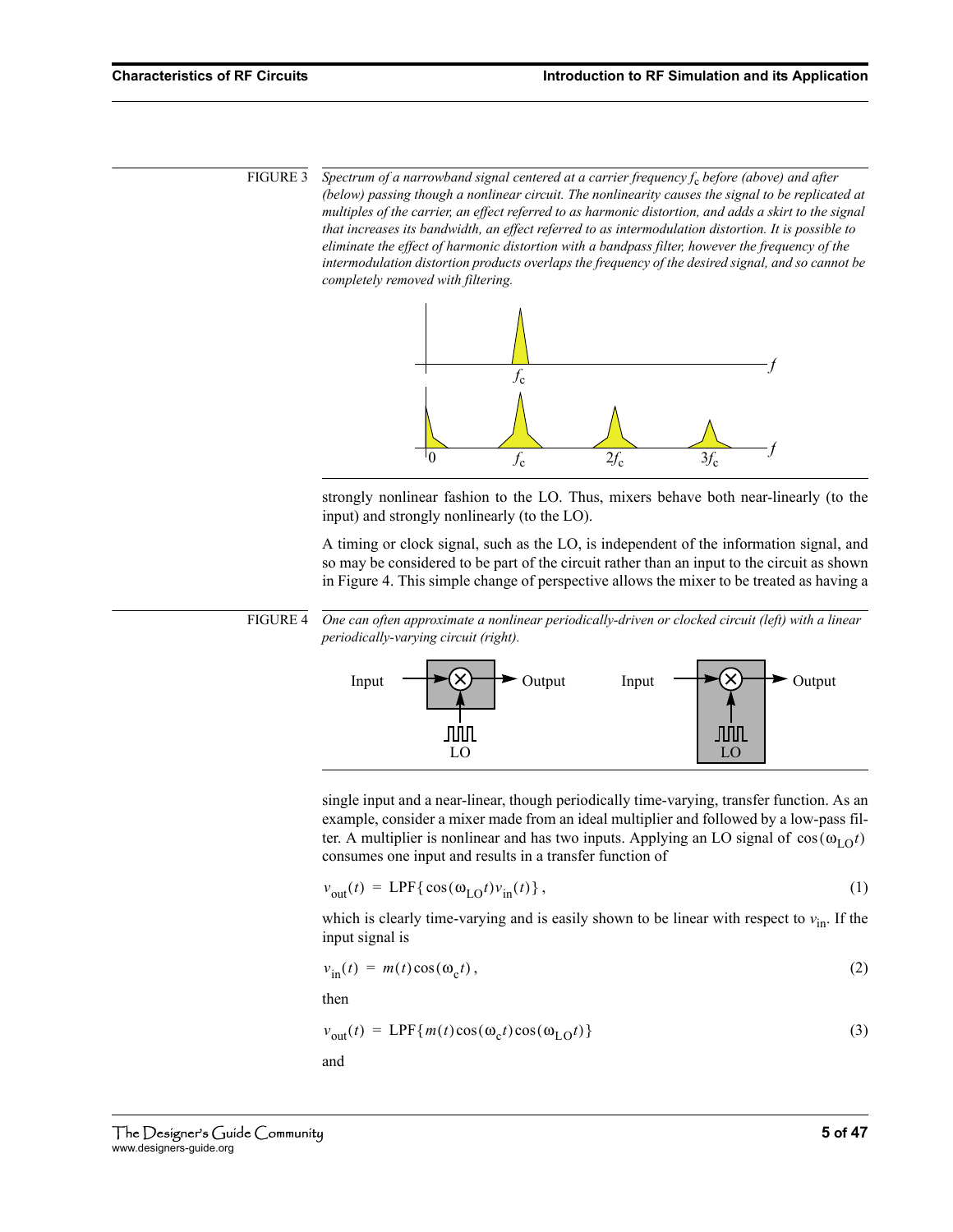$$
v_{\text{out}}(t) = m(t)\cos((\omega_{\text{c}} - \omega_{\text{LO}})t). \tag{4}
$$

This demonstrates that a linear periodically-varying transfer function implements frequency translation.

Often we can assume that the information signal is small enough to allow the use of a linear approximation of the circuit from its input to its output. Thus, a small-signal analysis can be performed, as long as it accounts for the periodically-varying nature of the signal path, which is done by linearizing about the periodic operating point. This is the idea behind the small-signal analyses of [Section 4.2 on page 20.](#page-19-0) Traditional simulators such as SPICE provide several small-signal analyses, such as the AC and noise analyses, that are considered essential when analyzing amplifiers and filters. However, they start by linearizing a nonlinear time-invariant circuit about a constant operating point, and so generate a linear time-invariant representation that cannot exhibit frequency translation. Linearizing a nonlinear circuit about a periodically-varying operating point extends small-signal analysis to clocked circuits, or circuits that must have a periodic clock signal present to operate properly, such as mixers, switched filters, samplers, and oscillators (oscillators are self-clocked, so the clock signal is the desired output of the oscillator and the information signal is generally an undesired signal, such as the noise). In doing so, a periodically-varying linear representation results, which does exhibit frequency translation.

All of the traditional small-signal analyses can be extended in this manner, enabling a wide variety of applications (some of which are described in [\[62\]\)](#page-45-0). In particular, a noise analysis that accounts for noise folding and cyclostationary noise sources can be implemented [\[43](#page-44-2),[55\]](#page-45-1), which fills a critically important need for RF circuits. When applied to oscillators, it also accounts for oscillator phase noise [\[8](#page-42-1),[9,](#page-42-2)[21](#page-43-1),[22\]](#page-43-2).

# **2.3 Linear Passive Components**

At the high frequencies present in RF circuits, the passive components, such as transmission lines, spiral inductors, packages (including bond wires) and substrates, often play a significant role in the behavior of the circuit. The nature of such components often make them difficult to include in the simulation.

Generally the passive components are linear and are modeled with phasors in the frequency-domain, using either analytical expressions or tables of S-parameters. This greatly simplifies the modeling of distributed components such as transmission lines. Large distributed structures, such as packages, spirals, and substrates, often interface with the rest of the circuit through a small number of ports. Thus, they can be easily replaced by a *N*-port macromodel that consists of the  $N^2$  transfer functions. These transfer functions are found by reducing the large systems of equations that describe these structures, leaving only the equations that relate the signals at their ports. The relatively expensive reduction step is done once for each frequency as a preprocessing step. The resulting model is one that is efficient to evaluate in a frequency-domain simulator if *N* is small. This is usually true for transmission lines and spirals, and less true for packages and substrates.

Time-domain simulators are formulated to solve sets of first-order ordinary-differential equations (ODE). However, distributed components, such as transmission lines, are described with partial-differential equations (PDE) and are problematic for time-domain simulators. Generally, the PDEs are converted to a set of ODEs using some form of dis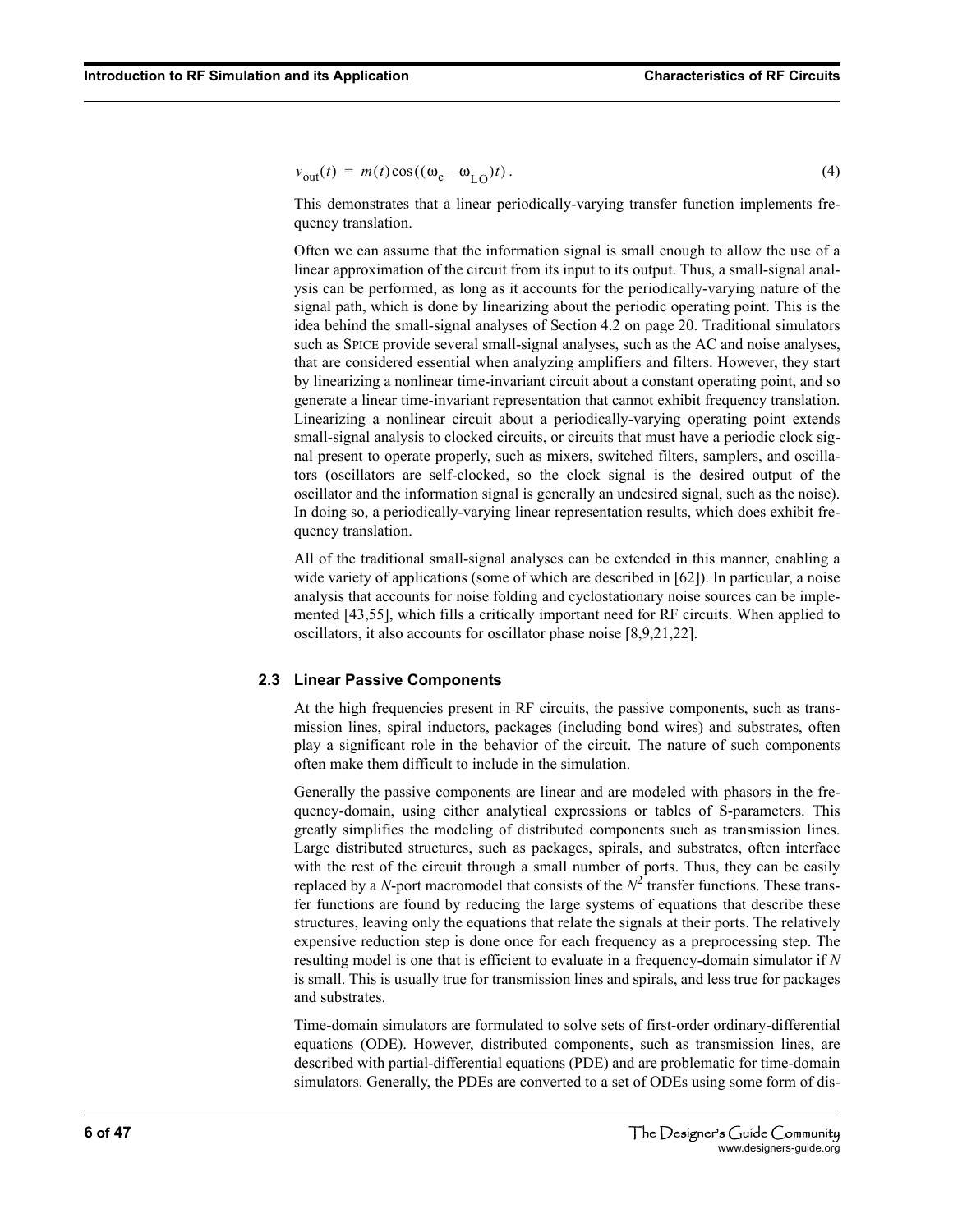cretization [[6](#page-42-3)[,38](#page-44-3)]. Such approaches suffer from bandwidth limits. A alternative approach is to compute the impulse response for a distributed component from a frequency domain description and use convolution to determine the response of the component in the circuit [[20](#page-43-3)[,57](#page-45-2),[59\]](#page-45-3). Evaluating lossy or dispersive transmission line models or tables of S-parameters with this approach is generally expensive and error-prone. Packages, substrates and spirals can be modeled with large lumped networks, but such systems can be too large to be efficiently incorporated into a time domain simulation, and so some form of reduction is necessary [[11](#page-42-4),[45\]](#page-44-4).

# **2.4 Semiconductor Models**

The semiconductor models used by RF simulators must accurately model the high-frequency small-signal behavior of the devices to accurately predict the behavior of RF circuits. BJTs have long been used in high-frequency analog circuits and their models are well suited for RF circuits. With the advent of submicron technologies, RF circuits are now being realized in standard CMOS processes [[1,](#page-41-0)[16](#page-42-0)], however existing MOS models are less suitable for RF applications. In particular, the distributed resistance in the gate and substrate are not well modeled, which affects the driving point immitances, the transfer functions, and perhaps most important, the noise [\[19\]](#page-43-4). In addition, flicker noise is not well modeled, which plays a large roll in oscillator phase noise, and is particularly important for CMOS oscillators because of the large amount of flicker noise produced by MOS devices [\[35\].](#page-44-5)

# <span id="page-6-0"></span>**3 Basic RF Building Blocks**

RF systems are constructed primarily using four basic building blocks — amplifiers, filters, mixers, and oscillators. Amplifiers and filters are common analog blocks and are well handled by SPICE. However, mixers and oscillators are not heavily used in analog circuits and SPICE has limited ability to analyze them. What makes these blocks unique is presented next.

# <span id="page-6-1"></span>**3.1 Mixers**

Mixers translate signals from one frequency range to another. They have two inputs and one output. One input is for the information signal and the other is for the clock signal, the LO. Ideally, the signal at the output is the same as that at the information signal input, except shifted in frequency by an amount equal to the frequency of the LO. As shown in [Section 2.2 on page 4,](#page-3-1) a multiplier can act as a mixer. In fact, a multiplier is a reasonable model for a mixer if the LO is passed through a limiter, which is usually an integral part of the mixer, to make the output less sensitive to noise on the LO.

The input and output signals of a mixer used for up-conversion (as in a transmitter) are shown in [Figure 5.](#page-7-0) The LO is shown after passing through the limiter so that the output in the time-domain is simply the product of the inputs, or the convolution of the two inputs in the frequency domain. The information signal, here a modulation signal, is replicated at the output above and below each harmonic of the LO. These bands of signal above and below each harmonic are referred to as *sidebands.* There are two sidebands associated with each harmonic of the LO. The ones immediately above the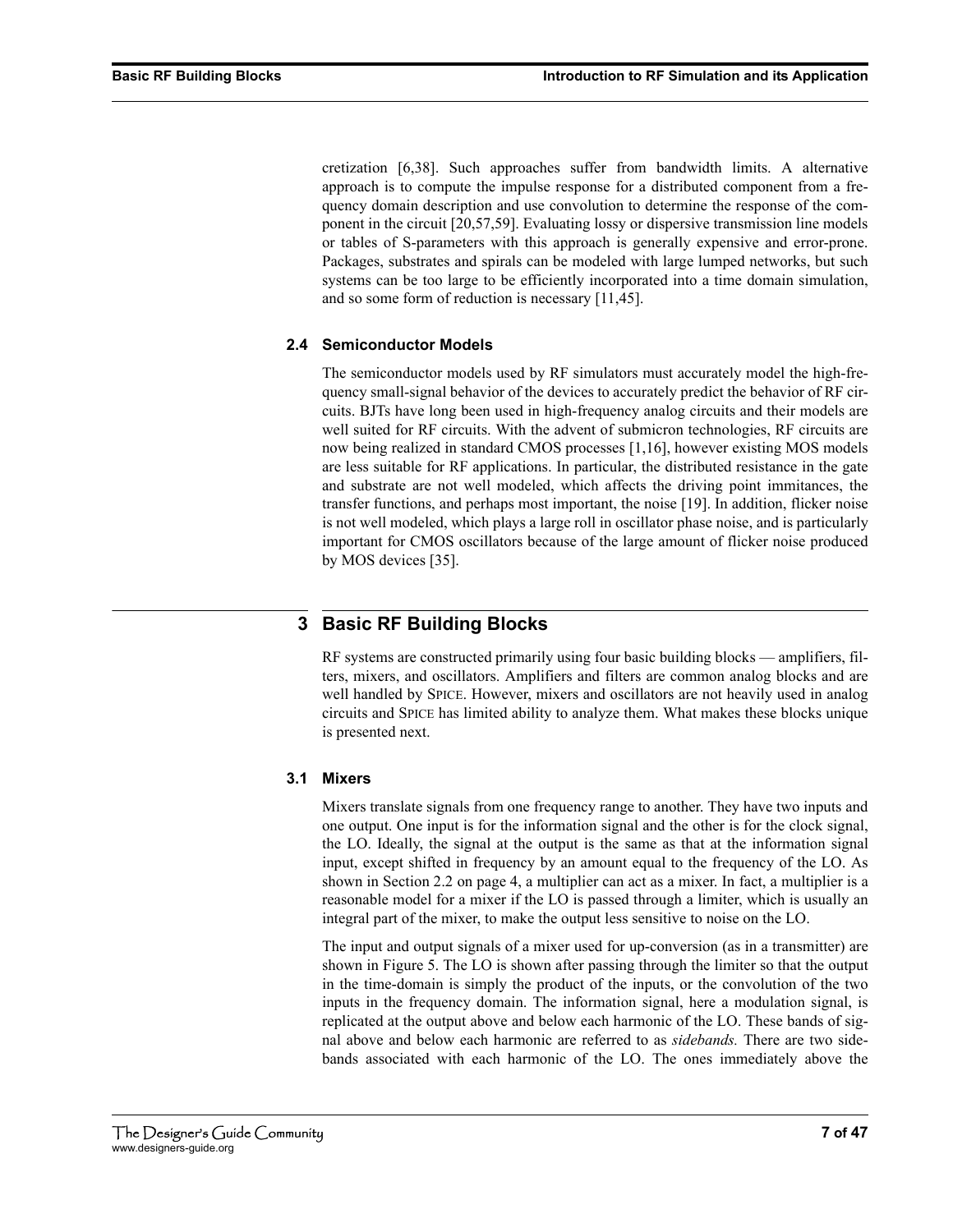

<span id="page-7-0"></span>FIGURE 5 *Signals at the inputs and outputs of an up-conversion mixer. The modulation signal is mixed up to the upper and lower sidebands of the LO and its harmonics.*

> harmonics are referred to as the *upper sidebands* and the ones below are referred to as the *lower sidebands*. The sideband at DC is referred to as the *baseband.*

> When the LO has a rich harmonic content, an input signal at any sideband will be replicated to each of the sidebands at the output. Usually, only one sideband is of interest and the others must be eliminated. If the desired sideband is the baseband, then the undesired sidebands are eliminated with a lowpass filter. Otherwise the undesired sidebands are removed with a bandpass filter. This works well for sidebands of harmonics different from that of the desired sideband. However, special techniques are then required to eliminate the remaining undesired sideband [\[47\]](#page-44-0).

> Consider a down-conversion mixer (as in a receiver) and assume the mixer is followed by a filter. This filter is used to remove all but the desired channel. The output of the mixer/filter pair is sensitive to signals in each sideband of the LO. Associated with each sideband is a transfer function from that sideband to the output. The shape of the transfer function is determined largely by the filter. Thus, the bandwidth of the passband is that of the filter. If the filter is a bandpass, then the passband of the transfer function will be offset from the LO or its harmonic by the center frequency of the filter. These passbands are referred to as the *images* of the filter and are shown in [Figure 6.](#page-8-0) Generally only one image is desired, the rest are undesired. The most troubling is usually the one that shares the same harmonic as the desired image. Image-reject mixers are designed to reduce the gain associated with this undesired image [\[47\]](#page-44-0).

> Sidebands and images are related, but are not the same. Sidebands are frequency bands in the signal actually produced at the output of a mixer, whereas images are frequency bands at the input of a mixer that have the potential to produce a response at the output.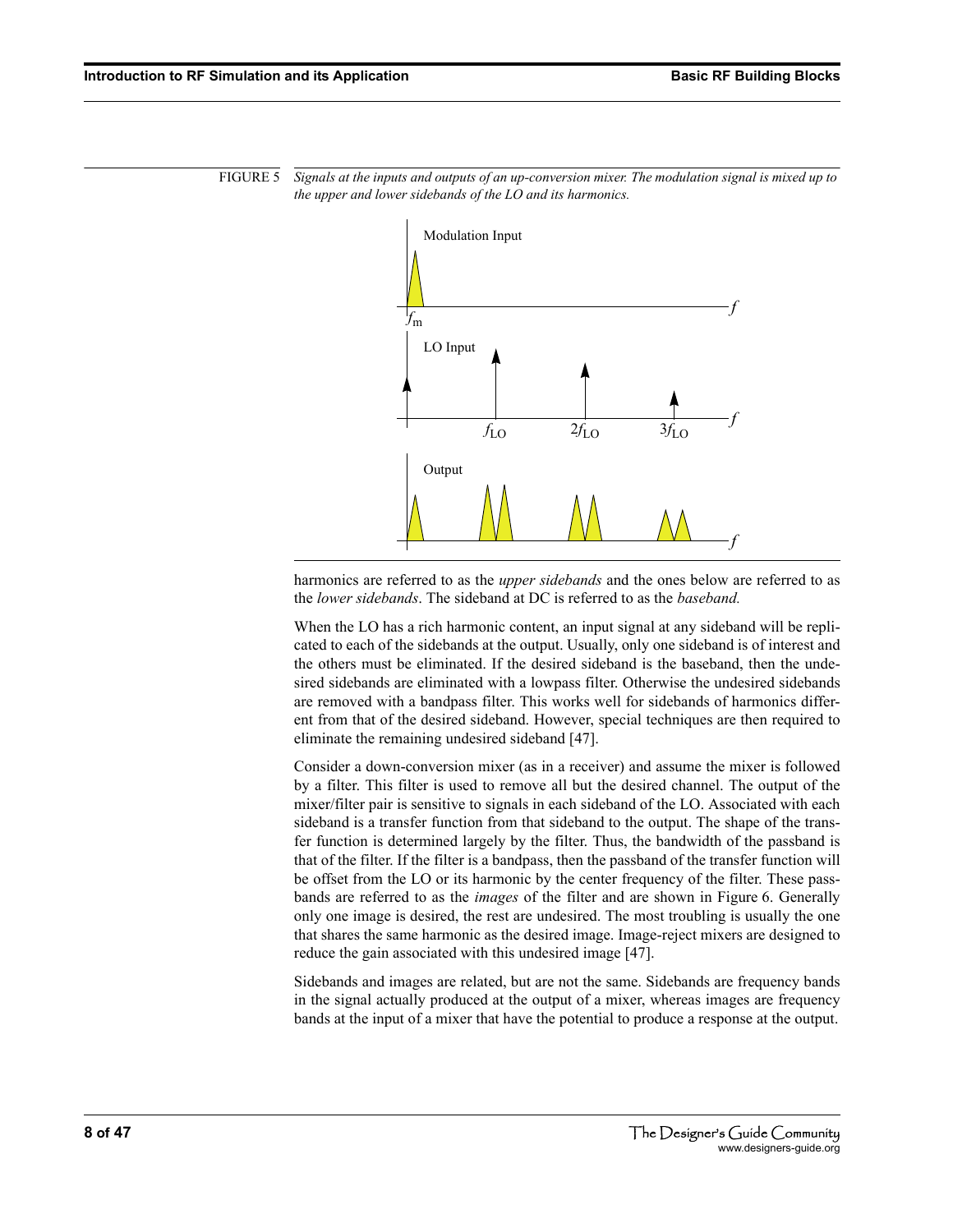

<span id="page-8-0"></span>FIGURE 6 *Images at the input of the first mixing stage of a typical receiver. The images are frequency bands where the output is sensitive to signals at the input.*

#### **3.2 Oscillators**

Oscillators generate a reference signal at a particular frequency. In some oscillators, referred to as VCOs for voltage controlled oscillators, the frequency of the output varies proportionally to some input signal. Compared to mixers, oscillators seem quite simple. That is an illusion.

Oscillators are generally used in RF circuits to generate the LO signal for mixers. The noise performance of the mixer is strongly affected by noise on the LO signal. The LO is always passed through a limiter, which is generally built into the mixer, to make the mixer less sensitive to small variations in the amplitude of the LO. However, the mixer is still sensitive to variations in the phase of the LO. Thus, it is important to minimize the phase noise produced by the oscillator.

Nonlinear oscillators naturally produce high levels of phase noise. To see why, consider the trajectory of an oscillator's stable periodic orbit in state space. Furthermore, consider disturbing the oscillator by applying an impulse  $u(t) = \delta(t)$ . The oscillator responds by following a perturbed trajectory  $v(t) + \Delta v(t)$  as shown in [Figure 7,](#page-9-0) where  $v(t)$  represents the unperturbed *T*-periodic solution and  $\Delta v(t)$  is the perturbation in the response.

<span id="page-8-1"></span>Decompose the perturbed response into amplitude and phase variations.

$$
v_{n}(t) = v(t) + \Delta v(t) = (1 + \alpha(t))v\left(t + \frac{\phi(t)}{2\pi f_{o}}\right)
$$
\n(5)

where  $v_n(t)$  represents the noisy output voltage of the oscillator,  $\alpha(t)$  represents the variation in amplitude,  $\phi(t)$  is the variation in phase, and  $f_0 = 1/T$  is the oscillation frequency<sup>1</sup>.

<sup>1.</sup> Assume, for purposes of uniqueness, that  $\alpha$  and  $\phi$  are bandlimited signals with bandwidth less than half  $f_0$ .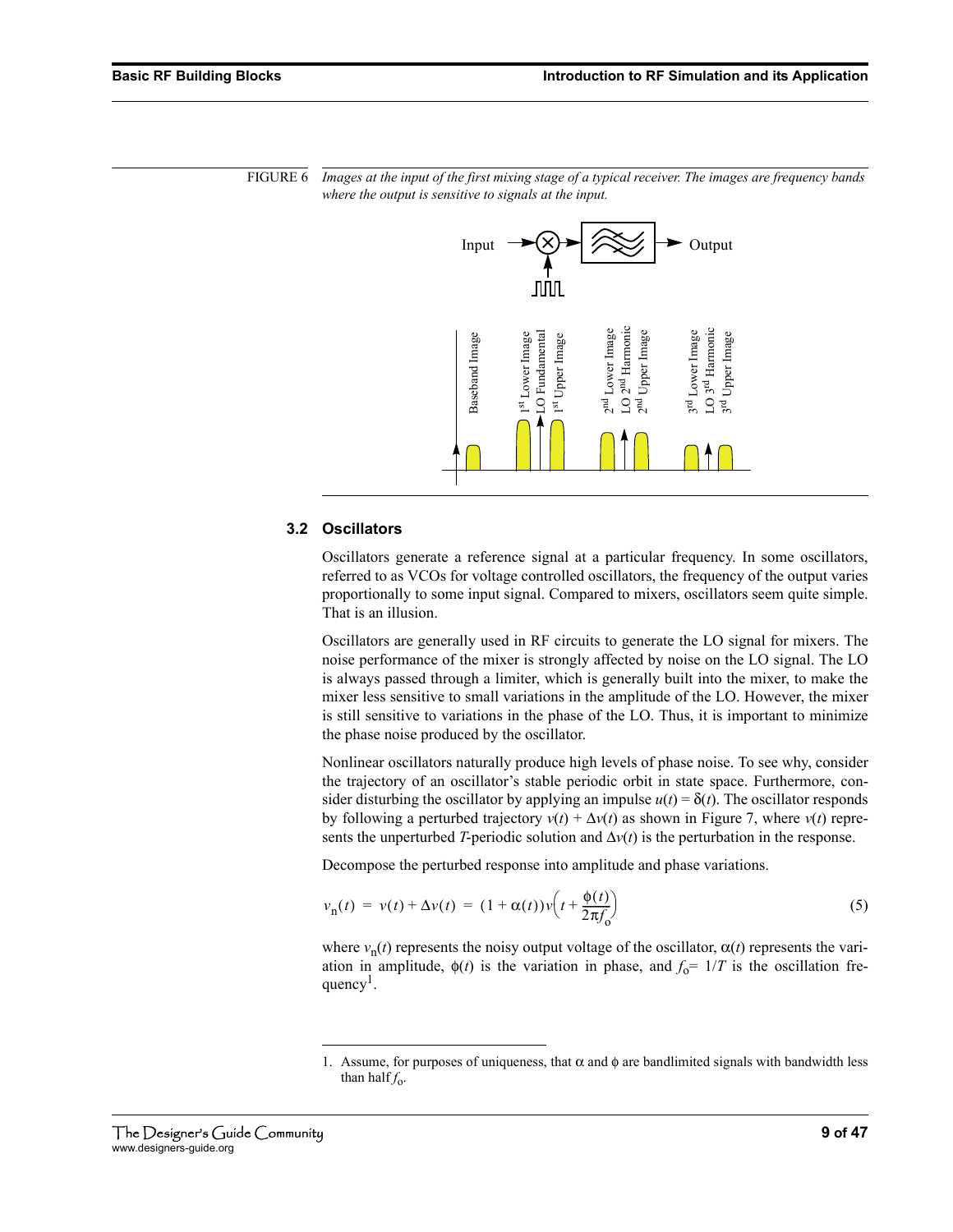<span id="page-9-0"></span>

FIGURE 7 *The trajectory of an oscillator shown in state space with and without a perturbation* Δ*v. By observing the time stamps*  $(t_0, \ldots, t_6)$  one can see that the deviation in amplitude dissipates while *the deviation in phase does not.*



Since the oscillator is stable and the duration of the disturbance is finite, the deviation in amplitude eventually decays away and the oscillator returns to its stable orbit. In effect, there is a restoring force that tends to act against amplitude noise. This restoring force is a natural consequence of the nonlinear nature of the oscillator and at least partially suppresses amplitude variations, as shown in [Figure 8](#page-9-1). With linear oscillators, there is no

<span id="page-9-1"></span>

FIGURE 8 *A linear oscillator along with its response to noise (left) and a nonlinear oscillator with its response to noise (right). The arrows are phasors that represents the unperturbed oscillator output, the carriers, and the circles represent the response to perturbations in the form of noise. With a linear oscillator the noise simply adds to the carrier. In a nonlinear oscillator, the nonlinearities act to control the amplitude of the oscillator and so to suppress variations in amplitude, thereby radially compressing the noise ball and converting it into predominantly a variation in phase.*



restoring force and so the amplitude is arbitrary (i.e., they do not have stable orbits). As such, linear oscillators exhibit equal amounts of amplitude and phase noise because the amplitude noise is not suppressed.

Since the oscillator is autonomous, any time-shifted version of the solution is also a solution. Once the phase has shifted due to a perturbation, the oscillator continues on as if never disturbed except for the shift in the phase of the oscillation. There is no restoring force on the phase and so phase deviations accumulate. This is true for both linear and nonlinear oscillators. Notice that there is only one degree of freedom — the phase of the oscillator as a whole. There is no restoring force when the phase of all signals associated with the oscillator shift together, however there would be a restoring force if the phase of signals shifted relative to each other. This is important in oscillators with multiple outputs, such as quadrature oscillators or ring oscillators. The dominant phase variations appear identically in all outputs, whereas relative phase variations between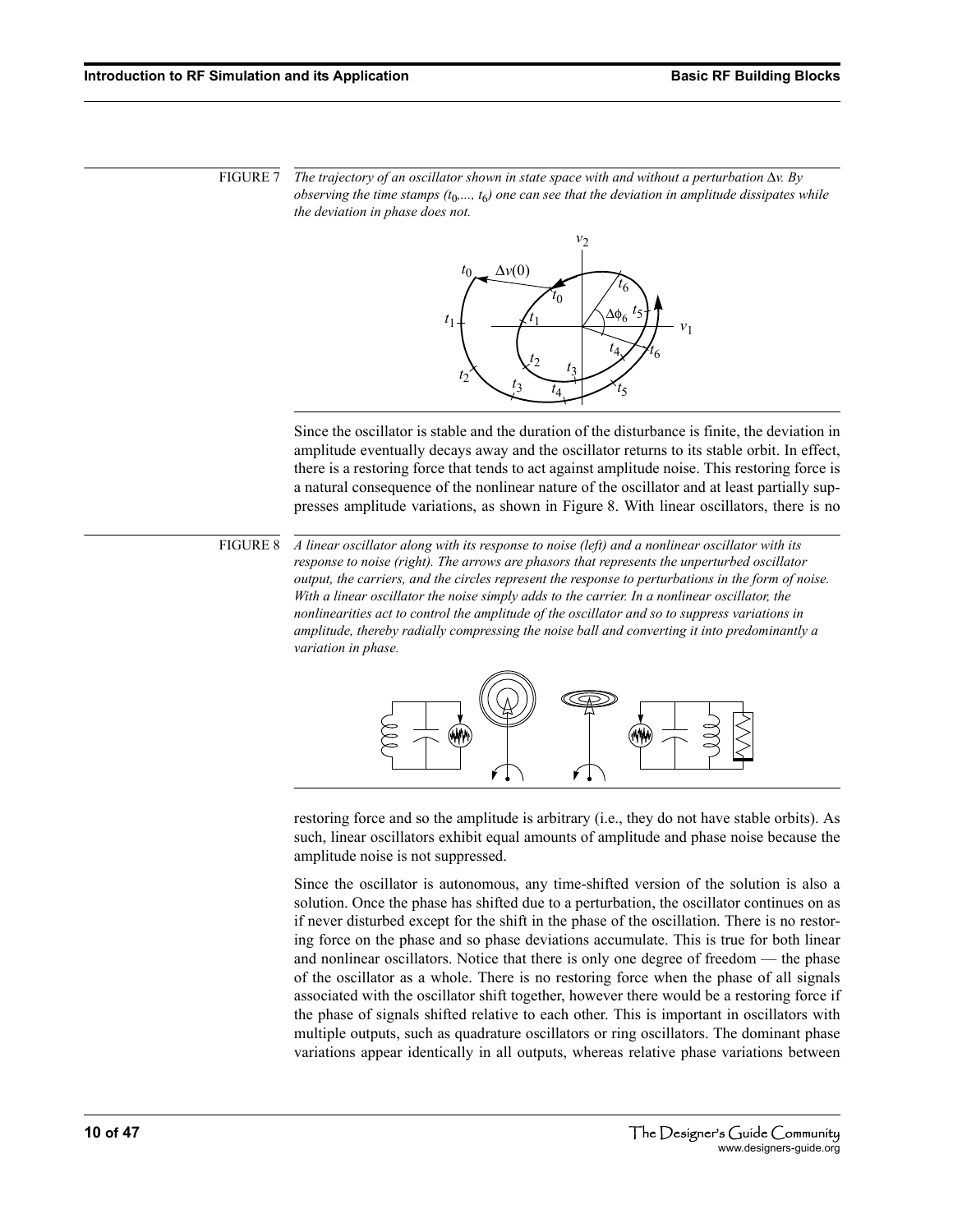the outputs are naturally suppressed by the oscillator or added by subsequent circuitry and so tend to be much smaller [\[8\].](#page-42-1)

After being disturbed by an impulse, the asymptotic response of the amplitude deviation is  $\alpha(t) \to 0$  as  $t \to \infty$ . However, the asymptotic response of the phase deviation is  $\phi(t) \to$  $\Delta\phi$ . If responses that decay away are neglected then the impulse response of the phase deviation  $\phi(t)$  can be approximated with a unit step  $s(t)$ . Thus, the phase shift over time for an arbitrary input disturbance *u* is

<span id="page-10-2"></span>
$$
\phi(t) \sim \int_{-\infty}^{\infty} s(t-\tau)u(\tau)d\tau = \int_{-\infty}^{t} u(\tau)d\tau
$$
\n(6)

<span id="page-10-3"></span>or the power spectral density (PSD) of the phase is

$$
S_{\phi}(f) \sim \frac{S_u(f)}{(2\pi f)^2}.
$$
\n<sup>(7)</sup>

The disturbance *u* may be either deterministic or random in character and may result from extraneous signals coupling into the oscillator or from variations in the components that make up the oscillator, such as thermal, shot, and flicker noise.

If  $S_u(f)$  is white noise, then  $S_0(f)$  is proportional to  $1/f^2$ . This result has been shown here to apply at low frequencies, but with a more detailed derivation it can also be shown to be true over a broad range of frequencies [\[21\]](#page-43-1). Assume *u* is white and define *n* such that

<span id="page-10-1"></span>
$$
S_{\phi}(f) = \frac{n}{f^2}.
$$
 (8)

 $S_{\phi}$  is the single-sided PSD of the phase variable in [\(5\).](#page-8-1)

Phase cannot easily be observed directly, so instead one is often interested in  $S_{\nu}$ , the single-sided PSD of  $v_n$ . The formula for  $S_v$  is difficult to derive [\[9](#page-42-2),[21](#page-43-1)[,23](#page-43-5),[60\]](#page-45-4), so it will simply given as

$$
S_{\nu}(f) = \sum_{k=-\infty}^{\infty} \frac{a_k^2 + b_k^2}{2} \frac{ck^2 f_0^2}{c^2 \pi^2 k^4 f_0^4 + (f - k f_0)^2},
$$
\n(9)

where  $a_k$  and  $b_k$  are the Fourier coefficients for *v*,

$$
v(t) = \sum_{k=0}^{\infty} a_k \cos(2\pi k f_0 t) + b_k \sin(2\pi k f_0 t).
$$
 (10)

<span id="page-10-0"></span>If only frequencies near  $f_0$  are of interest, this can be simplified to

$$
S_{\nu}(f) = \frac{a_1^2 + b_1^2}{2} \frac{cf_0^2}{c^2 \pi^2 f_0^4 + (f - f_0)^2},\tag{11}
$$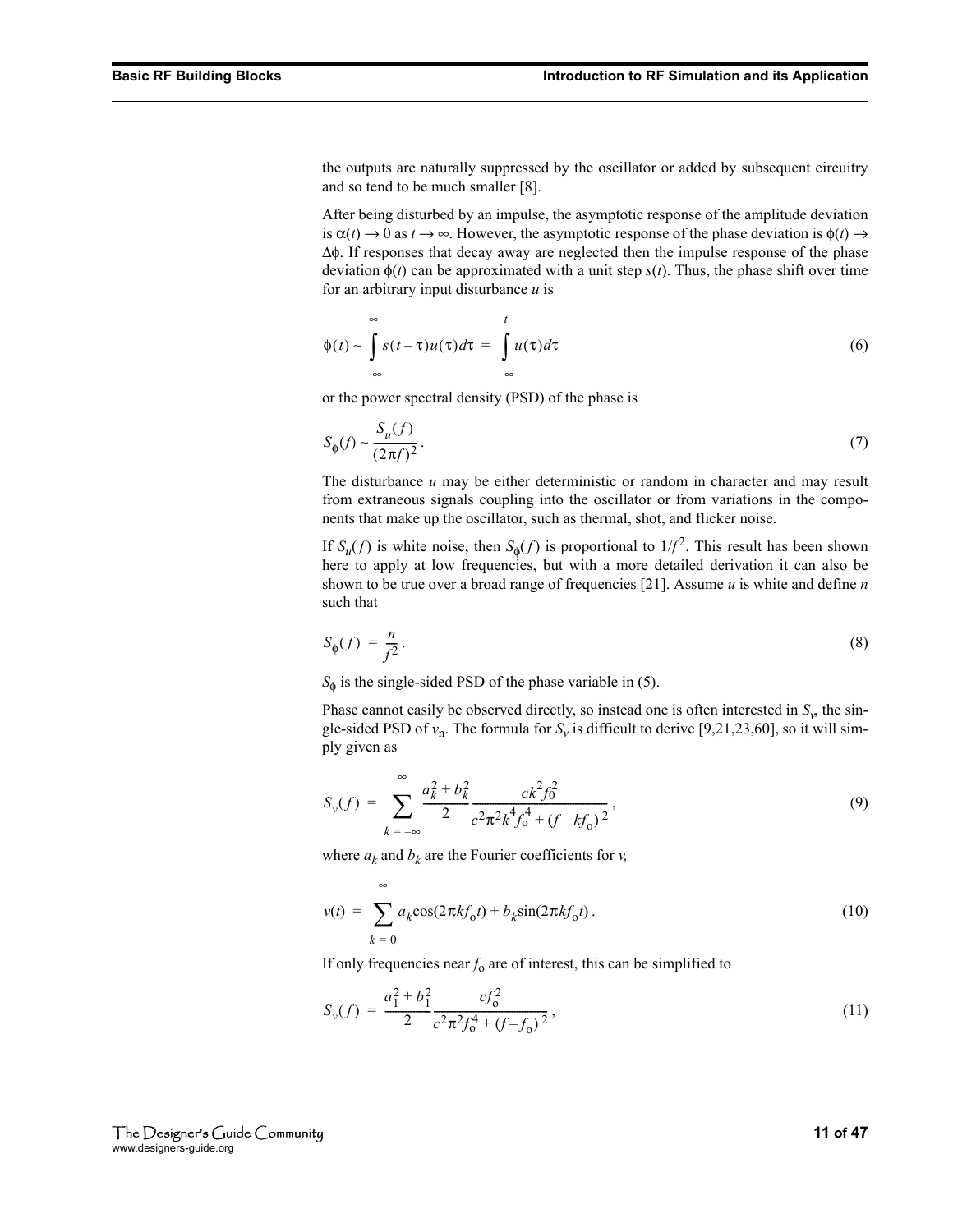This spectrum is a Lorentzian as shown in [Figure 9](#page-11-0). The corner frequency  $f_{\Delta}$  is known as the linewidth of the oscillator and is given by  $f_{\Delta} = c \pi f_0^2$ . Rewriting [\(11\)](#page-10-0) in terms of the linewidth gives

<span id="page-11-0"></span>FIGURE 9 *Two different ways of characterizing noise in the same oscillator. S*φ *is the spectral density of the phase and*  $S_v$  *is the spectral density of the voltage.*  $S_v$  *contains both amplitude and phase noise components, but with oscillators the phase noise dominates except at frequencies far from the carrier and its harmonics.*  $S_v$  *is directly observable on a spectrum analyzer, whereas*  $S_\phi$  *is only observable if the signal is first passed through a phase detector. Another measure of oscillator noise is L, which is simply*  $S_v$  *normalized to the power in the fundamental.* 



<span id="page-11-1"></span>
$$
S_{\nu}(f_0 + \Delta f) = \frac{a_1^2 + b_1^2}{2\pi} \frac{f_{\Delta}}{f_{\Delta}^2 + \Delta f^2},\tag{12}
$$

where  $\Delta f$  is the frequency offset from the fundamental. As  $t \to \infty$  the phase of the oscillator drifts without bound, and so  $S_{\phi}(\Delta f) \rightarrow \infty$  as  $\Delta f \rightarrow 0$ . However, even as the phase drifts without bound, the excursion in the voltage is limited by the diameter of the limit cycle of the oscillator (represented by the periodic function *v* in [\(5\)\)](#page-8-1). Therefore, as Δ*f* → 0 the PSD of *v* flattens out and  $S_v(f_0 + \Delta f) \rightarrow (a_1^2 + b_1^2)/(2\pi f_\Delta)$ , which is inversely proportional to  $c$ . Thus, the larger  $c$ , the more phase noise, the broader the linewidth, and the lower signal amplitude within the linewidth. This happens because the phase noise does not affect the total power in the signal, it only affects its distribution. Without phase noise,  $S_v(f)$  is a series of impulse functions at the harmonics of  $f_o$ . With phase noise, the impulse functions spread, becoming fatter and shorter but retaining the same total power [\[9\]](#page-42-2).

<span id="page-11-2"></span>It is more common to report oscillator phase noise as  $L$ , the ratio of the single-sideband (SSB) phase noise power to the power in the fundamental (in dBc/Hz)

$$
L(\Delta f) = \frac{2S_v(f_o + \Delta f)}{a_1^2 + b_1^2} = \frac{1}{\pi f_A^2 + \Delta f^2}.
$$
\n(13)

Integrating this from  $\Delta f = -\infty$  to  $\infty$  to compute the total noise gives

$$
\int_{-\infty}^{\infty} L(\Delta f) d\Delta f = \frac{f_{\Delta}}{\pi} \int_{-\infty}^{\infty} \frac{d\Delta f}{f_{\Delta}^2 + \Delta f^2} = \frac{1}{\pi} \tan^{-1} \frac{\Delta f}{f_{\Delta}} \Big|_{-\infty}^{\infty} = 1,
$$
\n(14)

which confirms that phase noise does not change the total power of the signal.

At frequencies where the oscillator phase noise dominates over the amplitude noise, and that are also outside the linewidth  $(\Delta f > f_{\Delta})$ , the phase noise is approximated with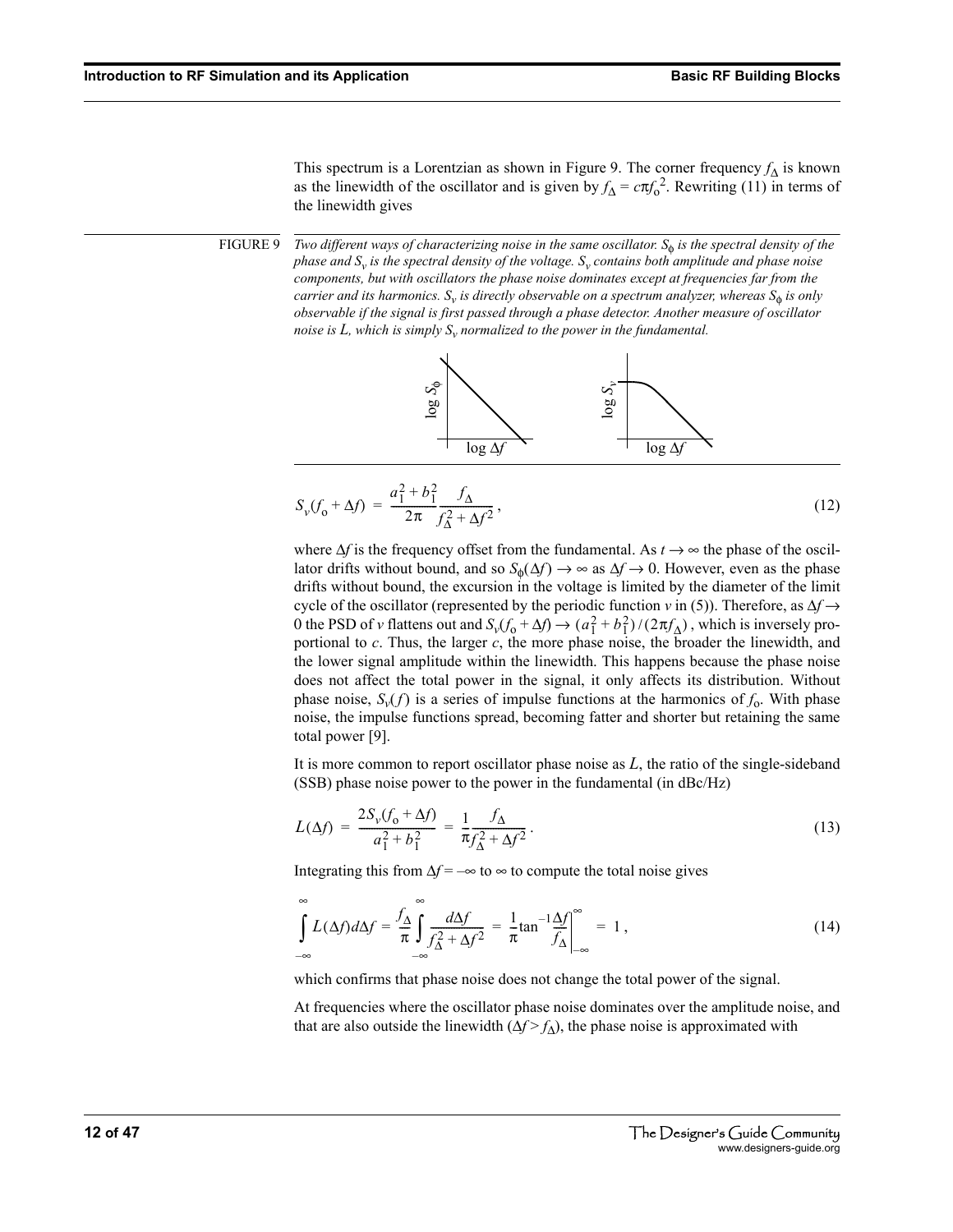<span id="page-12-0"></span>
$$
L(\Delta f) = \frac{f_{\Delta}}{\pi \Delta f^2} = \frac{cf_0^2}{\Delta f^2} \quad \text{for} \quad f_{\Delta} \ll \Delta f \ll f_0 \,. \tag{15}
$$

<span id="page-12-1"></span>Over this same range of frequencies, Vendelin [\[66\]](#page-46-0) showed that

$$
L(\Delta f) = \frac{1}{2} S_{\phi}(\Delta f). \tag{16}
$$

The constants *c* and *n* are related by using this equation to combine  $(8)$  and  $(15)$ .

$$
\frac{cf_0^2}{\Delta f^2} = \frac{1}{2} \left( \frac{n}{\Delta f^2} \right),\tag{17}
$$

which gives

$$
n = 2cf_0^2. \tag{18}
$$

The roll-off in  $S_v(f_0 + \Delta f)$  and  $L(\Delta f)$  as  $\Delta f \rightarrow 0$  predicted in [\(12\)](#page-11-1) and [\(13\)](#page-11-2) is a result of the circuit responding in a nonlinear fashion to the noise itself. As such, it cannot be reproduced by the small-signal noise analyses that will be presented in [Section 4.2 on](#page-19-0) [page 20](#page-19-0). Instead, the small-signal noise analyses will predict that the noise continues to increase as  $\Delta f \rightarrow 0$ , which would seem to suggest that there is more power in the noise than in the entire signal; clearly indicating an error. While the small signal analysis does not show the roll off, it is possible to use [\(15\)](#page-12-0) to determine  $f_{\Delta}$ , the frequency at which roll-off occurs. Even in cases where the noise sources are not white and so [\(15\)](#page-12-0) does not apply, the fact that

$$
\int_{-\infty}^{\infty} L(\Delta f) d\Delta f = 1 \tag{19}
$$

must still hold can be used to estimate the corner frequency.

As can be seen from Figure [9,](#page-11-0)  $S_{\phi}$  does not roll-off at low frequencies, so these analyses along with [\(16\)](#page-12-1) can be used to compute  $S_{\phi}$  at all frequencies where the phase noise dominates over the amplitude noise.

Phase noise acts to vary the period of the oscillation, a phenomenon known as jitter. Assume that  $u$  is a white stationary process. Then its variance is constant and from  $(6)$ the variance of φ increases linearly with time. Demir [\[9\]](#page-42-2) shows that the variance of a single period is *cT* where *c* is defined in [\(15\)](#page-12-0) and  $T = 1/f_0$ . The jitter  $J_k$  is the standard deviation of the length of *k* periods, and so

$$
J_k = \sqrt{k c T} \,. \tag{20}
$$

In the case where *u* represents flicker noise,  $S_u(f)$  is generally pink or proportional to 1/ *f*. Then  $S_{\phi}(f)$  would be proportional to  $1/f^3$  at low frequencies [\[22\].](#page-43-2) In this case, there are no explicit formulas for  $f_{\Delta}$  and  $J_k$  or  $S_v$  and  $L$  at low offset frequencies.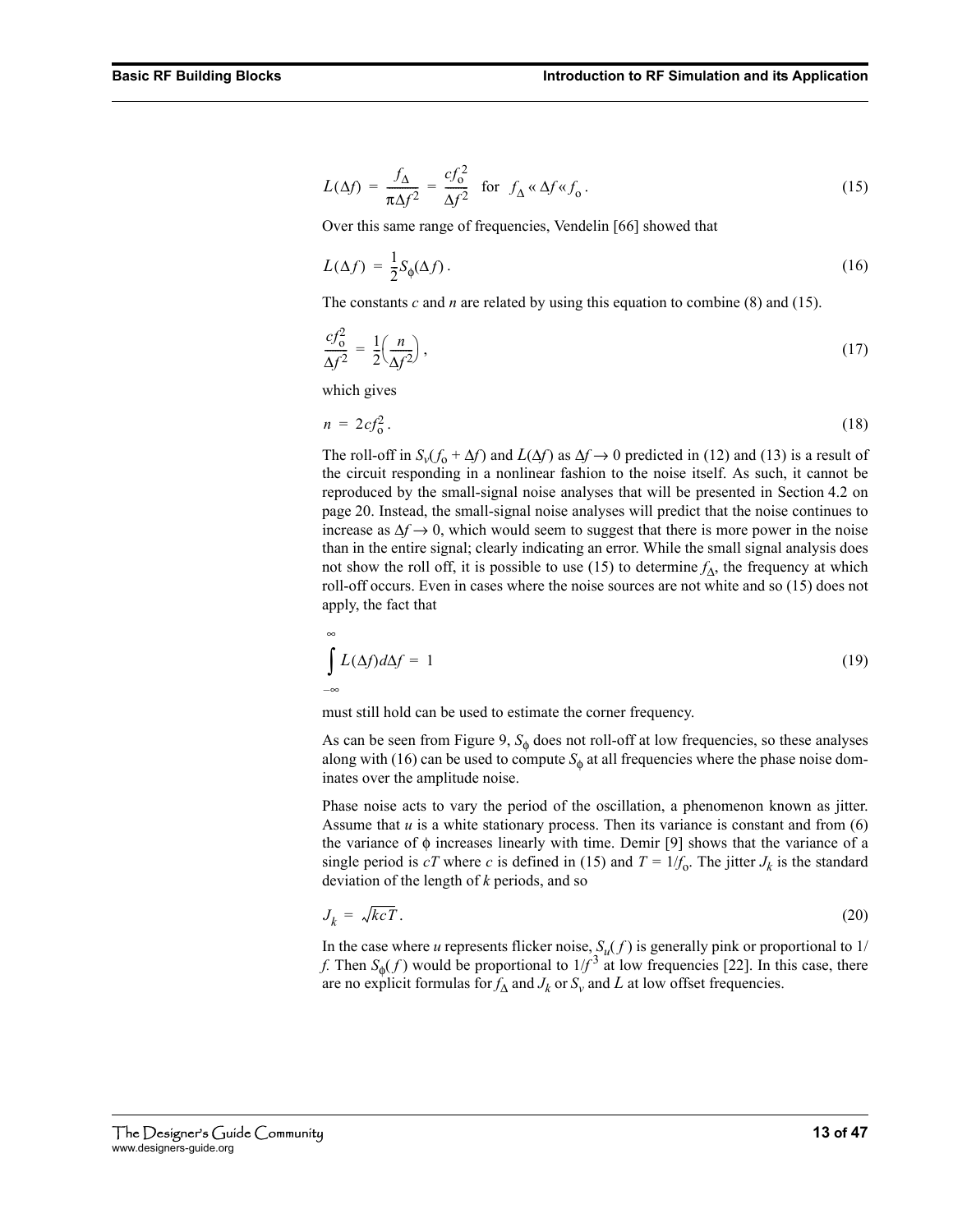# **4 RF Analyses**

SPICE provides several different types of analyses that have proven themselves essential to designers of baseband circuits. These same analyses are also needed by RF designers, except they must be extended to address the issues described in [Section 2 on page 3](#page-2-0) and the circuits of [Section 3 on page 7](#page-6-0). The basic SPICE analyses include DC, AC, noise, and transient. RF versions of each have been developed in recent years based on two different foundations, harmonic balance and shooting methods. Both harmonic balance and shooting methods started off as methods for computing the periodic steady-state solution of a circuit, but have been generalized to provide all the functionality needed by RF designers. In their original forms they were limited to relatively small circuits. Recently, Krylov subspace methods have been applied to accelerate both harmonic balance and the shooting methods, which allows them to be applied to much larger circuits [\[13](#page-42-5),[33](#page-43-6)[,36](#page-44-6),[61,](#page-45-5)[63](#page-45-6),[64\]](#page-46-1).

# <span id="page-13-0"></span>**4.1 Periodic and Quasiperiodic Analysis**

Periodic and quasiperiodic analyses can be thought of as RF extensions of SPICE's DC analysis. In DC analysis one applies constant signals to the circuit and it computes the steady-state solution, which is the DC operating point about which subsequent smallsignal analyses are performed. Sometimes, the level of one of the input signals is swept over a range and the DC analysis is used to determine the large-signal DC transfer curves of the circuit.

With periodic and quasiperiodic analyses, the circuit is driven with one or more periodic waveforms and the steady-state response is computed. This solution point is used as a periodic or quasiperiodic operating point for subsequent small-signal analyses. In addition, the level of one of the input signals may be swept over a range to determine the power transfer curves of the circuit.

Periodic and quasiperiodic analyses are generally used to predict the distortion of RF circuits and to compute the operating point about which small-signal analyses are performed (presented later). When applied to oscillators, periodic analysis is used to predict the operating frequency and power, and can also be used to determine how changes in the load affect these characteristics (load pull).

Quasiperiodic steady-state (QPSS) analyses compute the steady-state response of a circuit driven by one or more large periodic signals. The steady-state or eventual response is the one that results after any transient effects have dissipated. Such circuits respond in steady-state with signals that have a discrete spectrum with frequency components at the drive frequencies, at their harmonics, and at the sum and difference frequencies of the drive frequencies and their harmonics. Such signals are called quasiperiodic and can be represented with a generalized Fourier series

<span id="page-13-1"></span>
$$
v(t) = \sum_{k=-\infty}^{\infty} \sum_{l=-\infty}^{\infty} V_{kl} e^{j2\pi (kf_1 + lf_2)t}
$$
 (21)

where  $V_{kl}$  are Fourier coefficients and  $f_1$  and  $f_2$  are fundamental frequencies. For simplicity, a 2-fundamental quasiperiodic waveform is shown in [\(21\),](#page-13-1) though quasiperiodic signals can have any finite number of fundamental frequencies. If there is only one fun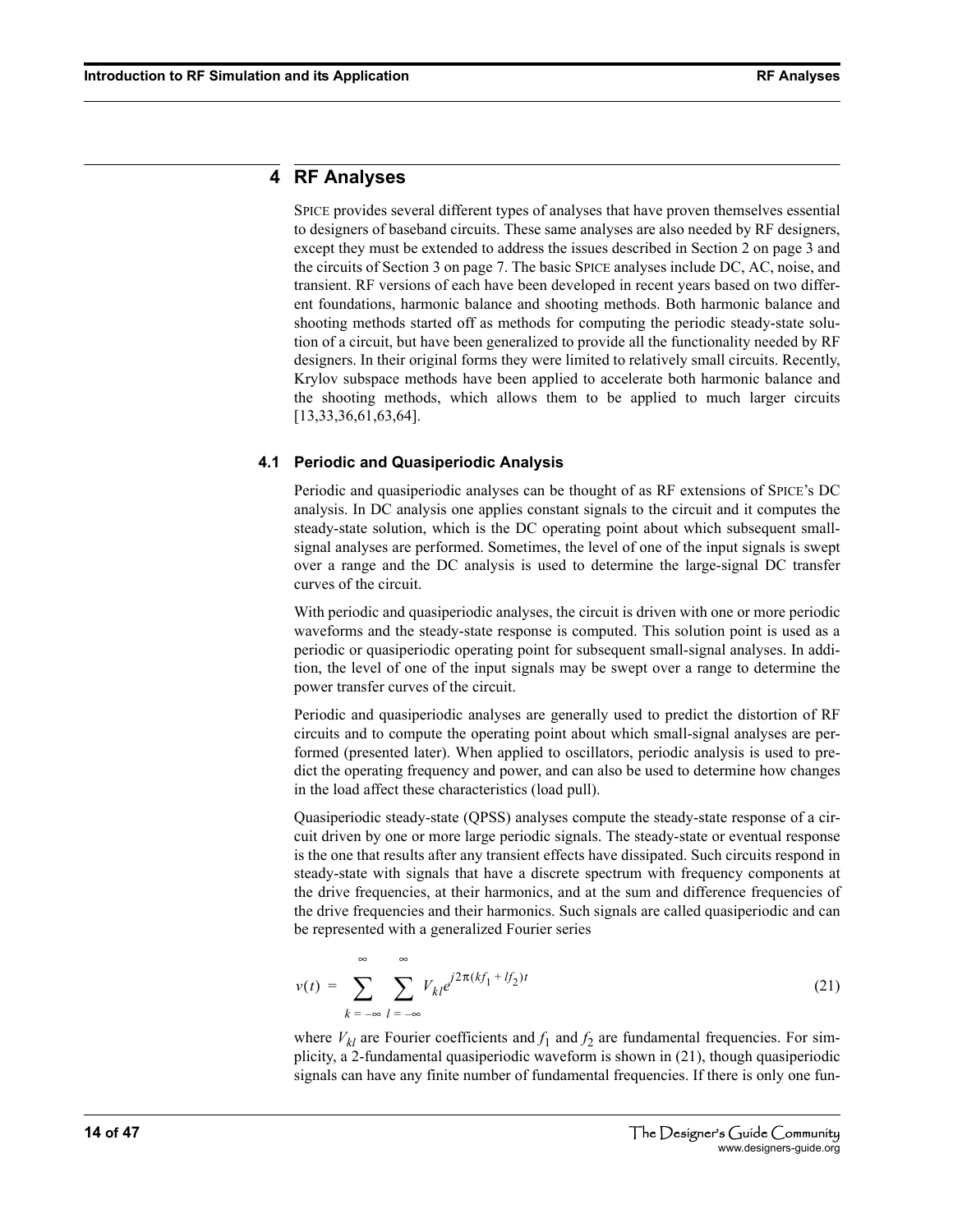damental, the waveform is simply periodic.  $f_1$  and  $f_2$  are assumed to be non commensurate, which means that there exists no frequency  $f_0$  such that both  $f_1$  and  $f_2$  are exact integer multiples of  $f_0$ . If  $f_1$  and  $f_2$  are commensurate, then  $v(t)$  is simply periodic.

The choice of the fundamental frequencies is not unique. Consider a down-conversion mixer that is driven with two periodic signals at  $f_{RF}$  and  $f_{LO}$ , with the desired output at  $f_{IF} = f_{RF} - f_{LO}$ . The circuit responds with a 2-fundamental quasiperiodic steady-state response where the fundamental frequencies can be  $f_{\rm RF}$  and  $f_{\rm LO}$ ,  $f_{\rm LO}$  and  $f_{\rm IF}$ , or  $f_{\rm IF}$  and  $f_{\rm RF}$ . Typically, the drive frequencies are taken to be the fundamentals, which in this case are  $f_{\rm RF}$  and  $f_{\rm LO}$ , With an up-conversion mixer the fundamentals would likely be chosen to be  $f_{\text{IF}}$  and  $f_{\text{LO}}$ .

As discussed in [Section 2.1 on page 4](#page-3-2), computing signals that have the form of [\(21\)](#page-13-1) with traditional transient analysis would be very expensive if  $f_1$  and  $f_2$  are widely spaced so that  $\min(f_1, f_2)/\max(f_1, f_2) \ll 1$  or if they are closely spaced so that  $|f_1 - f_2| / \max(f_1, f_2)$ « 1. Large-signal steady-state analyses directly compute the quasiperiodic solution without having to simulate through long time constants or long beat tones (the beat tone is the lowest frequency present excluding DC). The methods generally work by directly computing the Fourier coefficients,  $V_{kl}$ . To make the computation tractable, it is necessary for all but a small number of Fourier coefficients to be negligible. These coefficients would be ignored. Generally, we can assume that all but the first  $K_i$  harmonics and associated cross terms of each fundamental *i* are negligible. With this assumption, *K*  $=\prod_{i}(2K_{i}+1)$  coefficients remain to be calculated, which is still a large number if the number of fundamentals is large. In practice, these methods are typically limited to a maximum of 3 or 4 fundamental frequencies.

#### <span id="page-14-0"></span>4.1.1 Harmonic Balance

Harmonic balance [[27,](#page-43-7)[33](#page-43-6),[39,](#page-44-7)[50](#page-45-7)] formulates the circuit equations and their solution in the frequency domain. The solution is written as a Fourier series that cannot represent transient behavior, and so harmonic balance directly finds the steady-state solution. Consider

$$
f(v(t), t) = i(v(t)) + \frac{dq(v(t))}{dt} + u(t) = 0.
$$
 (22)

This equation is capable of modeling any lumped time-invariant nonlinear system, however it is convenient to think of it as being generated from nodal analysis, and so representing a statement of Kirchhoff's Current Law for a circuit containing nonlinear conductors, nonlinear capacitors, and current sources. In this case,  $v(t) \in R^N$  is the vector of node voltages,  $i(v(t)) \in R^N$  represents the current out of the node from the conductors,  $q(v(t))$  represents the charge out of the node from the capacitors, and  $u(t)$  represents the current out of the node from the sources. To formulate the harmonic balance equations, assume that  $v(t)$  and  $u(t)$  are *T*-periodic and reformulate the terms of [\(22\)](#page-14-0) as a Fourier series.

<span id="page-14-1"></span>
$$
\sum_{k=-\infty}^{\infty} F_k(V)e^{j2\pi kft} = 0,
$$
\n(23)

where  $f = 1/T$  is the fundamental frequency, and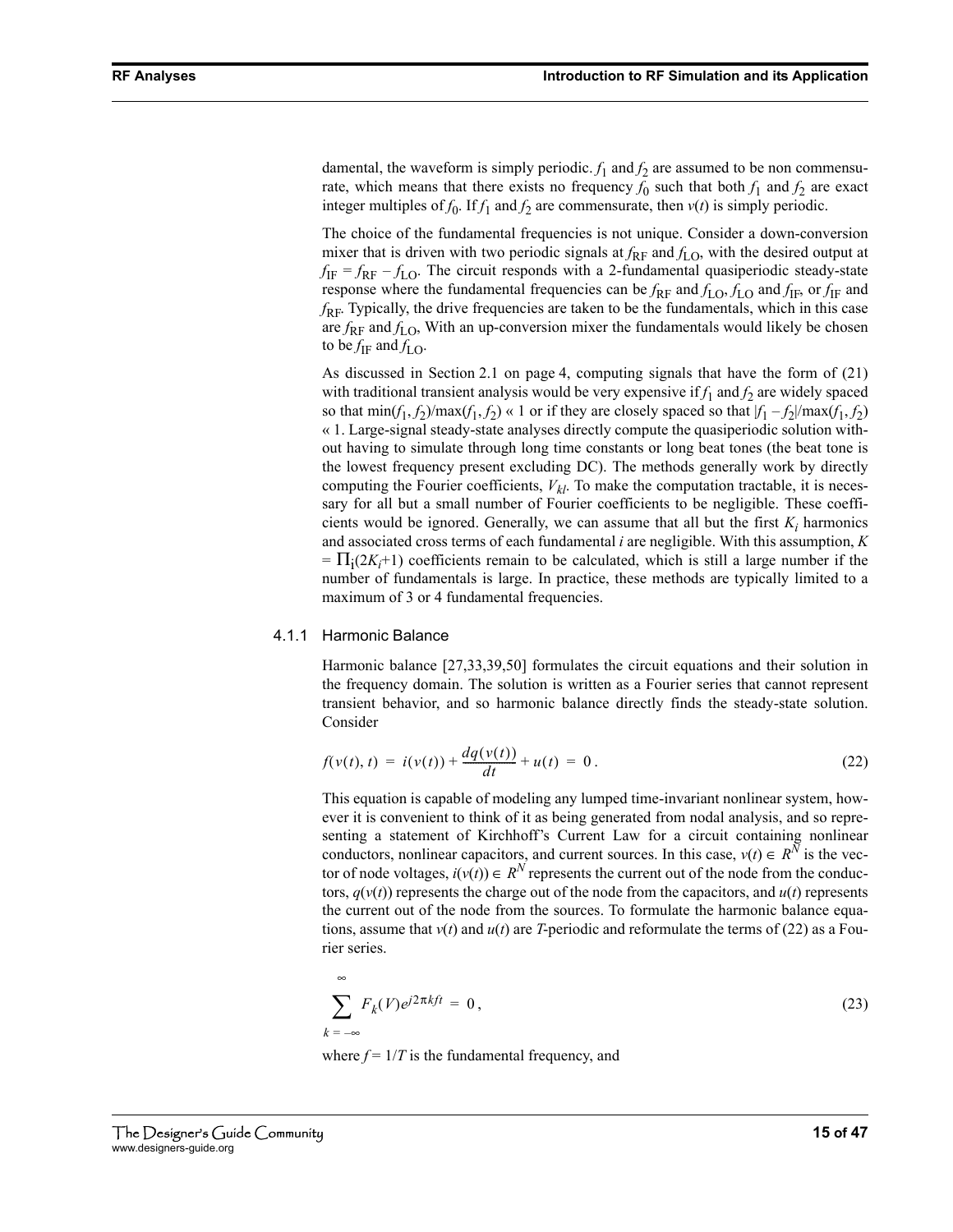$$
F_k(V) = j2\pi k f Q_k(V) + I_k(V) + U_k
$$
 (24)

Since  $e^{j2\pi kft}$  and  $e^{j2\pi lft}$  are linearly independent over a period *T* if  $k \neq l$  then  $F_k(V) = 0$ for each *k* individually and so [\(23\)](#page-14-1) can be reformulated as a system of equations, one for each harmonic *k*. To make the problem numerically tractable, it is necessary to consider only the first *K* harmonics. The result is a set of *K* complex equations ( $F_k(V) = 0$ ) and *K* complex unknowns  $(V_k)$  that are typically solved using Newton's method [\[27\].](#page-43-7)

It is in general impossible to directly formulate models for nonlinear components in the frequency domain. To overcome this problem, nonlinear components are usually evaluated in the time domain. Thus, the frequency domain voltage is converted into the time domain using the inverse Fourier transform, the nonlinear component (*i* and *q*) is evaluated in the time domain, and the current or charge is converted back into the frequency domain using the Fourier transform.

#### 4.1.2 Autonomous Harmonic Balance

An extremely important application of harmonic balance is determining the steady-state behavior of oscillators. However, as presented, harmonic balance is not suitable for autonomous circuits such as oscillators. The method was derived assuming the circuit was driven, which made it possible to know the operating frequency in advance. Instead, it is necessary to modify harmonic balance to directly compute the operating frequency by adding the oscillation frequency to the list of unknowns and adding an additional equation that constrains the phase of the computed solution [\[27\].](#page-43-7)

#### <span id="page-15-0"></span>4.1.3 Quasiperiodic Harmonic Balance

A two fundamental quasiperiodic signal takes the form

$$
x(t) = \sum_{k=-\infty}^{\infty} \sum_{l=-\infty}^{\infty} X_{kl} e^{j2\pi (kf_1 + lf_2)t} ,
$$
 (25)

where  $f_1$  and  $f_2$  are the fundamental frequencies. Rearranging [\(25\)](#page-15-0) shows this to be equivalent to constructing the waveform as a conventional Fourier series where the frequency of each term is an integer multiple of  $f_1$ , except that the Fourier coefficients themselves are time-varying. In particular, the coefficient  $\tilde{X}_k(t)$  is periodic with period  $T_2 = 1/f_2$  and can itself be represented as a Fourier series.

$$
x(t) = \sum_{k=-\infty}^{\infty} \sum_{l=-\infty}^{\infty} X_{kl} e^{j2\pi l f_2 t} e^{j2\pi k f_1 t}
$$
 (26)

<span id="page-15-1"></span>
$$
x(t) = \sum_{k=-\infty}^{\infty} \tilde{X}_k(t)e^{j2\pi kf_1t}
$$
 (27)

where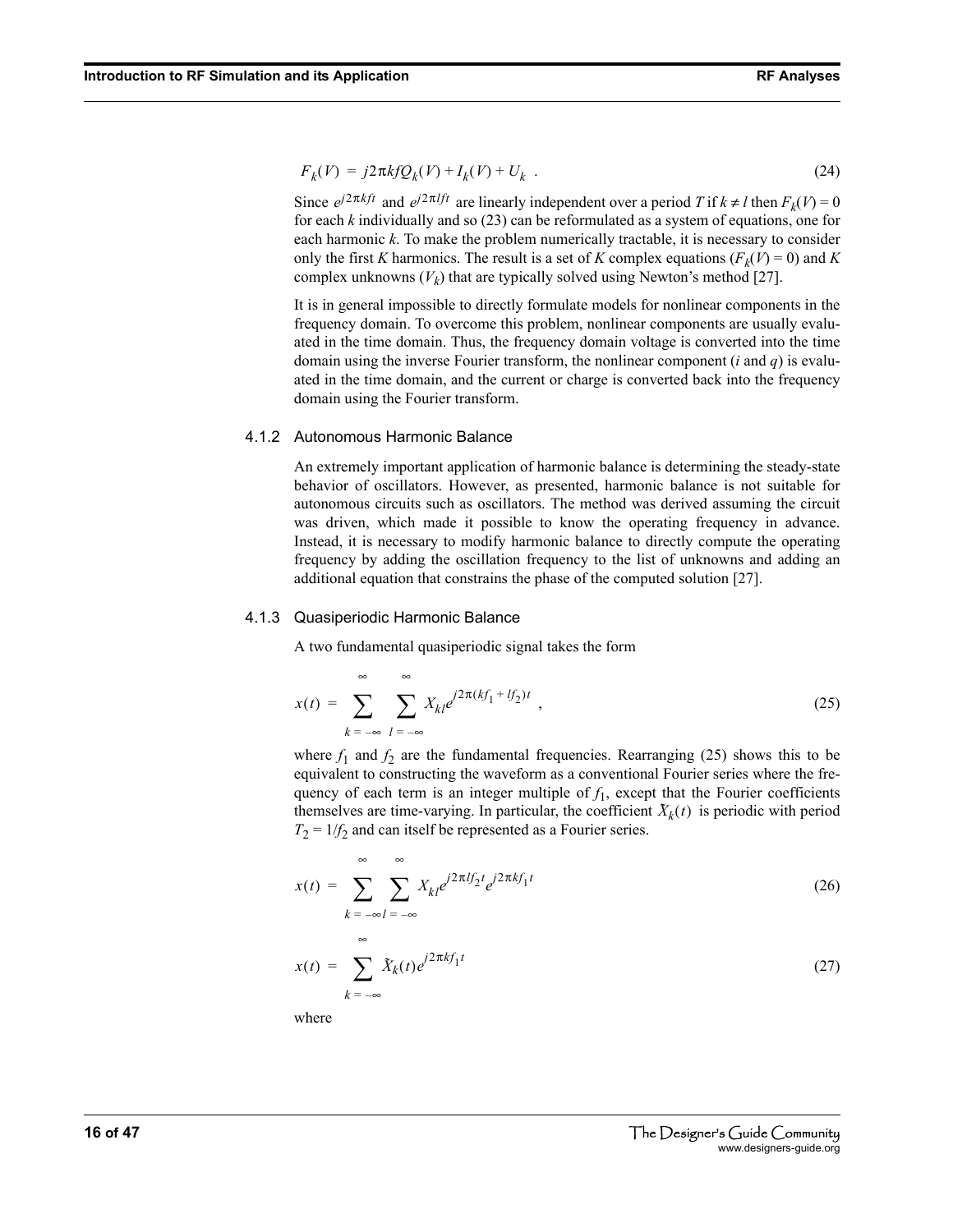$$
\tilde{X}_k(t) = \sum_{l = -\infty}^{\infty} X_{kl} e^{j2\pi l f_2 t}
$$
\n(28)

Define  $\hat{x}(t_1, t_2)$ , such that  $x(t) = \hat{x}(t, t)$  with  $\hat{x}(t_1, t_2)$  being  $T_1$  periodic in  $t_1$  and  $T_2$ periodic in  $t_2$ . In this way a two-dimensional version of x is created where temporal dimensions are associated with the time scales of each of the fundamental frequencies. Then

<span id="page-16-1"></span>
$$
\hat{x}(t_1, t_2) = \sum_{k=-\infty}^{\infty} \sum_{l=-\infty}^{\infty} X_{kl} e^{j2\pi l f_2 t_2} e^{j2\pi k f_1 t_1} .
$$
\n(29)

This is a two-dimensional Fourier series, and so  $\hat{x}$  and *X* are related by a two-dimensional Fourier transform.

Using these ideas, we can reformulate [\(22\)](#page-14-0) in terms of  $t_1$  and  $t_2$ 

$$
\frac{\partial q(\hat{v}(t_1, t_2))}{\partial t_1} + \frac{\partial q(\hat{v}(t_1, t_2))}{\partial t_2} + i(\hat{v}(t_1, t_2)) + \hat{u}(t_1, t_2) = 0
$$
\n(30)

<span id="page-16-0"></span>or

$$
f(\hat{v}(t_1, t_2), t_1, t_2) = 0.
$$
\n(31)

<span id="page-16-2"></span>Assuming  $\hat{v}$  and  $f$  of [\(31\)](#page-16-0) take the form of [\(29\)](#page-16-1) results in

$$
\sum_{k=-\infty}^{\infty} \sum_{l=-\infty}^{\infty} F_{kl}(V) e^{j2\pi (kf_1t_1 + lf_2t_2)} = 0,
$$
\n(32)

where

$$
F_{kl}(V) = j2\pi (kf_1 + lf_2)Q_{kl}(V) + I_{kl}(V) + U_{kl}
$$
\n(33)

The terms in [\(32\)](#page-16-2) are linearly independent over all *t* assuming that  $f_1$  and  $f_2$  are non commensurate (share no common period). So  $F_{kl}(V) = 0$  for each *k*, *l*. This becomes finitedimensional by bounding  $k \le K$  and  $l \le L$ . When evaluating *I* and *Q* the multidimensional discrete Fourier transform is used.

Using a multidimensional Fourier transform is just one way of formulating harmonic balance for quasiperiodic problems [[52](#page-45-8)[,69](#page-46-2)]. It is used here because of its simple derivation and because it introduces ideas that will be used later in [Section 4.3 on page 23.](#page-22-0) An alternate approach that is generally preferred in practice is the false frequency method, which is based on a one-dimensional Fourier transform [[18,](#page-43-8)[27](#page-43-7)].

#### 4.1.4 Shooting Methods

Traditional SPICE transient analysis solves initial-value problems. A shooting method is an iterative procedure layered on top of transient analysis that is designed to solve boundary-value problems. Boundary-value problems play an important role in RF simulation. For example, assume that [\(22\)](#page-14-0) is driven with a non-constant *T*-periodic stimulus.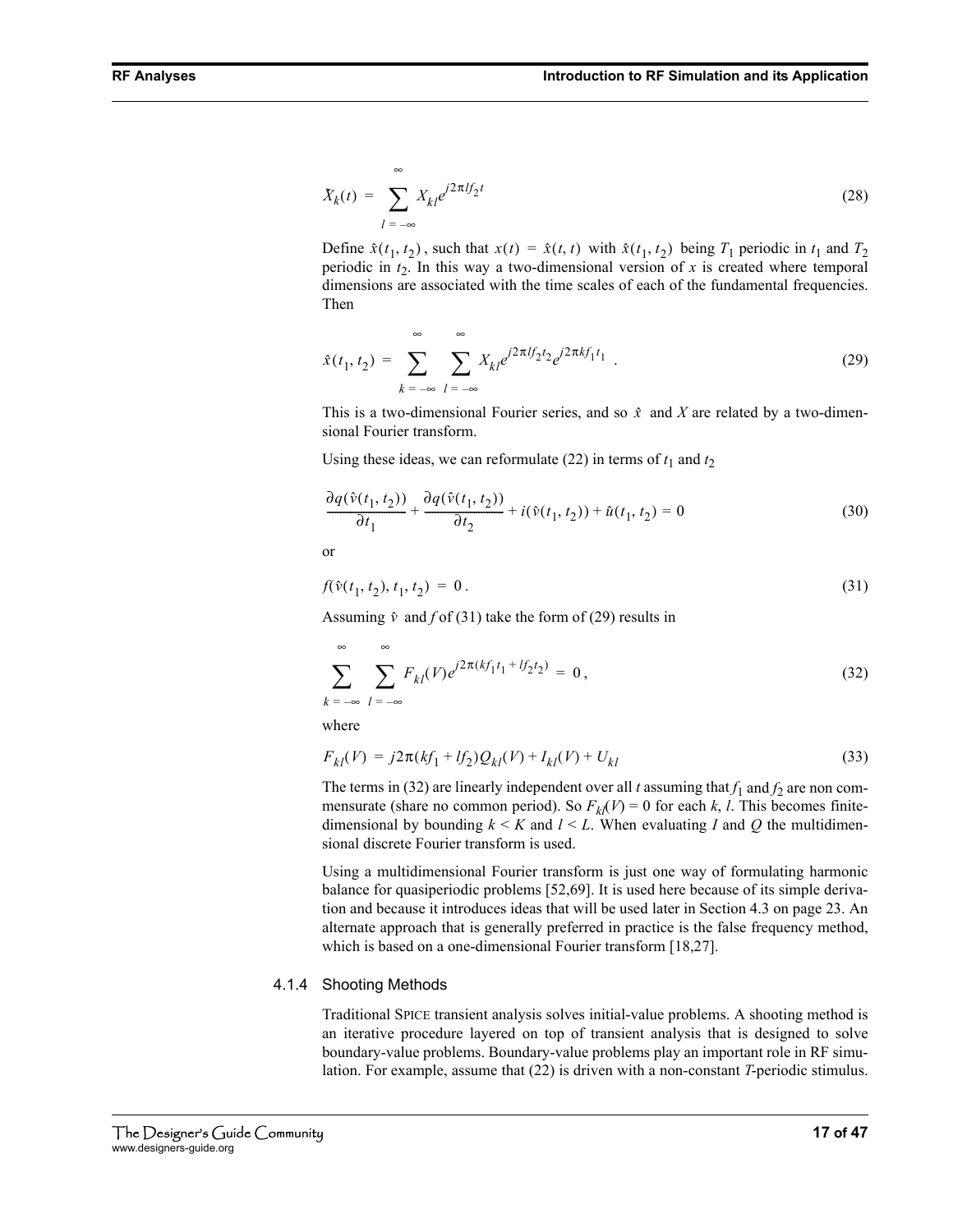The *T*-periodic steady state solution is the one that also satisfies the two-point boundary constraint,

<span id="page-17-0"></span>
$$
v(T) - v(0) = 0.
$$
 (34)

Define the state transition function  $\phi_T(v_0, t_0)$  as the solution to [\(22\)](#page-14-0) at  $t_0 + T$  given that it starts at the initial state  $v_0$  at  $t_0$ . In general, one writes

<span id="page-17-1"></span>
$$
v(t_0 + T) = \phi_T(v(t_0), t_0).
$$
\n(35)

<span id="page-17-2"></span>Shooting methods combine [\(34\)](#page-17-0) and [\(35\)](#page-17-1) into

$$
\phi_T(v(0),0) = v(0),\tag{36}
$$

which is a nonlinear algebraic problem and so Newton methods can be used to solve for  $v(0)$ . The combination of the Newton and shooting methods are referred to as the shooting-Newton algorithm.

When applying Newton's method to [\(36\),](#page-17-2) it is necessary to compute both the response of the circuit over one period and the sensitivity of the final state  $v(T)$  with respect to changes in the initial state  $v(0)$ . The sensitivity is used to determine how to correct the initial state to reduce the difference between the initial and final state [[2](#page-41-1)[,61](#page-45-5)].

#### 4.1.5 Autonomous Shooting Methods

As with harmonic balance, it is extremely important to be able to determine the steadystate behavior of oscillators. To do so it is necessary to modify shooting methods to directly compute the period of the oscillator. To do so, the period is added as an extra unknown and an additional equation is added that constrains the phase of the computed solution [\[27\]](#page-43-7).

#### 4.1.6 Quasiperiodic Shooting Methods

As shown in [\(27\),](#page-15-1) a 2-fundamental quasiperiodic signal can be interpreted as a periodically modulated periodic signal. Designate the high frequency signal as the *carrier* and the low frequency signal as the *modulation*. If the carrier is much higher in frequency than the modulation, then the carrier will appear to vary only slightly from cycle to cycle. In this case, the complete waveform can be inferred from knowledge of a small number of cycles of the carrier appropriately distributed over one period of the modulation. The number of cycles needed can be determined from the bandwidth of the modulation signal. If the modulation signal can be represented using *K* harmonics, then the entire quasiperiodic signal can be recovered by knowing the waveform over  $2K + 1$ cycles of the carrier that are evenly distributed over the period of the modulation. This is the basic idea behind the Mixed Frequency-Time or MFT method [\[13](#page-42-5),[26,](#page-43-9)[27](#page-43-7)].

Consider a circuit driven by two periodic signals that responds in steady-state by producing 2-fundamental quasiperiodic waveforms as in [\(21\)](#page-13-1). Designate the fundamental frequencies as  $f_1$  and  $f_2$  and consider the case where  $f_1 \times f_2$ .<sup>2</sup> This may be because one input is a high frequency signal and the other is a low frequency signal, as would be the case with an up-conversion mixer. Or it may be that both inputs are high frequency sig-

<sup>2.</sup> The MFT method does not require that  $f_1 \rightarrow f_2$ . However, if true, using MFT gives significant performance advantages over traditional transient analysis.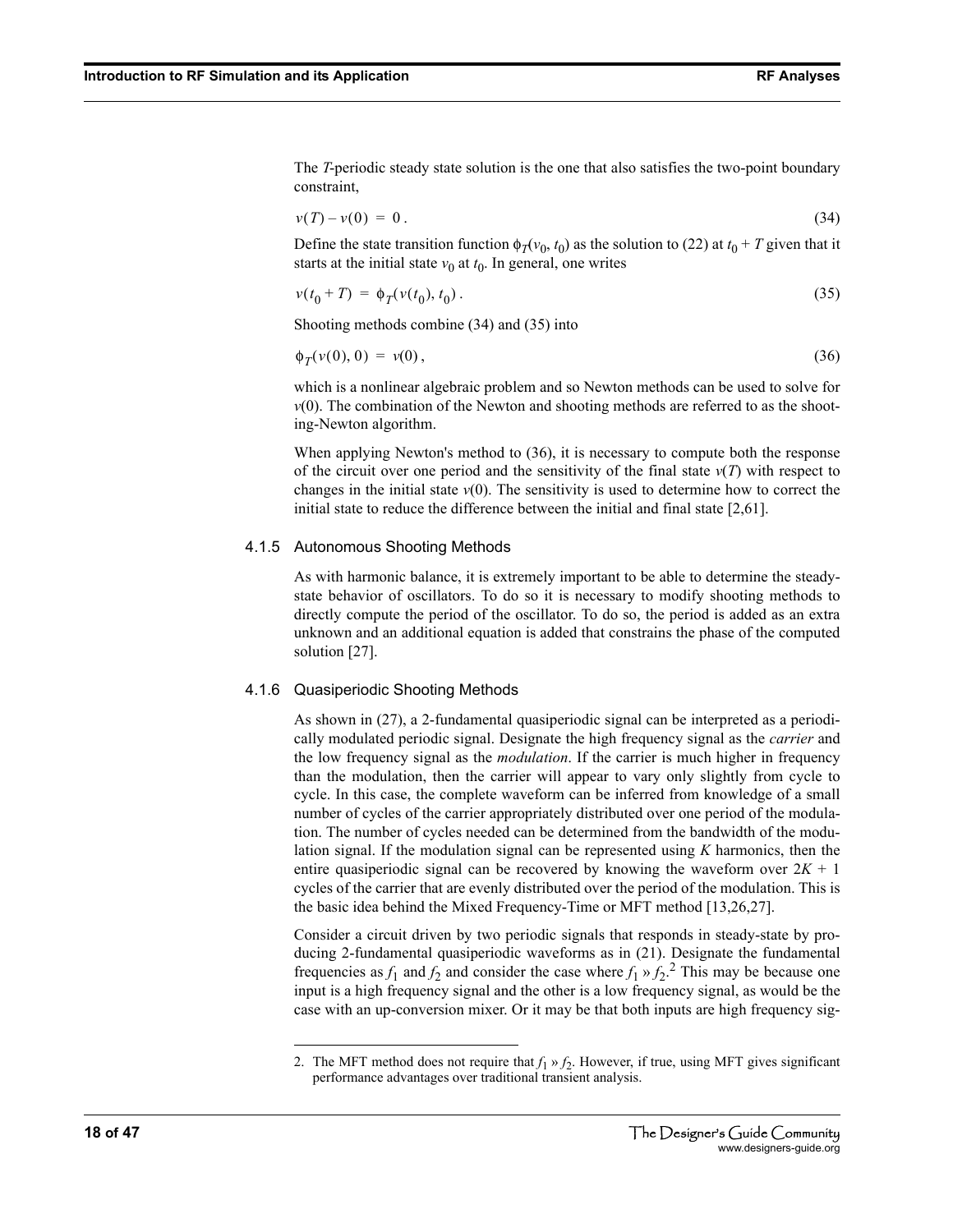nals, but that their frequencies are close to each other and so they generate a low beat frequency, as with a down-conversion mixer. Designate  $f_1$  as the carrier frequency and  $f_2$ as the modulation frequency. Then  $v(t)$  is the quasiperiodic response, where

$$
v(t) = \sum_{k} \sum_{l} V_{kl} e^{j2\pi (kf_1 + lf_2)t}.
$$
 (37)

Consider sampling the signal  $v(t)$  at the carrier frequency. The sampled signal is referred to as the sample envelope and is related to the continuous signal by  $\hat{v}_n = v(nT_1)$ , where  $T_1 = 1/f_1$ .  $\hat{v}_n$  represents a sampled and perhaps scaled version of the modulation signal.

The MFT method works by computing the discrete sequence  $\hat{v}$  instead of the continuous waveform *v*. Notice that if every  $\hat{v}_n$  is related to the subsequent sample point  $\hat{v}_{n+1}$ by

$$
\hat{\nu}_{n+1} = \phi_{T_1}(\hat{\nu}_n, nT_1), \tag{38}
$$

then all the  $\hat{v}_n$  will satisfy the circuit equations. The transition function in [\(38\)](#page-18-0) can be computed by standard SPICE transient analysis and serves to translate between the continuous signal and the discrete representation. The key to the MFT method is to require that the samples  $\hat{v}_n$  represent a sampled quasiperiodic signal. This requirement is easily enforced because, as shown in [Figure 10](#page-18-1), sampling a 2-fundamental quasiperiodic sig-

<span id="page-18-1"></span><span id="page-18-0"></span>



<span id="page-18-2"></span>nal at the carrier frequency results in a sampled waveform that is 1-fundamental quasiperiodic, or simply periodic, at the modulation frequency. In other words, the sampled waveform can be written as a Fourier series with the carrier removed,

$$
\hat{v}_n = v(nT_1) = \sum_{l = -\infty}^{\infty} \hat{V}_k e^{j2\pi l n f_2 T_1}.
$$
\n(39)

Alternatively, one can write

$$
\hat{\nu} = F^{-1}\hat{V},\tag{40}
$$

which states that  $\hat{v}$  is the inverse Fourier transform of  $\hat{V}$ . Consider the *n*<sup>th</sup> sample interval and let  $x_n = \hat{v}_n$  be the solution at the start of the interval and  $y_n = \hat{v}_{n+1} = x_{n+1}$ be the solution at the end. Then, [\(38\)](#page-18-0) uses the circuit equations to relate the solution at both ends of the interval,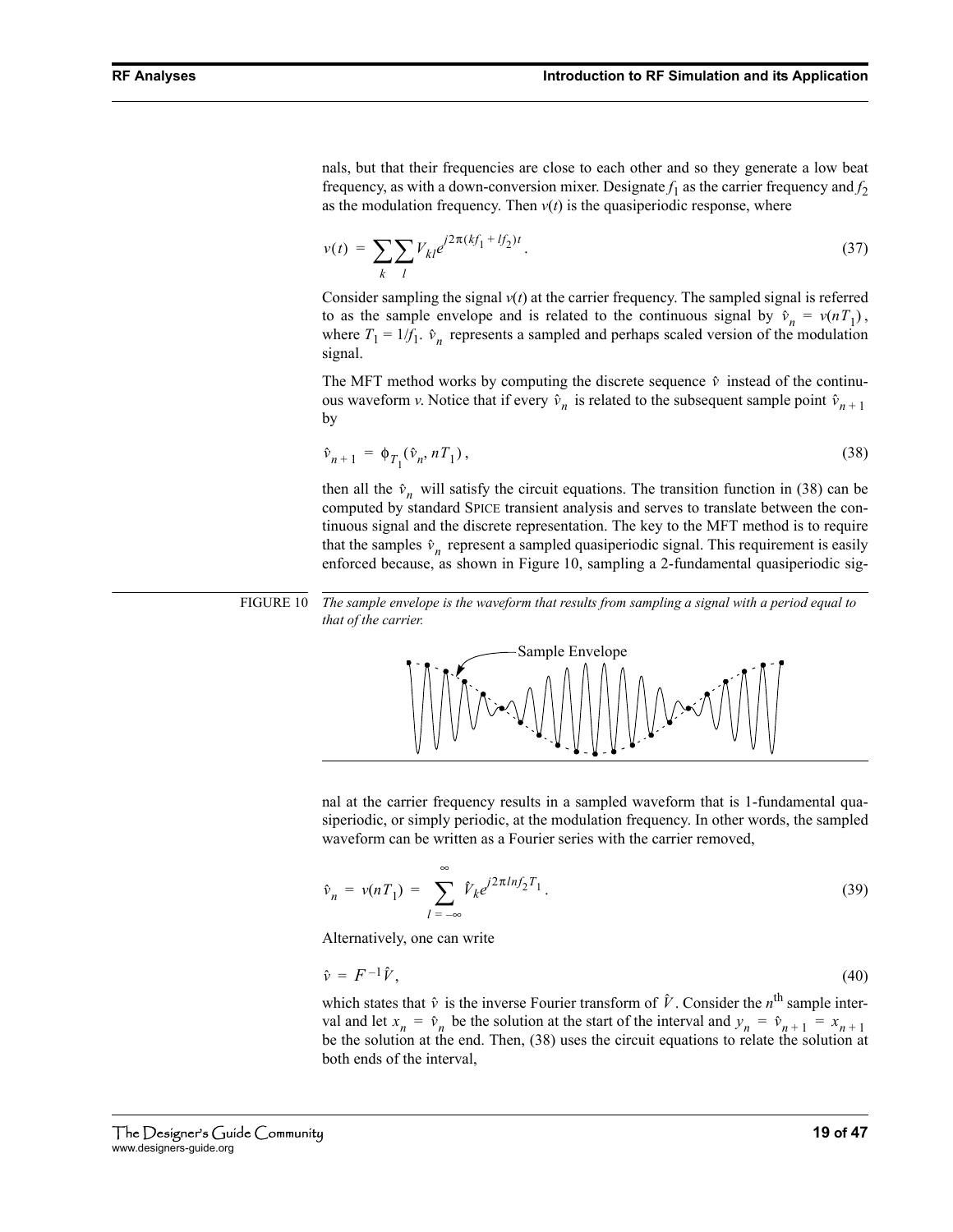<span id="page-19-1"></span>
$$
y_n = \phi_{T_1}(x_n, nT_1). \tag{41}
$$

Define Φ as the function that maps the sequence *x* to the sequence *y* by repeated application of [\(41\)](#page-19-1),

<span id="page-19-3"></span>
$$
y = \Phi(x). \tag{42}
$$

Let  $X = Fx$  and  $Y = Fy$  (*X* and *Y* are the Fourier transforms of *x* and *y*). Then, from [\(39\)](#page-18-2) and since  $y_n = x_{n+1}$ ,

$$
X_l = e^{-j2\pi l f_2 T_1} Y_l,
$$
\n(43)

<span id="page-19-2"></span>or

$$
X = D_{T_1} Y,\tag{44}
$$

where  $D_{T_1}$  is referred to as the delay matrix. It is a diagonal matrix with  $e^{-j2\pi l f_2 T_1}$ 

being the *l*<sup>th</sup> diagonal element. Equation [\(44\)](#page-19-2) is written in the time domain as

<span id="page-19-4"></span>
$$
x = F^{-1}D_{T_1}F y, \qquad (45)
$$

Together, [\(42\)](#page-19-3) and [\(45\)](#page-19-4) make up the MFT method where [\(42\)](#page-19-3) stems solely from the cir-cuit equations and [\(45\)](#page-19-4) solely from the requirement that  $\hat{v}$  represent a sampled quasiperiodic waveform. They can be combined into

$$
x = F^{-1}D_{T_1}F\Phi(x) \tag{46}
$$

<span id="page-19-5"></span>or

$$
\hat{\mathbf{v}} = F^{-1} D_{T_1} F \Phi(\hat{\mathbf{v}}) \tag{47}
$$

Equation [\(47\)](#page-19-5) is a implicit nonlinear equation that can be solved for  $\hat{v}$  using Newton's method.

In practice, the modulation signals in the circuit are band-limited, and so only a finite number of harmonics are needed. Thus the envelope shown in Figure [10](#page-18-1) can be completely specified by only a few of the sample points  $\hat{v}_n$ . With only *K* harmonics needed,  $(47)$  is solved over  $2K+1$  distinct intervals using shooting methods. In particular, if the circuit is driven with one large high frequency periodic signal at  $f_1$  and one moderately sized sinusoid at  $f_2$ , then the number of harmonics needed,  $K$ , is small and the method is efficient. The total simulation time is proportional to the number of harmonics needed to represent the sampled modulation waveform and is independent of the period of the low-frequency beat tone or the harmonics needed to represent the carrier.

# <span id="page-19-0"></span>**4.2 Small-Signal Analyses**

The AC and noise analyses in SPICE are referred to as small-signal analyses. They assume that a small signal is applied to a circuit that is otherwise at its DC operating point. Since the input signal is small, the response can be computed by linearizing the circuit about its DC operating point (apply a Taylor series expansion about the DC equilibrium point and discard all but the first-order term). Superposition holds, so the response at each frequency can be computed independently. Such analyses are useful for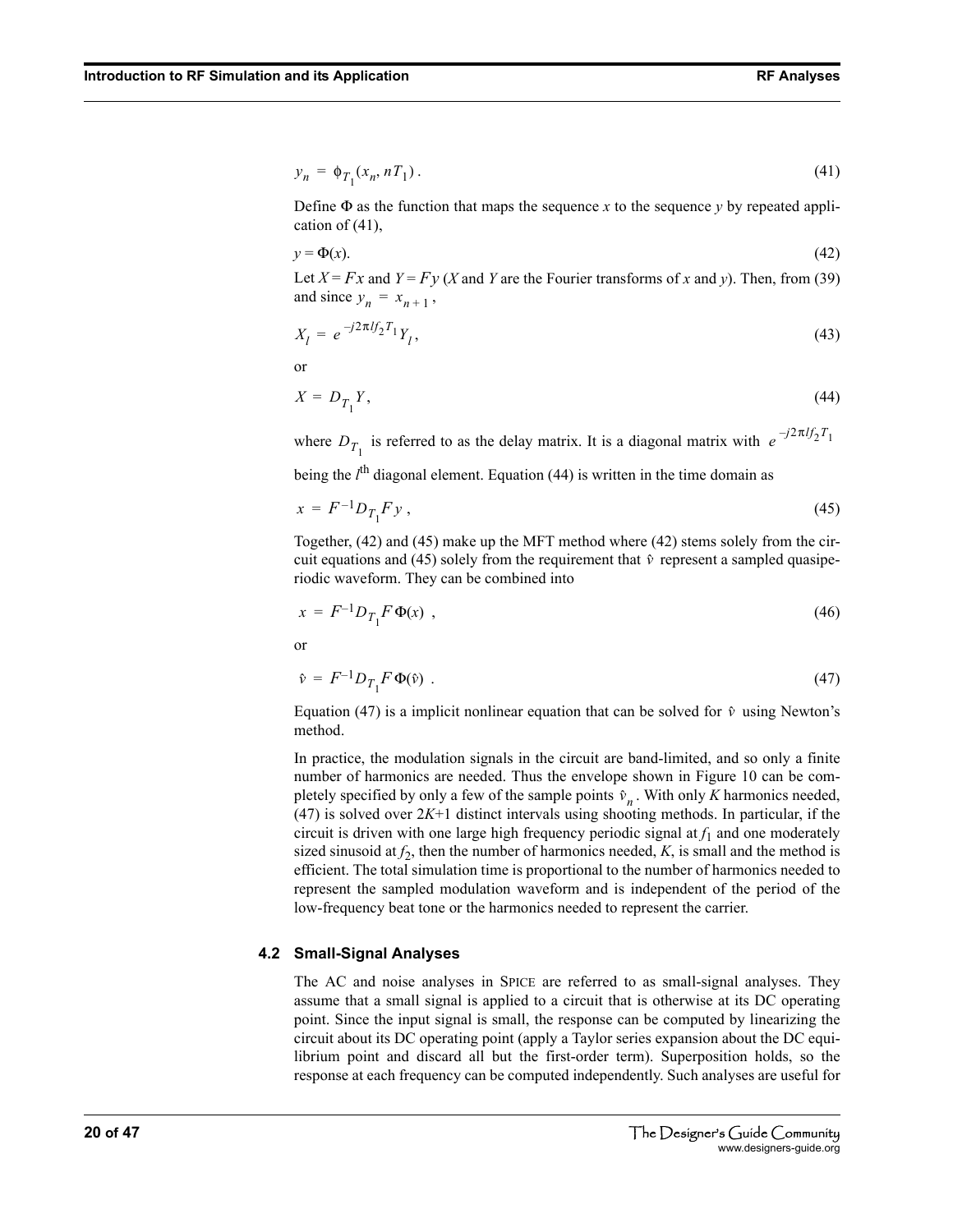computing the characteristics of circuits that are expected to respond in a near-linear fashion to an input signal and that operate about a DC operating point. This describes most "linear" amplifiers and continuous-time filters.

The assumption that the circuit operates about a DC operating point makes these analyses unsuitable for circuits that are expected to respond in a near-linear fashion to an input signal but that require some type of clock signal to operate. Mixers fit this description, and if one considers noise to be the input, oscillators also fit. However, there is a wide variety of other circuits for which these assumptions also apply. Circuits such as samplers and sample-and-holds, switched-capacitor and switched-current filters, chopper-stabilized and parametric amplifiers, frequency multipliers and dividers, and phase detectors. These circuits, which are referred to as a group as clocked circuits, require the traditional small-signal analyses to be extended such that the circuit is linearized about a periodically-varying operating point. Such analyses are referred to as linear periodically-varying or LPV analyses.

A great deal of useful information can be acquired by performing a small-signal analysis about the time-varying operating point of the circuit. LPV analyses start by performing a periodic analysis to compute the periodic operating point with only the large clock signal applied (the LO, the clock, the carrier, etc.). The circuit is then linearized about this time-varying operating point (expand about the periodic equilibrium point with a Taylor series and discard all but the first-order term) and the small information signal is applied. The response is calculated using linear time-varying analysis.

Consider a circuit whose input is the sum of two periodic signals,  $u(t) = u_L(t) + u_s(t)$ , where  $u<sub>L</sub>(t)$  is an arbitrary periodic waveform with period  $T<sub>L</sub>$  and  $u<sub>s</sub>(t)$  is a sinusoidal waveform of frequency  $f_s$  whose amplitude is small. In this case,  $u_l(t)$  represents the large clock signal and  $u<sub>s</sub>(t)$  represents the small information signal.

Let  $v<sub>I</sub>(t)$  be the steady-state solution waveform when  $u<sub>s</sub>(t)$  is zero. Then allow  $u<sub>s</sub>(t)$  to be nonzero but small. We can consider the new solution  $v(t)$  to be a perturbation  $v_s(t)$  on  $v_L(t)$ , as in  $v(t) = v_L(t) + v_s(t)$ . The small-signal solution  $v_s(t)$  is computed by linearizing the circuit about  $v_1(t)$ , applying  $u_s(t)$ , and then finding the steady-state solution. Given that

$$
u_{\rm s}(t) = U_{\rm s} e^{j2\pi f_{\rm s}t} \tag{48}
$$

the perturbation in steady-state response is given by

$$
v_{s}(t) = \sum_{k=-\infty}^{\infty} V_{sk} e^{j2\pi (f_{s} + kf_{L})t}
$$
(49)

where  $f_L = 1/T_L$  is the large signal fundamental frequency [[42,](#page-44-8)[64](#page-46-1)].  $V_{sk}$  represents the sideband for the  $k^{\text{th}}$  harmonic of  $V_L$ . In this situation, shown in [Figure 11,](#page-21-0) there is only one sideband per harmonic because *U*s is a single frequency complex exponential and the circuit has been linearized. This representation has terms at negative frequencies. If these terms are mapped to positive frequencies, then the sidebands with  $k < 0$  become lower sidebands of the harmonics of  $v_L$  and those with  $k > 0$  become upper sidebands.

 $V_{sk}/U_s$  is the transfer function for the input at  $f_s$  to the output at  $f_s + kf_L$ . Notice that with periodically-varying linear systems there are an infinite number of transfer functions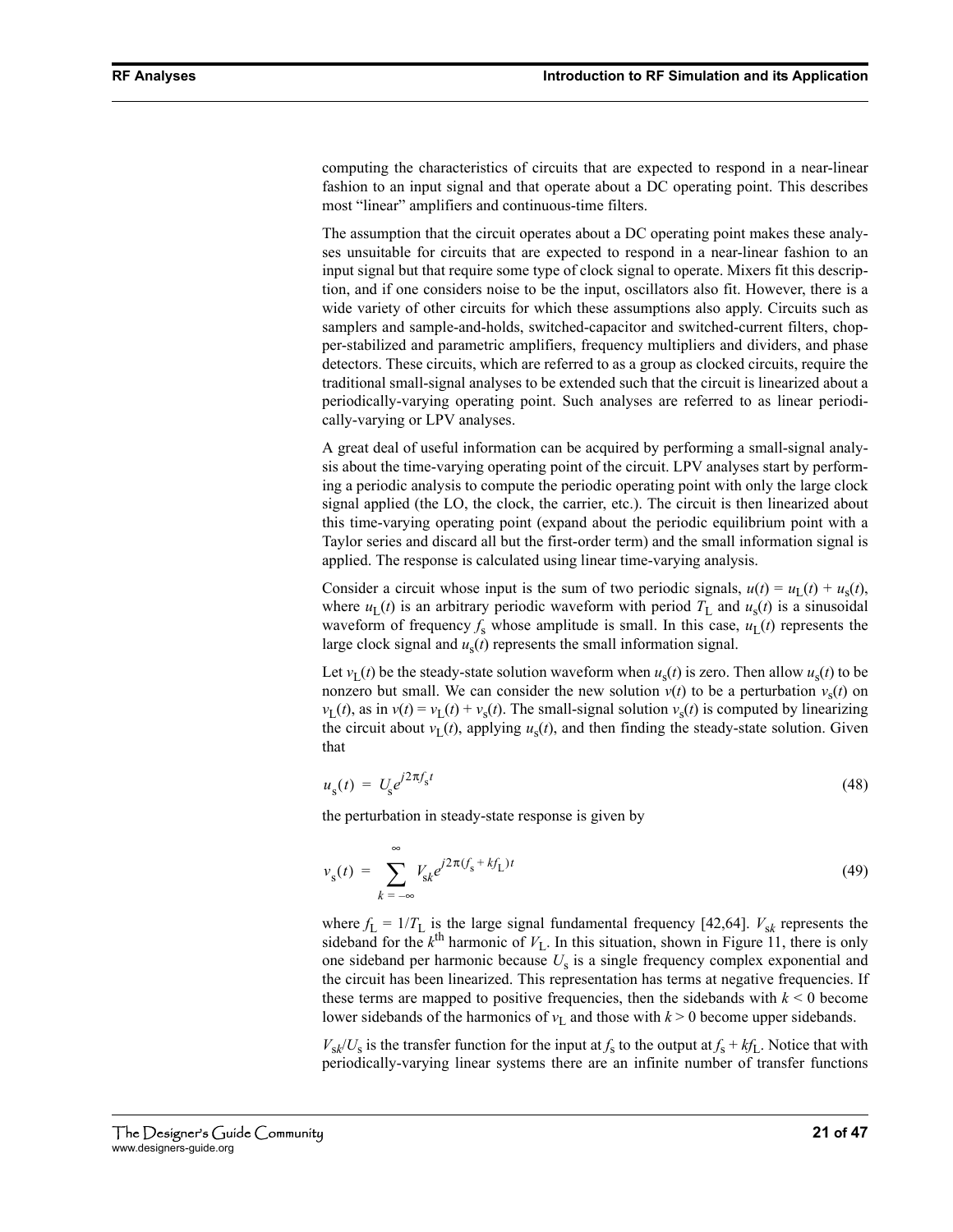<span id="page-21-0"></span>FIGURE 11 *The steady-state response of a linear periodically-varying system to a small complex exponential stimulus. The large signals are represented with solid arrows and the small signals with hollow arrows.*



between any particular input and output. Each represents a different frequency translation.

Versions of this type of small-signal analysis exists for both harmonic balance [\[17](#page-42-6),[24](#page-43-10)[,34](#page-44-9)] and shooting methods [[42,](#page-44-8)[43](#page-44-2),[64\]](#page-46-1).

There are two different ways of formulating a small-signal analysis that computes transfer functions [\[62](#page-45-0)[,64](#page-46-1)]. The first is akin to traditional AC analysis, and is referred to here as a "periodic AC" or PAC analysis. In this case, a small-signal is applied to a particular point in the circuit at a particular frequency, and the response at all points in the circuit and at all frequencies is computed. Thus, in one step one can compute the transfer function from one input to any output. It is also possible to do the reverse, compute the transfer functions from any input to a single output in one step using an 'adjoint' analysis. This is referred to as a "periodic transfer function" or PXF analysis. PAC is useful for predicting the output sidebands produced by a particular input signal, whereas PXF is best at predicting the input images for a particular output.

Small-signal analysis is also used to perform cyclostationary noise analysis [\[8](#page-42-1),[43,](#page-44-2)[55](#page-45-1)], which is an extremely important capability for RF designers [[62\]](#page-45-0). It is referred to as a "periodic noise" or PNoise analysis, and is used to predict the noise figure of mixers. PNoise analysis is also used to predict the phase noise of oscillators, however this is a numerically ill-conditioned problem that requires special techniques in order to overcome the ill-conditioning and accurately compute close-in phase noise [\[21](#page-43-1),[22\]](#page-43-2).

LPV analyses provides significant advantages over trying to get the same information from equivalent large signal analyses. First, they can be much faster. Second, a wider variety of analyses are available. For example, noise analysis is much easier to implement as a small-signal analysis. Finally, they can be more accurate if the small signals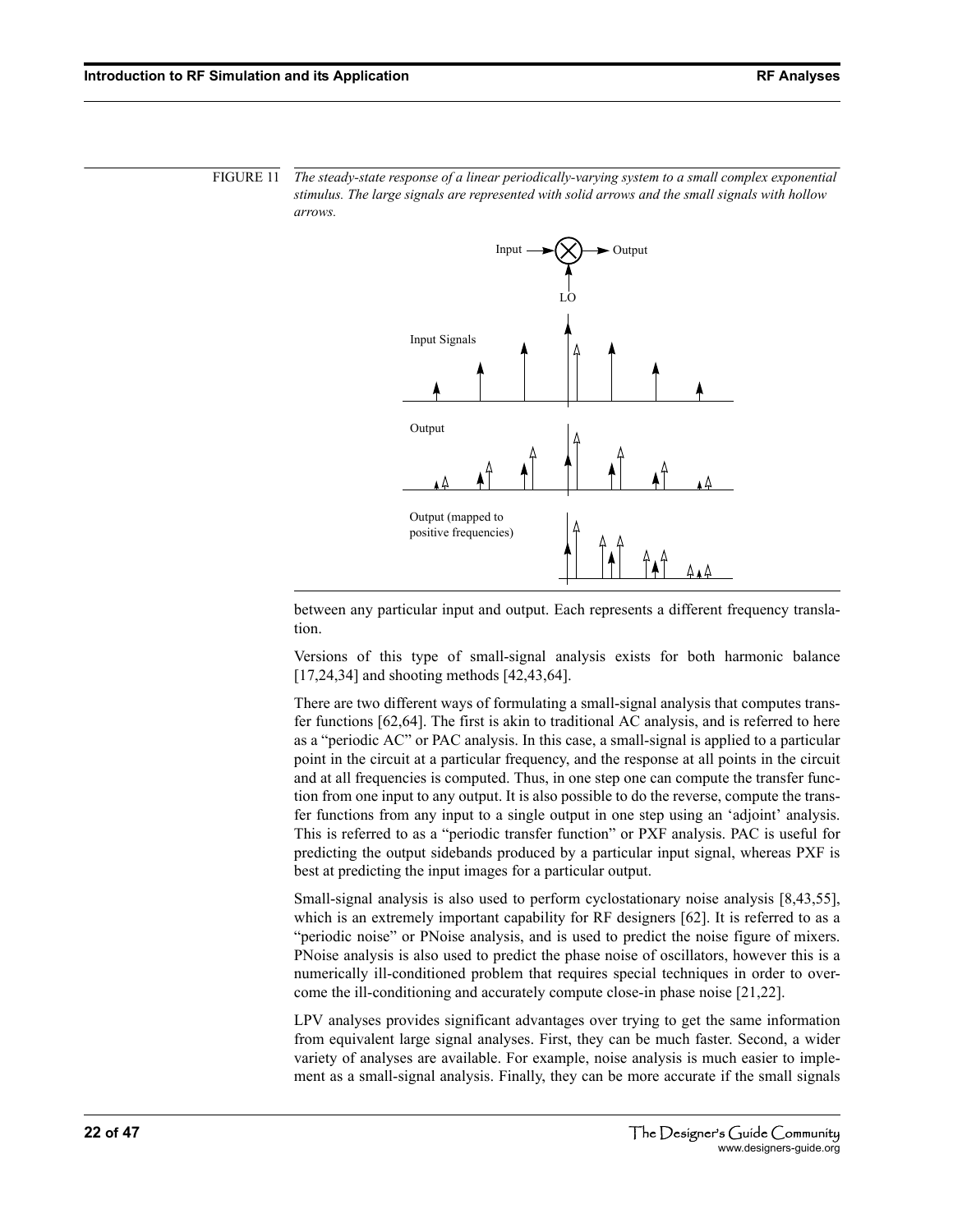are very small relative to the large signals. Small signals applied in a large signal analysis can be overwhelmed by errors that stem from the large signals. In a small-signal analysis, the large and small signals are applied in different phases of the analysis. Small errors in the large signal phase typically have only a minor effect on the linearization and hence the accuracy of the small-signal results.

All of the small-signal analyses are extensible to the case where the operating point is quasiperiodic. This is important when predicting the effect of large interferers or blockers and is discussed further in [Section 6.3 on page 36.](#page-35-0) Such analyses are referred to as linear quasiperiodically-varying or LQPV analyses as a group, or individually as QPAC, QPXF, QPNoise, etc.

# <span id="page-22-0"></span>**4.3 Transient-Envelope Analyses**

Transient-envelope analyses are applied to simulate modulated carrier systems when the modulation waveform is something other than a simple sinusoid or combination of sinusoids. It does so by performing a series of linked large-signal pseudo-periodic analyses, which are periodic analyses that have been modified to account for slow variations in the envelope over the course of each period of the carrier as a result of the modulation. The pseudo-periodic analyses must be performed often enough to follow the changes in the envelope. In effect, transient-envelope methods wrap a conventional transient analysis algorithm around a modified version of a periodic analysis. Thus the time required for the analysis is roughly equal to the time for a single periodic analysis multiplied by the number of time points needed to represent the envelope. If the envelope changes slowly relative to the period of the carrier, then transient-envelope simulation can be very efficient relative to traditional transient analysis.

Transient-envelope methods have two primary applications. The first is predicting the response of a circuit when it is driven with a complicated digital modulation. An important problem is to determine the interchannel interference that results from intermodulation distortion. Simple intermodulation tests involving a small number of sinusoids as can be performed with quasiperiodic analysis are not a good indicator of how the nonlinearity of the circuit couples digitally modulated signals between adjacent channels. Instead, one must apply the digital modulation, simulate with transient-envelope methods, and then determine how the modulation spectrum spreads into adjacent channels.

The second important application of transient-envelope methods is to predict the long term transient behavior of certain RF circuits. Examples include the turn-on behavior of oscillators, power supply droop or thermal transients in power amplifiers, and the capture and lock behavior of phase-locked loops. Another important example is determining the turn-on and turn-off behavior of TDMA transmitters. TDMA (time-division multiple access) transmitters broadcast during a narrow slice of time. During that interval the transmitter must power up, stabilize, send the message, and then power down. If it powers up and down too slowly, the transmitter does not work properly. If it powers up and down too quickly, the resulting spectrum will be too wide to fit in the allotted channel. Simulating with traditional transient analysis would be prohibitively expensive because the time slice lasts on the order of 10-100 ms and the carrier frequency is typically at 1 GHz or greater.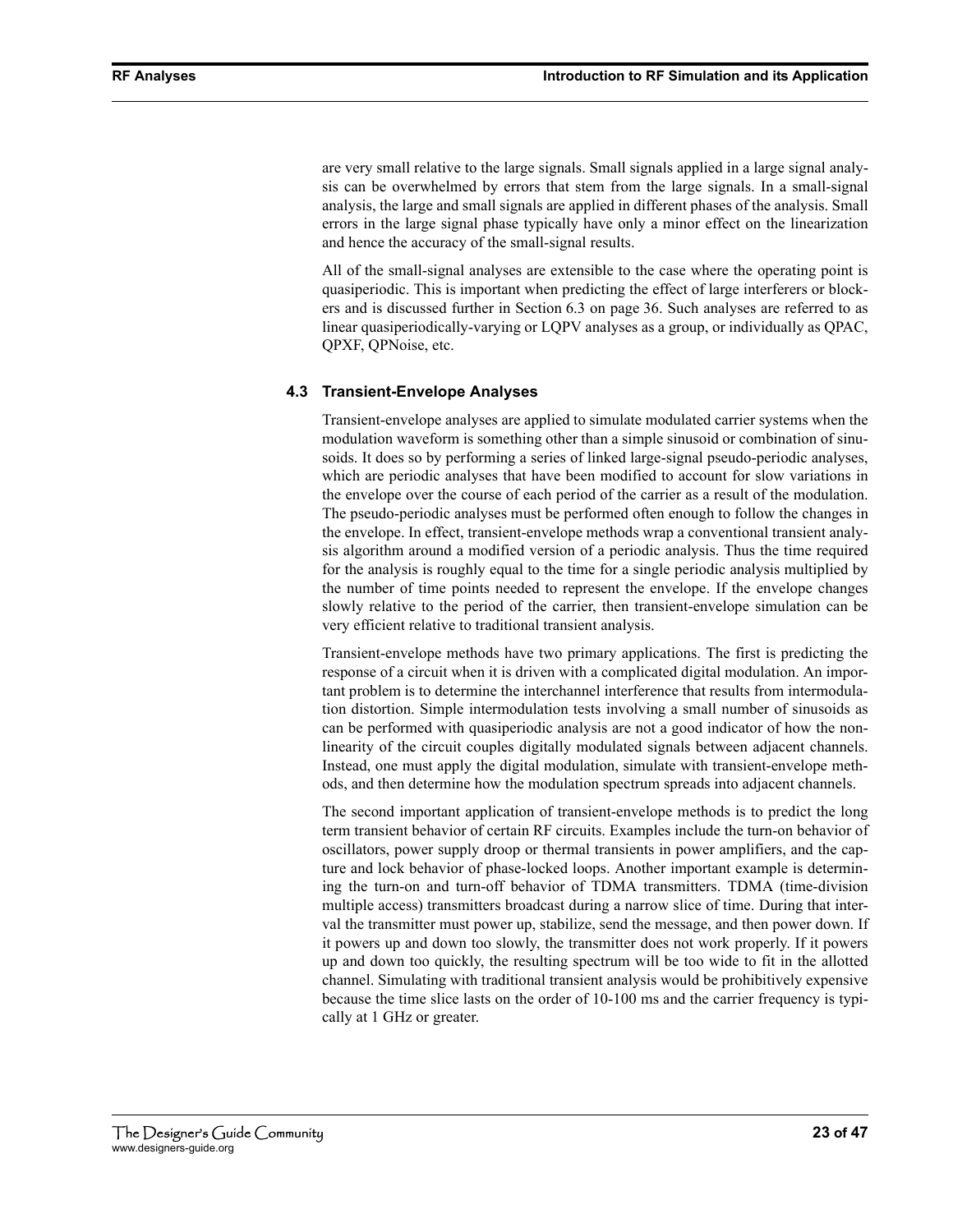#### 4.3.1 Fourier-Envelope Method

With the Fourier-envelope method the envelope is represented by slowly-varying Fourier coefficients. First developed by Sharrit and referred to as circuit envelope [\[58\]](#page-45-9), the Fourier-envelope method is a transient-envelope method based on harmonic balance. In the [Section 4.1 on page 14](#page-13-0), the concept of harmonic balance with time-varying Fourier coefficients was introduced. In that case, the Fourier coefficients were assumed to be periodic, with the result that signals themselves were quasiperiodic. With the Fourierenvelope method  $[12,41,51]$  $[12,41,51]$  $[12,41,51]$  $[12,41,51]$  $[12,41,51]$ , the Fourier coefficients in  $(27)$  are time varying, but are not necessarily periodic. Instead, the Fourier coefficients  $\tilde{X}_k(t)$  are taken to be slowly varying transient waveforms. Thus, signals take the form

<span id="page-23-0"></span>
$$
x(t) = \sum_{k=-\infty}^{\infty} \tilde{X}_k(t) e^{j2\pi kft},
$$
\n(50)

where *f* is the fundamental frequency of the base Fourier series.  $\tilde{X}_k(t)$  represents the complex modulation of the  $k^{\text{th}}$  harmonic.  $\tilde{X}_k(t)$  must vary slowly relative to *f* because if the bandwidth of  $\tilde{X}_k$  becomes greater than  $f/2$  then the sidebands of adjacent harmonics begin to overlap and the representation is not unique.

Now, rewrite [\(22\)](#page-14-0) assuming *v* and *f* take the form of [\(50\)](#page-23-0),

$$
\sum_{k=-\infty}^{\infty} \tilde{F}_k(\tilde{V}(t), t) e^{j2\pi kft} = 0,
$$
\n(51)

<span id="page-23-1"></span>where

$$
F_k(\tilde{V}(t), t) = \frac{d\tilde{Q}_k(\tilde{V}(t))}{dt} + j2\pi kf \tilde{Q}_k(\tilde{V}(t)) + \tilde{I}_k(\tilde{V}(t)) + \tilde{U}_k
$$
\n(52)

Assume that the variations in  $\tilde{V}(t)$  are slow enough so that the bandwidth of each term in  $(52)$  is much less than  $f/2$ , then the terms associated with each harmonic *k* will sum to zero individually. Then,  $\tilde{F}_k(\tilde{V}(t), t) = 0$  for each *k*, or in vector form

<span id="page-23-2"></span>
$$
\tilde{F}(\tilde{V}(t), t) = \frac{d\tilde{Q}(\tilde{V}(t))}{dt} + \Omega \tilde{Q}(\tilde{V}(t)) + \tilde{I}(\tilde{V}(t)) + \tilde{U}(t) = 0
$$
\n(53)

where  $\Omega$  is a diagonal matrix with *j*2 $\pi k f$  on the  $k^{\text{th}}$  diagonal. As with transient analysis, discretization methods such as trapezoidal rule or the backward difference formulae replace  $dO/dt$  with a finite-difference approximation, converting [\(53\)](#page-23-2) to a system of nonlinear algebraic equations that is solved with Newton's method. For example, applying backward Euler converts [\(53\)](#page-23-2) to

$$
\frac{\tilde{Q}(\tilde{V}(t_m))-\tilde{Q}(\tilde{V}(t_{m-1}))}{t_m-t_{m-1}}+\Omega\tilde{Q}(\tilde{V}(t_m))+\tilde{I}(\tilde{V}(t_m))+\tilde{U}(t_m)=0
$$
\n(54)

 $\tilde{I}(\tilde{V}(t_m))$  and  $\tilde{Q}(\tilde{V}(t_m))$  are evaluated at  $t_s$  by converting  $\tilde{V}(t_m)$  into the time domain using the inverse Fourier transform, passing the time-domain voltage waveform through  $i(\cdot)$  and  $q(\cdot)$ , and converting the resulting current and charge waveforms back into the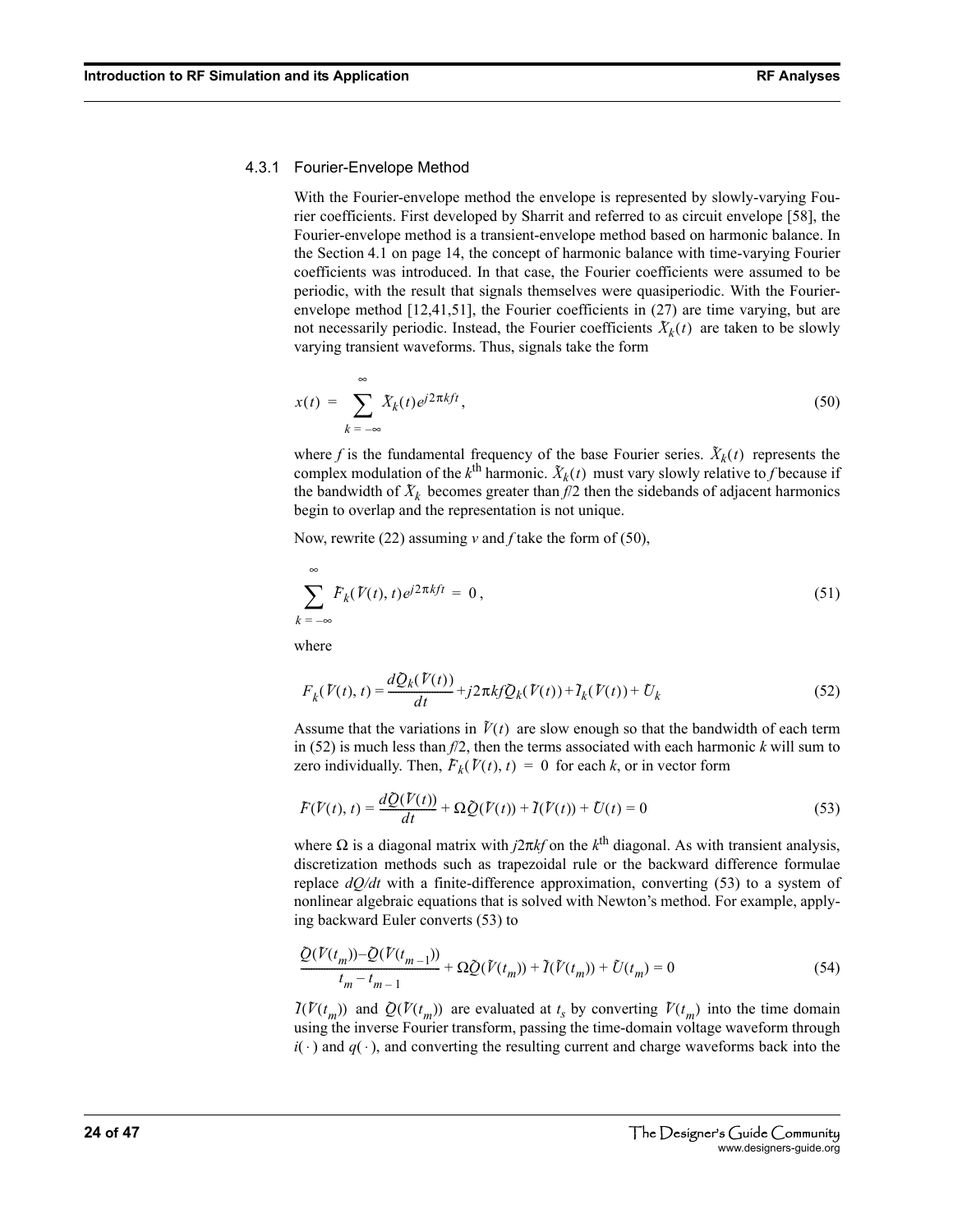frequency domain using the forward Fourier transform. This procedure relies on the envelope being essentially constant over the length of a cycle of the carrier.

One of the important strengths of harmonic balance is its ability to easily incorporate frequency-domain models for the linear components such as lossy or dispersive transmission lines. Unfortunately, this is not true with the Fourier-envelope method. The transient nature of the modulations  $\tilde{V}_k(t)$  introduces the same difficulties that are present with distributed components in transient analysis, which are addressed using similar techniques. In particular, one can use convolution [\[20](#page-43-3)[,57](#page-45-2)], or the model for the distributed component can be separated into delay and dispersion, with the dispersion being replaced by a lumped approximation [\[59\].](#page-45-3)

As the distributed components are linear, the sidebands for each harmonic *k* can be treated individually. Thus, a separate model is generated for each harmonic *k*, which greatly reduces the bandwidth requirements on the models. The model for each harmonic must only be valid over the bandwidth of the sidebands associated with that harmonic. In RF circuits, the bandwidths of the sidebands are usually small relative to the carrier frequency, and so generating models of distributed components for use in the Fourier-envelope method is much easier than for conventional transient analysis. In fact, it is not uncommon for the bandwidth of an RF circuit to be so small that the transfer function of a distributed component does not change appreciably over the bandwidth of the sidebands. In this case, the transfer function is taken to be constant.

# 4.3.2 Sample-Envelope Method

With the sample envelope method the envelope is represented by slowly-varying sampled version of the waveform as shown in Figure [10](#page-18-1). First developed by Petzold and referred to envelope following [\[44\],](#page-44-11) it is a transient-envelope method based on shooting methods. It approximates the sample envelope as a piecewise polynomial [\[25,](#page-43-11)[44\]](#page-44-11) in a manner that is analogous to conventional transient analysis. This approach is efficient if the sequence formed by sampling the state at the beginning of each clock cycle,  $v(0)$ ,  $v(T)$ ,  $v(2T)$ ,...,  $v(mT)$ , changes slowly as a function of *m*. A "differential-like" equation is formed from [\(35\)](#page-17-1)

<span id="page-24-0"></span>
$$
\Delta v(mT) = \phi_T(v(mT), mT), \qquad (55)
$$

where  $\Delta v(mT) = v((m+1)T) - v(mT)$  is a measure of the time-derivative of the sample envelope at  $mT$ . We can apply traditional integration methods to compute an approximation to the solution using a procedure that involves solving [\(55\)](#page-24-0) at isolated time points. If the sample envelope is accurately approximated by a low-order polynomial, then this procedure should allow us to skip many cycles, and so find the solution over a vast number of cycles in an efficient manner. For RF circuits, [\(55\)](#page-24-0) is stiff and so requires implicit integration methods such as backward Euler, which can be written as

$$
\Delta v(mT) \approx \frac{v(mT) - v((m-l)T)}{l} \,,\tag{56}
$$

where *l* is the timestep, which is measured in terms of cycles. This equation represents a 2-point boundary constraint on [\(55\)](#page-24-0), and so together they can be solved with shooting-Newton methods to find  $v(mT)$ . If desired, other integration methods can be used, such as the backward-difference formulae.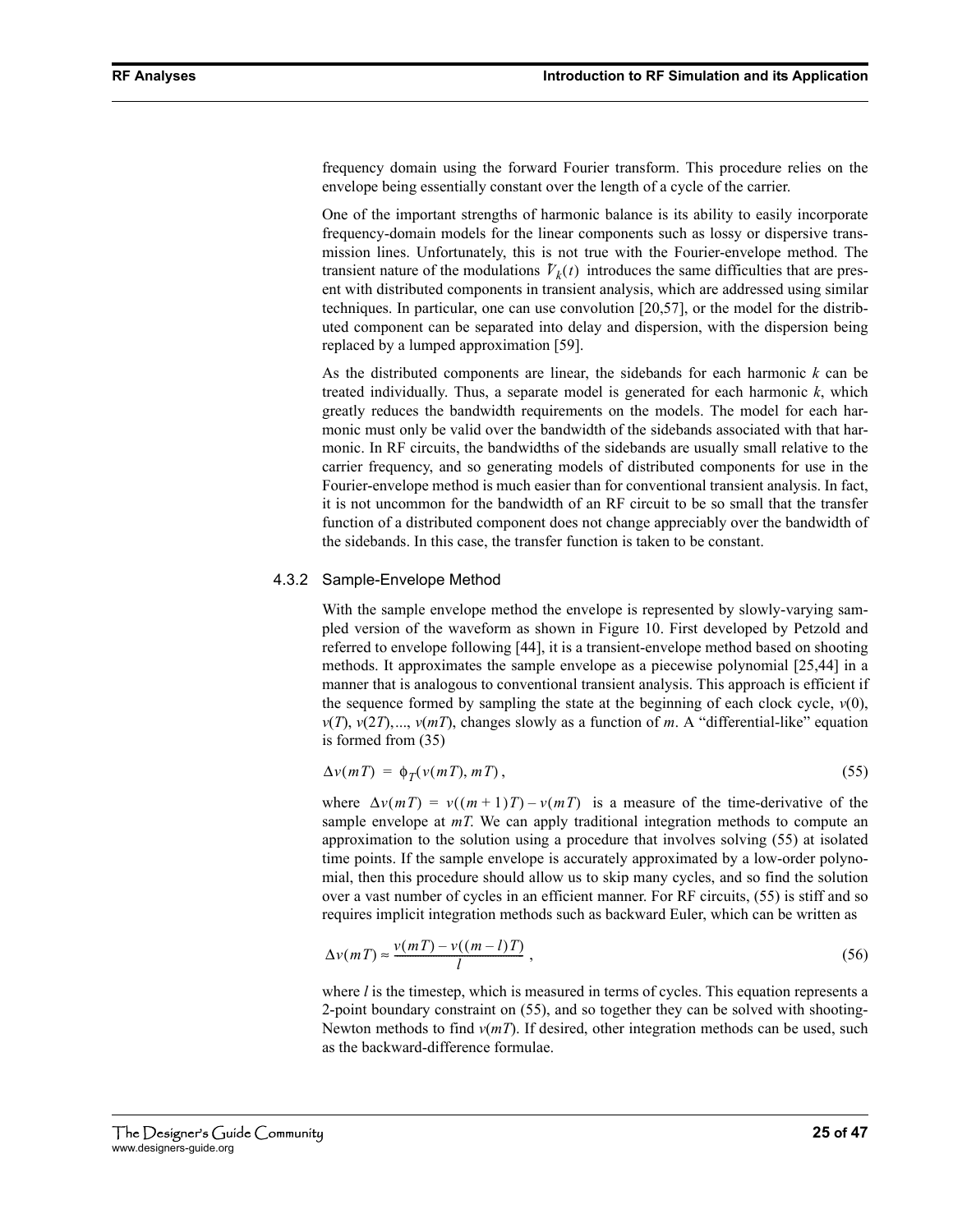As with transient analysis, once  $v(mT)$  is computed, it is necessary to check that the trajectory is following the low-order polynomial as assumed. If not, the point should be discarded and the step *l* should be reduced. If rapid changes in the envelope are encountered, envelope following can reduce its stepsize down to the point where no cycles are skipped, in which case envelope following reduces to simple transient analysis. Thus, envelope following does not suffer the accuracy problems of the Fourier-envelope method when small timesteps are taken to resolve a rapidly changing envelope.

# **4.4 Other Methods**

The methods described above are either currently available, or expected to be available soon, in the mainstream commercial RF simulators. However, there other methods that have the potential to become significant to RF designers. In particular, two families of methods seem promising: the Volterra methods [\[34\]](#page-44-9) and the MPDE methods [[4,](#page-42-8)[54](#page-45-11)].

The Volterra methods are similar in concept to the small-signal analyses in that they represent the circuit using a Taylor series expansion, except they take into account more than just the first term in the expansion. In this way, Volterra methods can efficiently compute the response of circuits exhibiting a small amount of distortion.

MPDE is an abbreviation for Multirate Partial Differential Equation. It represents a family of methods based on the idea of replacing the single time variable with a sum of time variables, one for each of the time scales in the circuit. Consider a mixer with a 1GHz LO and a 100MHz IF. Then *t* would be replaced with  $t = t_1 + t_2$  where  $t_1$  is associated with the LO and  $t_2$  is associated with the IF. The underlying ordinary differential equations that describe the circuit are reformulated as partial differential equations in  $t_1$  and *t*2. The various MPDE methods are formulated by applying particular boundary conditions and numerical methods to the  $t_1$  and  $t_2$  dimensions. For example, quasiperiodic harmonic balance from [Section 4.1 on page](#page-13-0) 14 is a MPDE method that applies periodic boundary conditions and harmonic balance to both dimensions. Similarly, the Fourierenvelope method from [Section 4.3 on page 23](#page-22-0) is a MPDE method that applies a periodic boundary condition and harmonic balance to the  $t_1$  dimension and an initial condition and transient analysis to the  $t_2$  dimension. Many other variations are possible.

# **5 Comparing the Methods**

All of the methods presented can be grouped into two broad families, those methods based on harmonic balance and those based on shooting methods. Most of the differences between the methods emanate from the attributes of the base methods: harmonic balance and shooting methods. So only the base methods will be compared.

# **5.1 Linear Passive Component Models**

The main strength of harmonic balance is its natural support for linear frequencydomain models. Distributed components such as lossy and dispersive transmission lines and interpolated tables of *S*-parameters from either measurements or electromagnetic simulators are examples of linear models that are handled easily and efficiently with harmonic balance.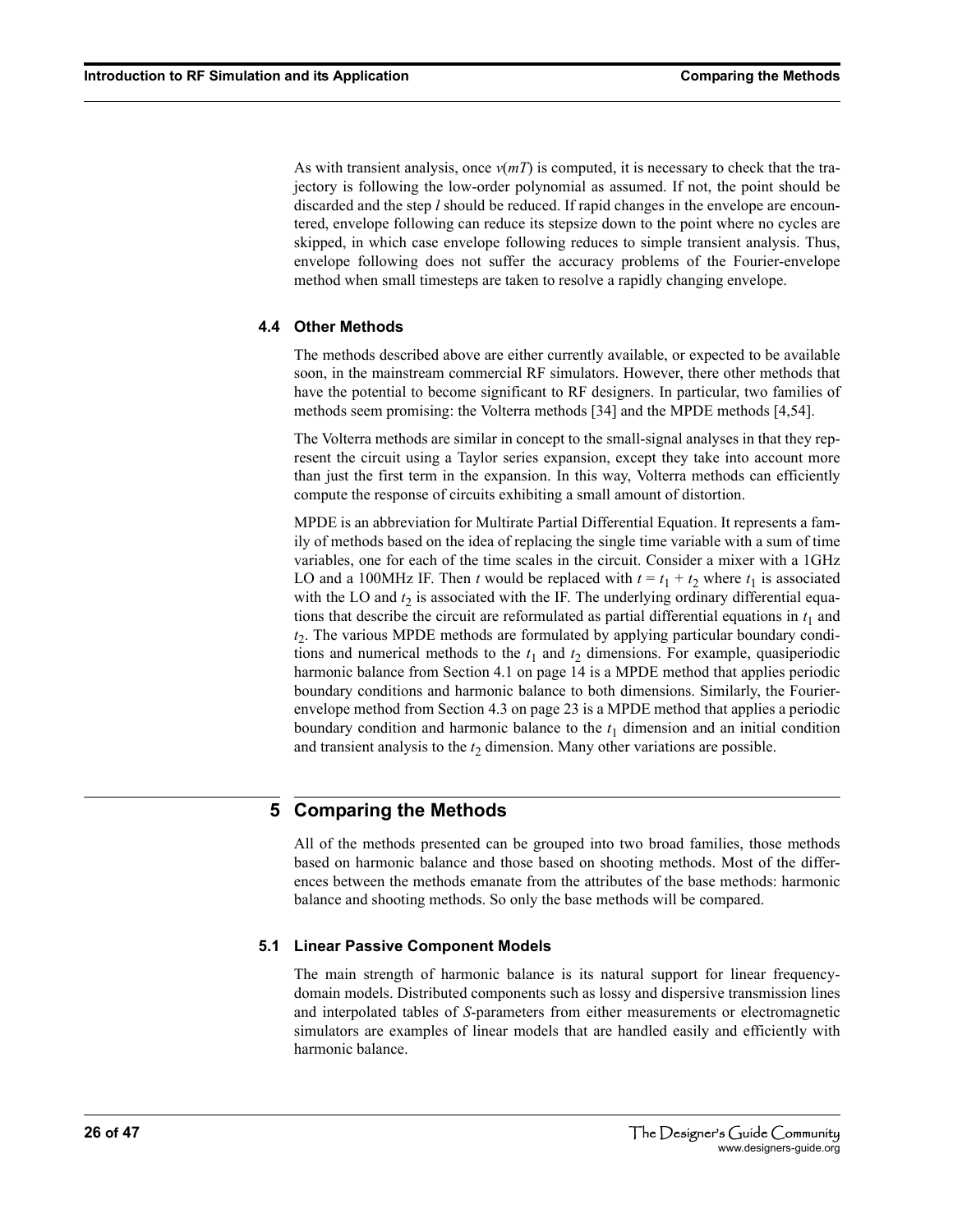The difficulty with which shooting methods handle distributed component models contrasts sharply with harmonic balance. The problem is that the state vector associated with distributed components is infinite dimensional. The state vector must somehow be discretized before shooting methods can be applied. However, even then shooting methods will be expensive if the state vector is large [\[27](#page-43-7),[28\]](#page-43-0). This disadvantage explains why shooting method-based RF simulation techniques have mainly been applied to RFICs. Most RFICs can be modeled completely with lumped components. New approaches for generating lumped equivalent models for distributed components [\[38](#page-44-3),[45\]](#page-44-4), and components described in the frequency domain such as with tables of *S*-parameters [\[6\],](#page-42-3) are becoming available that are more reliable and effective than existing methods, allowing shooting methods to be applied to circuits that contain a small number of distributed components.

# **5.2 Nonlinearity**

Harmonic balance is very accurate and very efficient if the circuit is near linear and the voltage and current waveforms are near sinusoidal. In fact, assuming the component models are correct, harmonic balance becomes exact in the limit where the circuit is linear and the stimulus are sinusoidal. This is not true for shooting methods. However this feature is generally only significant when trying to determine the distortion of low distortion amplifiers and filters. It does not help when analyzing mixers, oscillators, and sampling circuits because these circuits contain signals that are far from sinusoidal.

Harmonic balance can struggle on strongly nonlinear circuits or circuits that contain signals with abrupt transitions. Such signals are common in RF circuits. For example, mixers are driven with an LO that resembles a square wave, and even sinusoidal oscillators contain current waveforms that are narrow pulses. In this case, many frequencies are needed to accurately represent the signal, which increases the expense of harmonic balance. In addition, the magnitude of the harmonics drop slowly for signals with sharp transitions, making it difficult to know how many harmonics must be computed by harmonic balance. If too few harmonics are included, the results are inaccurate, if too many are included, the simulations can be impractical.

Harmonic balance is also susceptible to convergence problems when applied to strongly nonlinear circuits. Convergence can be improved by employing continuation or homotopy methods [[3,](#page-42-9)[27](#page-43-7)] These methods initially reduce the power of the input signal until convergence is achieved. Then the power is stepped up in a sequence of harmonic balance analyses where the result computed at one step is used as the starting point for the next to improve convergence. In this way, harmonic balance can be made robust. However, because continuation methods end up calling harmonic balance tens, or perhaps hundreds, of times, they can be slow.

In contrast to harmonic balance, the ability of shooting methods to handle strongly nonlinear circuits is quite good. The strengths of shooting methods stem from the properties of its underlying transient analysis. In particular, it chooses nonuniform timesteps in order to control error, and it has excellent convergence properties.

The ability of transient analysis, and so shooting methods, to place time points in a nonuniform manner allows it to accurately and efficiently follow abruptly discontinuous waveforms. Small timesteps can be used to accurately resolve rapid transitions without taking small steps everywhere. This is very important for circuits such as mixers, relaxation oscillators, switched-capacitor filters, and sample-and-holds. In addition, the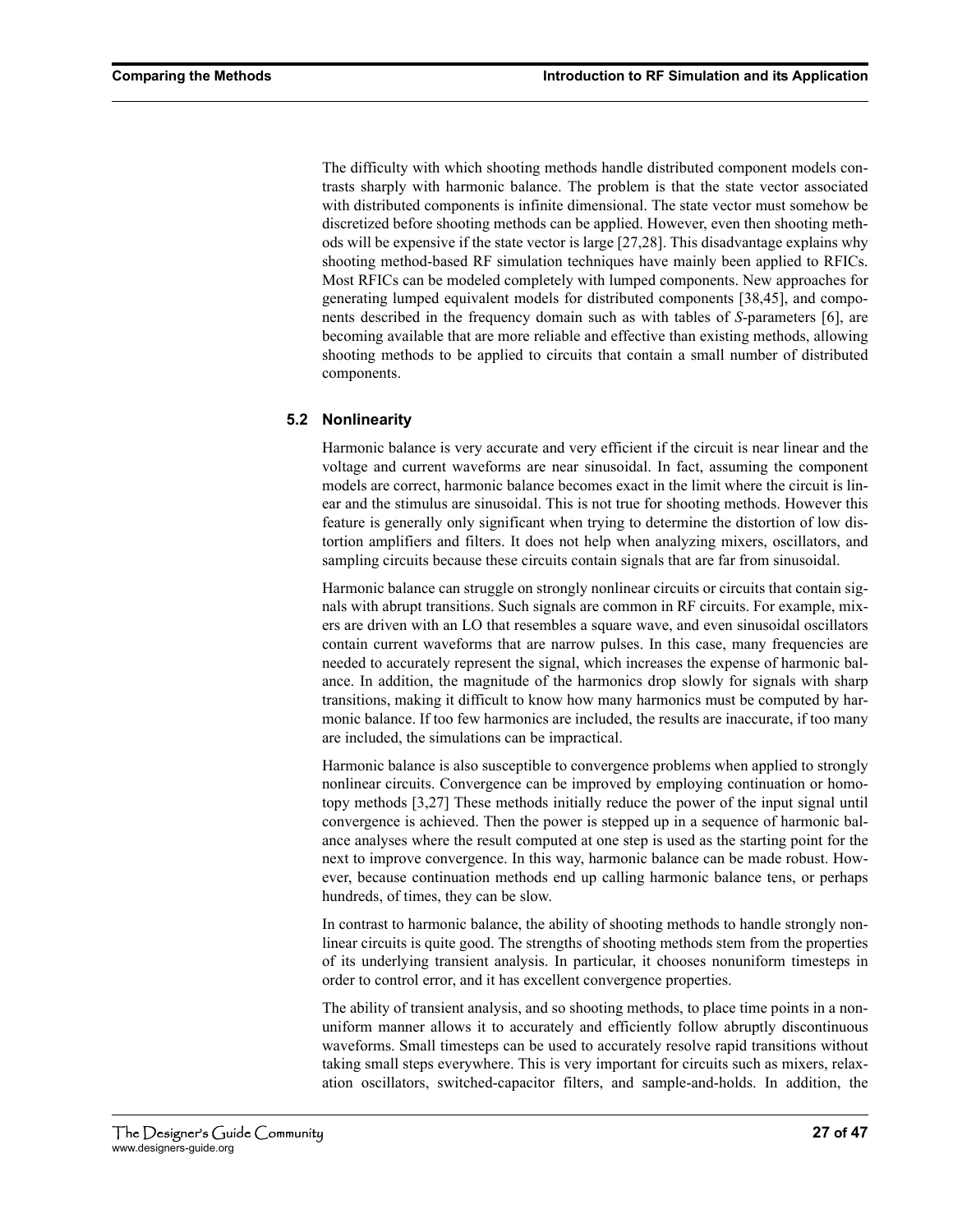timestep is automatically chosen to control error. With harmonic balance, the timestep is constrained to be uniform by the FFT, however there is new work that explores the possibility of using new FFT algorithms that do not require equally spaced points with harmonic balance [[10,](#page-42-10) [40\]](#page-44-12).

The strong convergence properties of shooting methods result from its implementation as a multilevel Newton method, and not from the fact it is a time-domain method. Indeed, it is possible to formulate harmonic balance as a time-domain method [[27,](#page-43-7)[63](#page-45-6)], yet its convergence properties do not fundamentally change. As described in [Section 4.1](#page-13-0) [on page 14,](#page-13-0) shooting methods apply Newton's method to solve

<span id="page-27-0"></span>
$$
\phi_T(v(0),0) = v(0),\tag{57}
$$

for *v*(0). φ*T*(*v*(0), 0) relates the initial state of the circuit, *v*(0), to the state one period later. Newton's method is applied to solve [\(57\)](#page-27-0) and is both efficient and reliable if  $\phi_T$  is a near linear function. This is usually the case even when the underlying circuit is behaving in a strongly nonlinear fashion because  $\phi_T$  is evaluated over exactly a period of the large periodic clock signal, the signal that is driving the circuit to behave nonlinearly. Evaluating  $\phi_T$  itself still involves solving strongly nonlinear sets of equations, however that is done using transient analysis, a natural continuation method, and so is quite robust.

The ability of shooting methods to converge on a large class of strongly nonlinear circuits without the need for continuation methods or other convergence aids represents a significant advantage in efficiency over harmonic balance.

With shooting methods, it is natural to perform transient analysis for a while before starting the shooting iteration in order to generate a good starting point. This is usually sufficient to get convergence even on troublesome circuits except when the time constants in the circuit are much larger than the period of the signal. If this is not sufficient, one can also use continuation methods with shooting methods. The initial transient analysis has the side benefit that it helps to identify circuits that are unexpectedly unstable.

# **6 RF Measurements**

Simulators are used to predict the performance of RF circuits before they are actually constructed. This section introduces several of the most common RF measurements used to verify performance, with a description of how these measurements are made using an RF simulator. The measurements presented are representative of the most important and common measurements being made on RF circuits.

# **6.1 Transfer Functions**

#### 6.1.1 Conversion Gain

Conversion gain is the generalization of gain to periodically-varying circuits such as mixers. It is simply the small-signal gain through a mixer as a function of frequency. Typically, conversion gain refers to the transfer function from the desired input to the desired output. But there are many other transfer functions of interest, such as the gain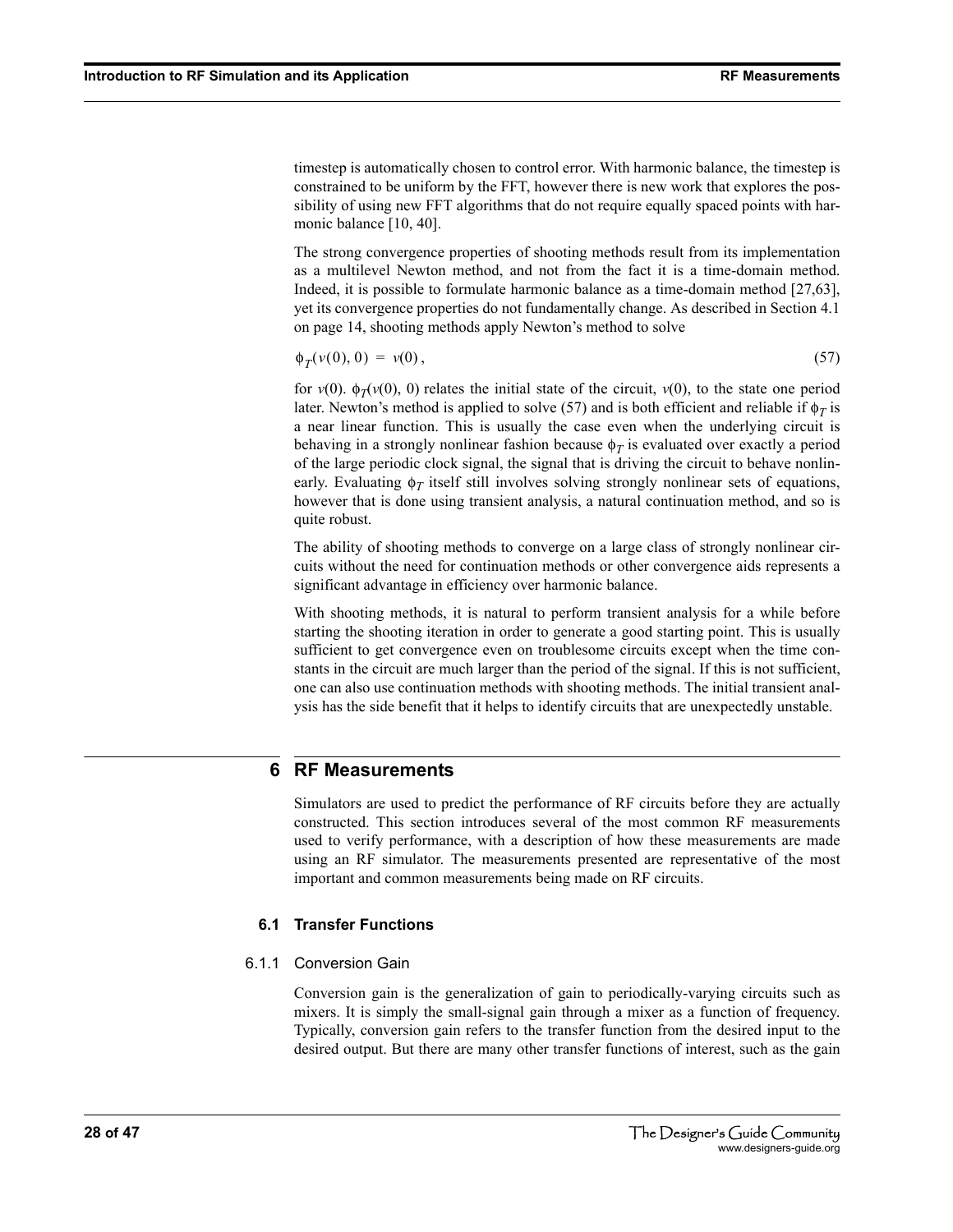from an undesired image or from an undesired input such as the LO, power, and bias supplies.

Remember that the output signal for a periodically-varying circuit such as a mixer may be at a different frequency than the input signal. The transfer functions must account for this frequency conversion. As described earlier, these circuits may have many images, and so for a single output frequency there may be many transfer functions from each input.

One measures a transfer function of a mixer by applying the LO, computing the steadystate response to the LO alone, linearizing the circuit about the LO, applying a small sinusoid, and performing one of the LPV analyses described in [Section 4.2 on page 20,](#page-19-0) such as PAC or PXF. One might also want to measure the transfer function with a large interferer present. If the interferer is assumed periodic, then the circuit would be linearized about the quasiperiodic response to both the LO and the interferer and a LQPV analysis such as QPAC or QPXF is performed.

Actual measurements on mixers have shown that it is possible to predict conversion gain to within 0.25 dB [\[7\].](#page-42-11)

# 6.1.2 AM and PM Conversion

As shown in Figure [11,](#page-21-0) when a small sinusoid is applied to a periodically-driven or clocked circuit, the circuit responds by generating both the upper and lower sidebands for each harmonic. The sidebands act to modulate the harmonics, or carrier, and the relationship between the sidebands and the carrier determines the character of the modulation. In [Figure 12,](#page-29-2) both the carrier and its sidebands are shown as phasors [\[53\].](#page-45-12) Assume that the sidebands are small relative to the carrier and that the circuit is driven at baseband with a small sinusoid with a frequency of  $f<sub>m</sub>$ . The sideband phasors rotate around the end of the carrier phasor at a rate of  $f<sub>m</sub>$ , with the upper sideband rotating one way and the lower rotating the other. The composite of the sideband phasors traces out an ellipse as shown in [Figure 12\(](#page-29-2)b). However, if the two sidebands have identical amplitudes and their phase is such that they align when parallel to the carrier, the phase variations from each sideband cancels with the result being pure amplitude modulation (AM) as shown in [Figure 12\(](#page-29-2)c). If instead the amplitudes are identical but the phases align when perpendicular to the carrier, then the amplitude variations cancel and the result is almost purely a phase modulation  $(PM)$  as shown in [Figure 12\(](#page-29-2)d) (assuming the sidebands are small). The DSB modulation shown in [Figure 12\(](#page-29-2)b) can be considered a combination of both AM and PM modulation.

AM and PM conversion occurs either when a tone is injected at either baseband or at a sideband. The former is referred to as baseband to AM/PM conversion and the latter is SSB to AM/PM conversion. Both cases were demonstrated in the case of an oscillator by Razavi [\[46\]](#page-44-13).

A PAC analysis directly computes the transfer function from some small input signal to the upper and lower sidebands components of a modulated carrier. It is also possible, using a change of basis, to recast these transfer functions in terms of the AM and PM components of the modulation [\[56\].](#page-45-13) To show this, consider a circuit that is generating a sinusoidal carrier. Assume that the carrier is both amplitude and phase modulated by small complex exponentials at the same frequency  $f_m$ . The resulting signal would take the form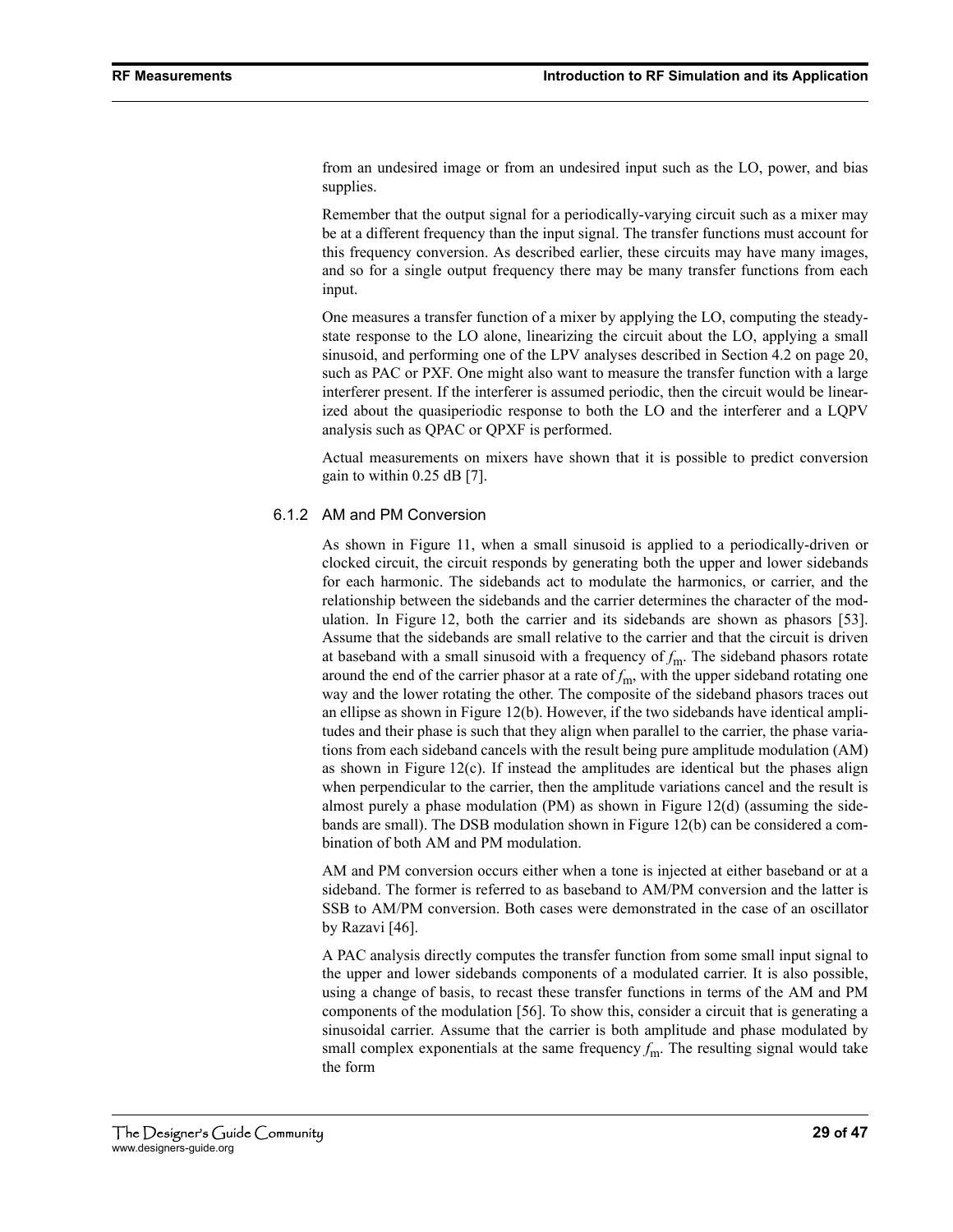<span id="page-29-2"></span>FIGURE 12 *How the amplitude and phase relationship between sidebands cause AM and PM variations in a carrier. The phasors with the hollow tips represents the carrier, the phasors with the solid tips represent the sidebands. The upper sideband rotates in the clockwise direction and the lower in the counterclockwise direction. The composite trajectory is shown below the individual components. (a) Single-sideband modulation (only upper sideband). (b) Arbitrary doublesideband modulation where there is no special relationship between the sidebands. (c) Amplitude modulation (identical magnitudes and phase such that phasors point in same direction when parallel to carrier). (d) Phase modulation (identical magnitudes and phase such that phasors point in same direction when perpendicular to carrier).*





Sum of Upper and Lower Sidebands



$$
v_{\rm m}(t) = A_{\rm c}(1 + \alpha(t))\cos(2\pi f_{\rm c}t + \phi_{\rm c} + \phi(t))
$$
\n(58)

<span id="page-29-3"></span>where  $\alpha(t) = Ae^{j2\pi f_m t}$  is the amplitude modulation and  $\phi(t) = \Phi e^{j2\pi f_m t}$  is the phase modulation. Both *A* and Φ are complex coefficients. Using the narrowband angle modulation approximation [\[71\]](#page-46-3), [\(58\)](#page-29-3) can be expanded into a sum of complex exponentials in order to identify the upper and lower sidebands.

$$
l(t) = Le^{j2\pi(f_m - f_c)t}
$$
\n
$$
(59)
$$

$$
u(t) = U e^{j2\pi (f_m + f_c)t}
$$
\n
$$
(60)
$$

where  $L = A_c (A - j\Phi e^{-j\phi_c})/2$  and  $U = A_c (A + j\Phi e^{j\phi_c})/2$ . These can be rearranged to give Α and Φ in terms of *L* and *U*,

<span id="page-29-0"></span>
$$
A = (Le^{j\phi_c} + Ue^{-j\phi_c})/A_c
$$
\n(61)

<span id="page-29-1"></span>
$$
\Phi = j(Le^{j\phi_c} - Ue^{-j\phi_c})/A_c.
$$
\n(62)

Thus, given the phase of the carrier,  $\phi_c$ , which can be computed with a periodic steadystate analysis, and the transfer functions from the input to the upper and lower sidebands, *L* and *U*, which can be computed with a periodic AC analysis, one can compute the to-AM  $(A)$  and to-PM  $(\Phi)$  transfer functions.

If the to-FM transfer function is desired instead, let  $\omega(t) = \Omega e^{j2\pi f_m t}$  be the modulation signal where in  $(58)$   $\phi$  becomes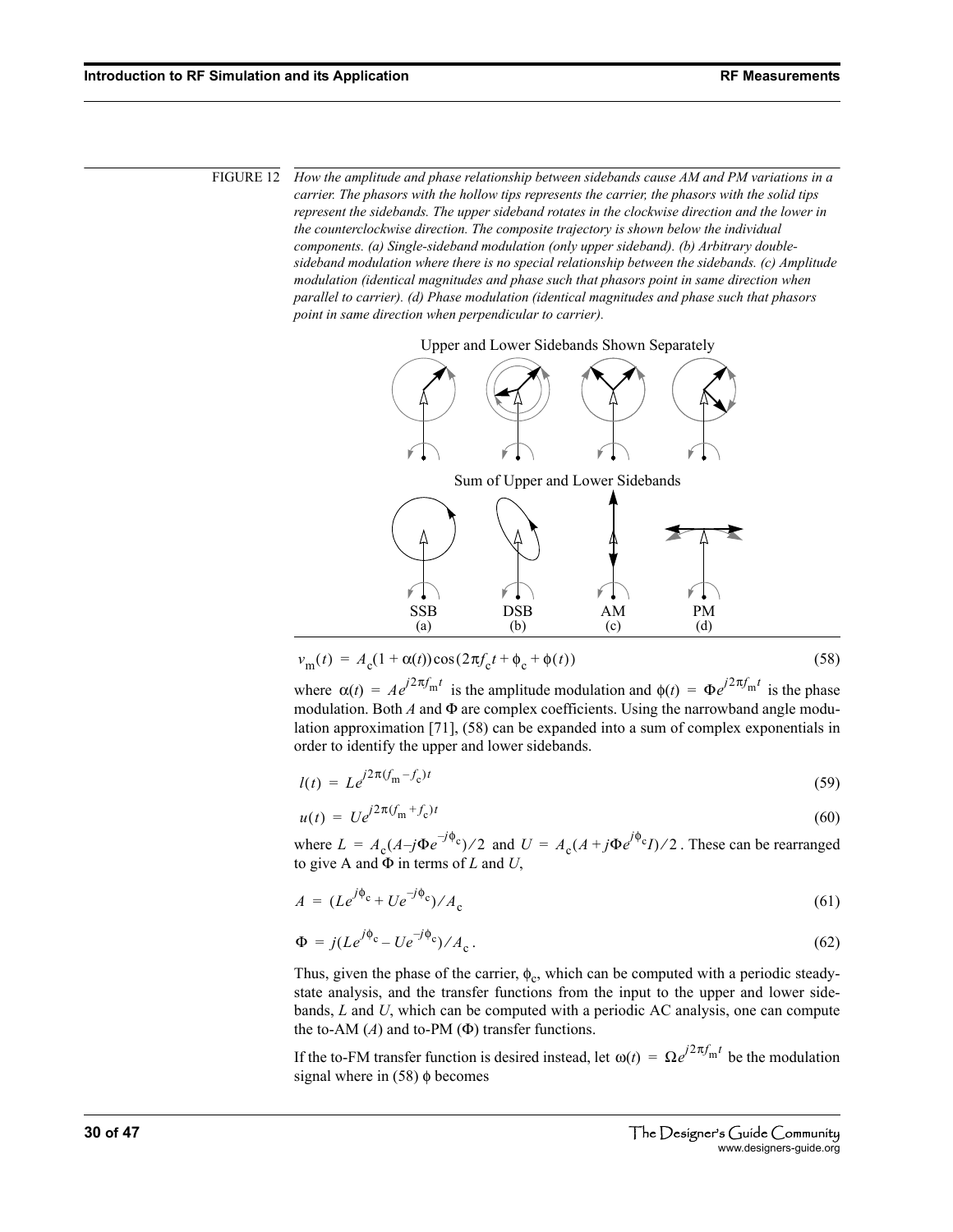$$
\phi(t) = \int \omega(t)dt \,. \tag{63}
$$

Then the to-FM transfer function is  $\Phi = j\omega_{\rm m}\Phi$ , or

$$
\Omega = 2\pi f_{\rm m} (U e^{-j\phi_{\rm c}} - L e^{j\phi_{\rm c}})/A_{\rm c} \,. \tag{64}
$$

#### <span id="page-30-0"></span>6.1.3 Oscillator Load Pull

Load pull refers to shifts in the frequency of an oscillator as a function of changes in load impedance, supply voltage, substrate, bias lines, etc. A change in load impedance represents a parametric change in the circuit and so requires a full periodic steady-state analysis to compute the response in the oscillation frequency. However, as long as changes in the signal levels on supplies, substrates, and bias lines are small, sensitivity of the oscillator frequency to perturbations of this type can be computed using the technique given above for computing the to-FM transfer function.

# **6.2 Cyclostationary Noise**

With clocked systems, there are two effects that act to complicate noise analysis. First, for noise sources that are bias dependent, such as shot noise sources in BJTs or the thermal noise of MOSFETs, the time-varying operating point acts to modulate the noise sources. Such noise sources are referred to as being cyclostationary [\[32\].](#page-43-12) Second, the transfer function from the noise source to the output is also periodically-varying and so acts to modulate the contribution of the noise source to the output. In this case, even if the noise source were stationary, as it would be for thermal noise of a linear time-invariant resistor, the noise at the output is cyclostationary.

Modulation is a multiplication of signals in the time-domain and so in the frequencydomain the spectrum of the noise source is convolved with the spectrum of the transfer function [\[71\]](#page-46-3). The transfer function is periodic or quasiperiodic and so has a discrete line spectrum. Convolution with a discrete spectrum involves a series of scale, shift, and sum operations as shown for a mixer in [Figure 13](#page-31-0). The final result is the sum of the noise contributions from each source both up-converted and down-converted by the harmonics of the LO to the desired output frequency. This is referred to as noise folding.

Periodic modulation of a stationary noise source, either from a periodic bias or from a periodically-varying signal path from the source to the output, results in cyclostationary noise at the output. In stationary noise, there is no correlation between noise at different frequencies. As can be seen from Figure [13,](#page-31-0) at frequencies separated by *kf* cyclostationary noise is correlated, where *f* is the modulation frequency and *k* is an integer [\[15\]](#page-42-12).

# 6.2.1 Noise Figure

Noise is a critical concern in receivers because of the small input signals. Typically designers characterize the noise of individual blocks using the noise figure of the block because it is relatively simple to combine the noise figure of cascaded blocks to determine the noise figure of the entire receiver [\[47](#page-44-0),[68\]](#page-46-4). The noise figure (*NF*) of a block is a measure of how much the signal-to-noise ratio (*SNR*) degrades as the signal passes through the block. It is defined as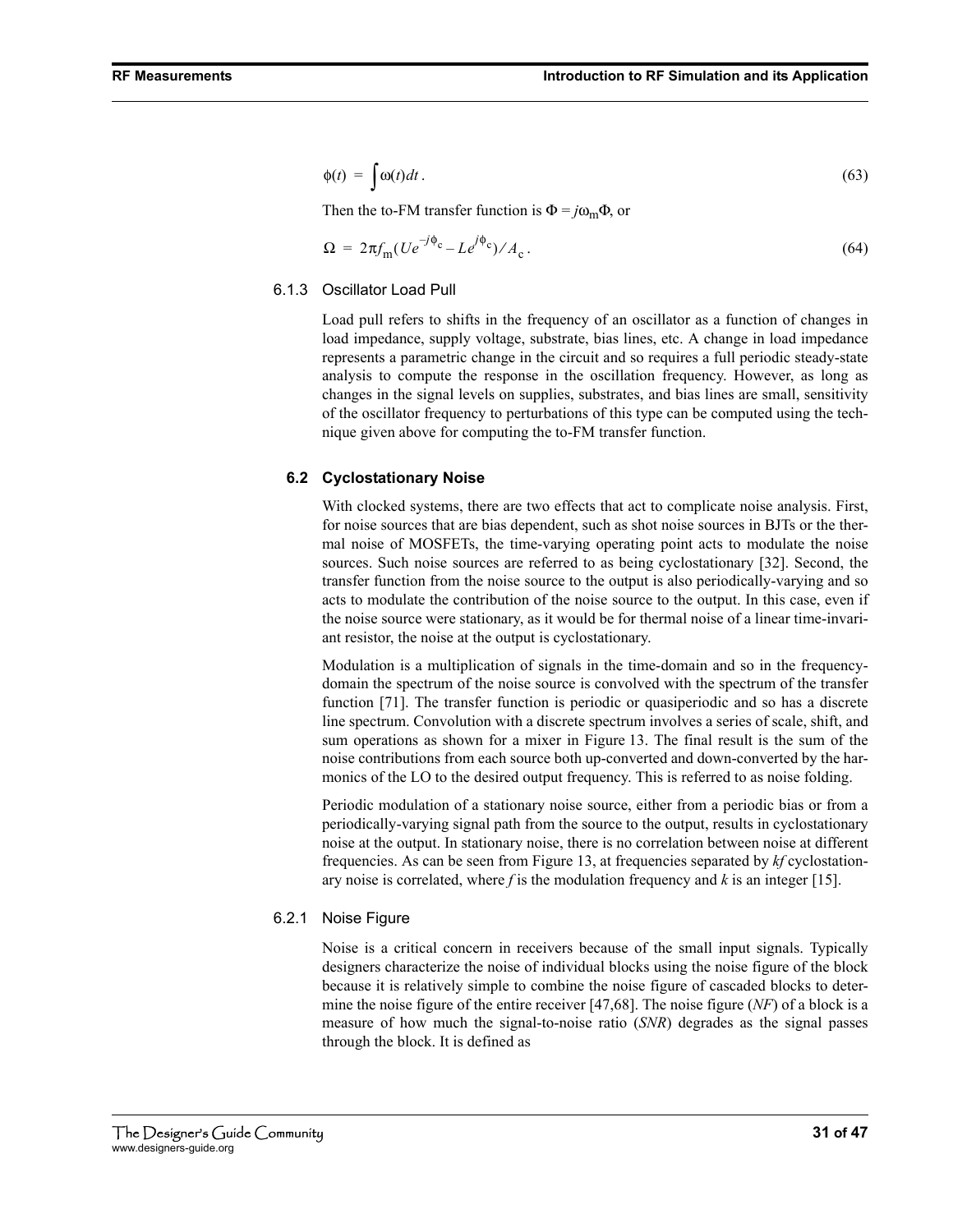

<span id="page-31-0"></span>FIGURE 13 *How noise is moved around by a mixer. The noise is replicated and translated by each harmonic of the LO, resulting in correlations at frequencies separated by kfLO.*

<span id="page-31-1"></span>
$$
NF = 10 \log \frac{SNR_{\text{in}}}{SNR_{\text{out}}} \tag{65}
$$

At the input of a receiver the *SNR* is defined as the signal power relative to the background noise power picked up by the antenna. Figure [6](#page-8-0) shows that a receiver is sensitive to noise at the input at each of its images. *SNR*in only includes the noise power in the images where the input signal is found. In heterodyne receivers, the input signal is found in a single sideband, and so single-sideband (*SSB*) *NF* is employed. In this case, *SNR*in includes only the noise power in the image associated with the input. In homodyne, or direct-conversion, receivers, the signal is found in both sidebands of the carrier, and so double-sideband (*DSB*) *NF* is employed. In this case, the images associated with the carrier overlap, and *SNR*in includes the noise power from both. In both cases, *SNR*out includes the affect of the input noise from all images, however, it excludes the noise generated in the load at the output frequency.

In [\(65\)](#page-31-1) the signal power is both in the numerator and the denominator and so cancels out. Thus, [\(65\)](#page-31-1) can be rewritten

$$
NF = 10 \log \frac{P_{\rm O} - P_{\rm L}}{P_{\rm S}} \tag{66}
$$

where  $P_{\text{O}}$  is the total output noise power,  $P_{\text{L}}$  is the output noise power that results from noise generated by the load at the output frequency, and  $P<sub>S</sub>$  is the output noise power that results from noise generated by the source at the input frequency. Generally, the  $P_S$ used when computing *DSB NF* is twice as large as the one used with computing *SSB NF*,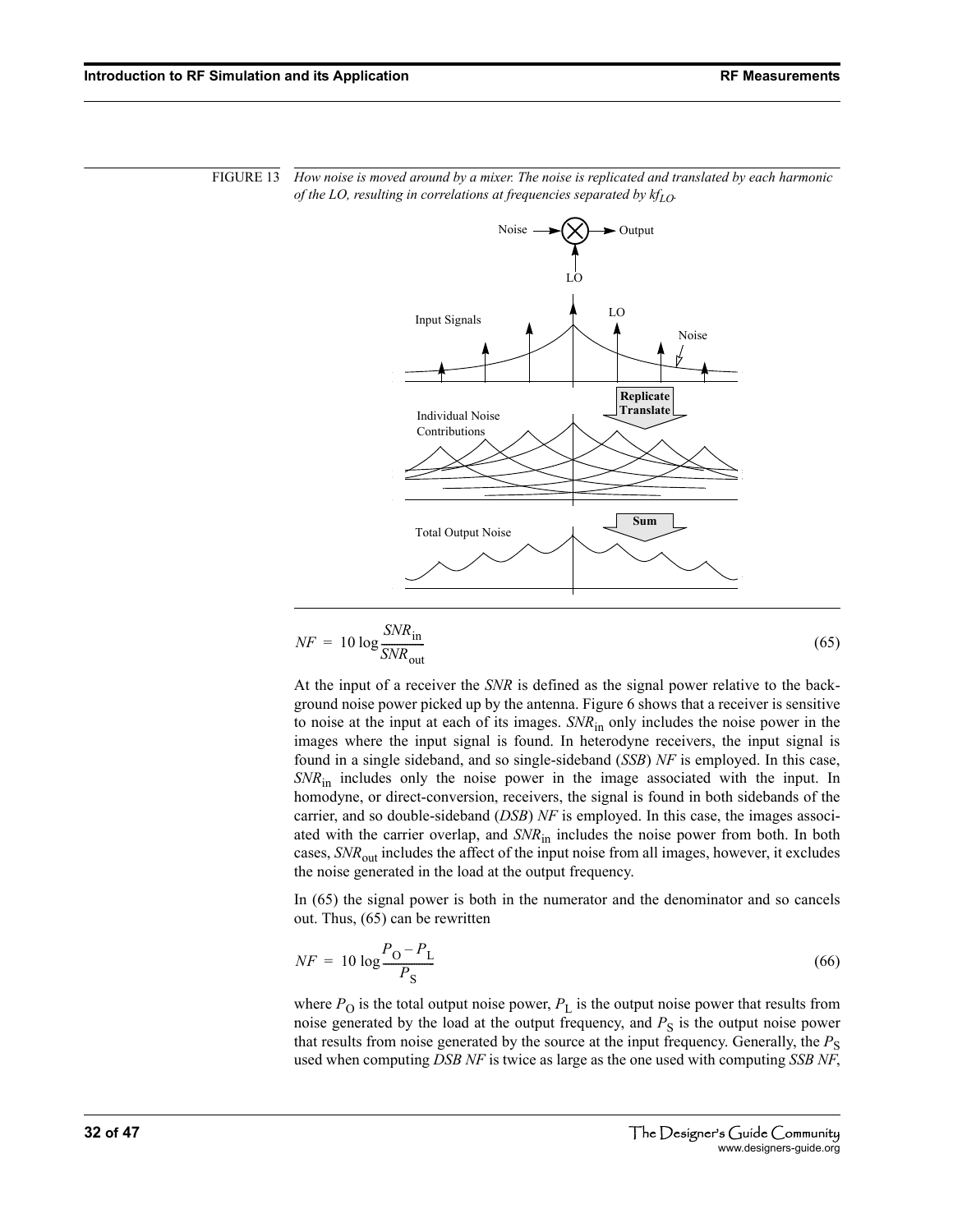whereas  $P_{\text{O}}$  and  $P_{\text{L}}$  are both the same, thus the *DSB NF* is usually 3 dB smaller than the *SSB NF* for the same circuit.

One computes the noise of a mixer by applying the LO, computing the steady-state response to the LO alone, linearizing the circuit about the LO, and applying the PNoise analysis of [Section 4.2 on page 20.](#page-19-0) Actual measurements on bipolar mixers have shown that noise figure can be predicted to within 0.25 dB [\[7](#page-42-11),[37\]](#page-44-14). Results are not expected to be as accurate on CMOS mixers because the noise model for MOS transistors is not as accurate as the one for bipolar transistors.

# 6.2.2 Impact of Cyclostationarity on Subsequent Stages

In general, clocked circuits such as mixers produce cyclostationary noise, which implies that the noise statistics, such as the power spectral density (PSD), denoted  $S(f,t)$ , varies as a periodic or quasiperiodic function of time. If a spectrum analyzer is used to observe this noise, and if the frequency of the noise variation is much faster than the analyzer can track, then the spectrum analyzer will measure the time average PSD. Of course, the time average PSD is not a complete characterization of the noise, but often it is sufficient. An important question is: when is the time average PSD sufficient to characterize the output noise of a circuit, and when it not?

This question can be answered with the help of the following observation. If an uncertainty in time is introduced into the cyclostationary process — a uniformly distributed random variable from 0 to  $T$  is added to  $t$  — the resulting process is stationary and its statistics are the time average of the statistics of the cyclostationary process [\[15\].](#page-42-12) Similarly, if the cyclostationary process is input to a system that does not track the variation of the PSD with time, then the phase of the variation is unknown to the system. In the absence of information about the phase of the variation, the process becomes stationary, with the PSD equal to the time average of  $S(f,t)$  [\[65\]](#page-46-5).

There are two common situations that would cause a subsequent stage to track the variations of a cyclostationary process. The first occurs if the signal driving the subsequent stage is large enough to generate a nonlinear response. This happens, for example, when an oscillator drives a limiter. The oscillator signal is large enough to drive the limiter into a nonlinear region, causing the characteristics of the limiter to track the variations in the cyclostationary noise produced by the oscillator. The same is true when an oscillator drives a mixer. The second situation is when both circuits are being driven by large signals derived from the same reference. This would occur if, for example, the output of one mixer were fed to the input of another, and both were driven by the same LO. Because they are driven by the same LO, the second mixer is synchronous with, and tracks the variations in the cyclostationary noise of, the first mixer. In both of these cases, just knowing the time average of  $S(f,t)$  is not sufficient to predict the noise performance of the entire system. In particular, knowing the time-averaged noise figure of each of the two mixers does not give sufficient information to predict the noise figure of the cascaded pair.

However, in the case of the two mixers, if the second mixer were driven with an independent LO, even one that was close in frequency to the first LO, then the phase drift between the two LOs would cause the synchronism between the two mixers to be lost, with the result that using the time-average noise statistics is adequate when predicting the noise performance of the whole system. Thus, in this case, if one knows the time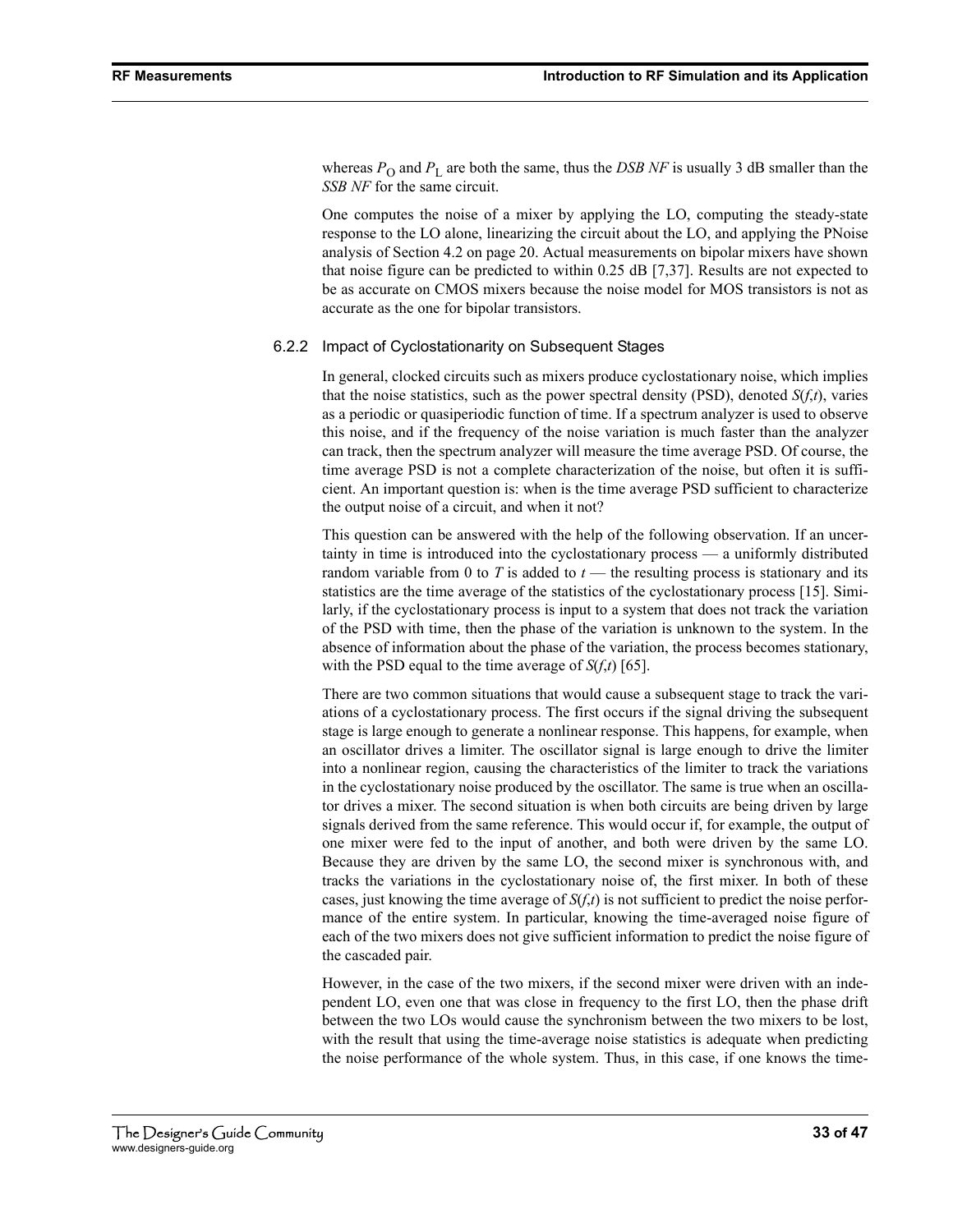averaged noise figures for the two mixers, then one can predict the noise figure of the combination using standard formulas [\[47](#page-44-0),[68\]](#page-46-4).

It is common to combine two mixers in cascade in a superheterodyne receiver architecture, and to generate the LO signals for the two mixers by using two PLLs with a common reference frequency. However, it is interesting to note that even in this case, if the ratio of the LO frequencies is *m/n* where *m* and *n* are relatively large integers (often *m*,*n*  $\geq$  4 is sufficient) with no common factors, then using the time average of the noise at the output of the first mixer will usually introduce little error when estimating the noise at the output of the second mixer [\[65\].](#page-46-5) In addition, interstage filtering also acts to reduce the chance of error. Remember that noise sidebands must be correlated for the noise to be cyclostationary. Filtering can convert a cyclostationary signal to a stationary signal if the filter's bandwidth and center frequency are such that it eliminates all but one sideband.

# 6.2.3 AM and PM Noise

As shown in Figure [13,](#page-31-0) clocked circuits generate noise with correlated sidebands. And as shown in Figure [12](#page-29-2), depending on the magnitude and phase of the correlation, the noise at the output of the circuit can be AM noise, PM noise, or some combination of the two. For example, oscillators almost exclusively generate PM noise near the carrier whereas noise on the control input to a variable gain amplifier results almost completely in AM noise at the output of the amplifier.

This ability to emphasize one type of noise over another is a characteristic of clocked circuits and cyclostationary noise. Linear time-invariant circuits driven by stationary noise sources can only produce *additive noise*, which can be decomposed into AM and PM noise, but there will always be equal amounts of both.

To find the AM or PM noise of a carrier, one must perform PNoise analysis and output both the noise at the upper and lower sidebands of the carrier along with their complex correlation. The AM and PM components of the noise can then be computed using [\(61\)](#page-29-0) and [\(62\).](#page-29-1)

#### 6.2.4 Oscillator Phase Noise

One can apply the PNoise analyses of [Section 4.2 on page 20](#page-19-0) to oscillators to compute their phase noise. Or one can apply the PXF analysis to determine the sensitivity of the output to small interfering signals such as those on the power supply. And as indicated earlier in this section, these analyses are able to properly account for frequency conversions and for the fact that the noise in the output manifests itself largely as changes in the phase of the output.

These analyses are small-signal analyses that assume that the circuit being analyzed does not respond in a nonlinear way to the small-signal inputs. However, [\(7\)](#page-10-3) indicates that even small inputs can generate large changes in the phase if they are close in frequency to the fundamental or to one of its harmonics. While the deviation in oscillator phase is generally a linear function of the input, the output voltage or current is a linear function of the phase only when the deviations in phase are small. If the phase changes by a significant fraction of a period, the small-signal assumption is violated and the response becomes a nonlinear function of the input. It is this nonlinear response that causes the linewidth of  $S_v$  and L (the roll-off at very low offset frequencies that is given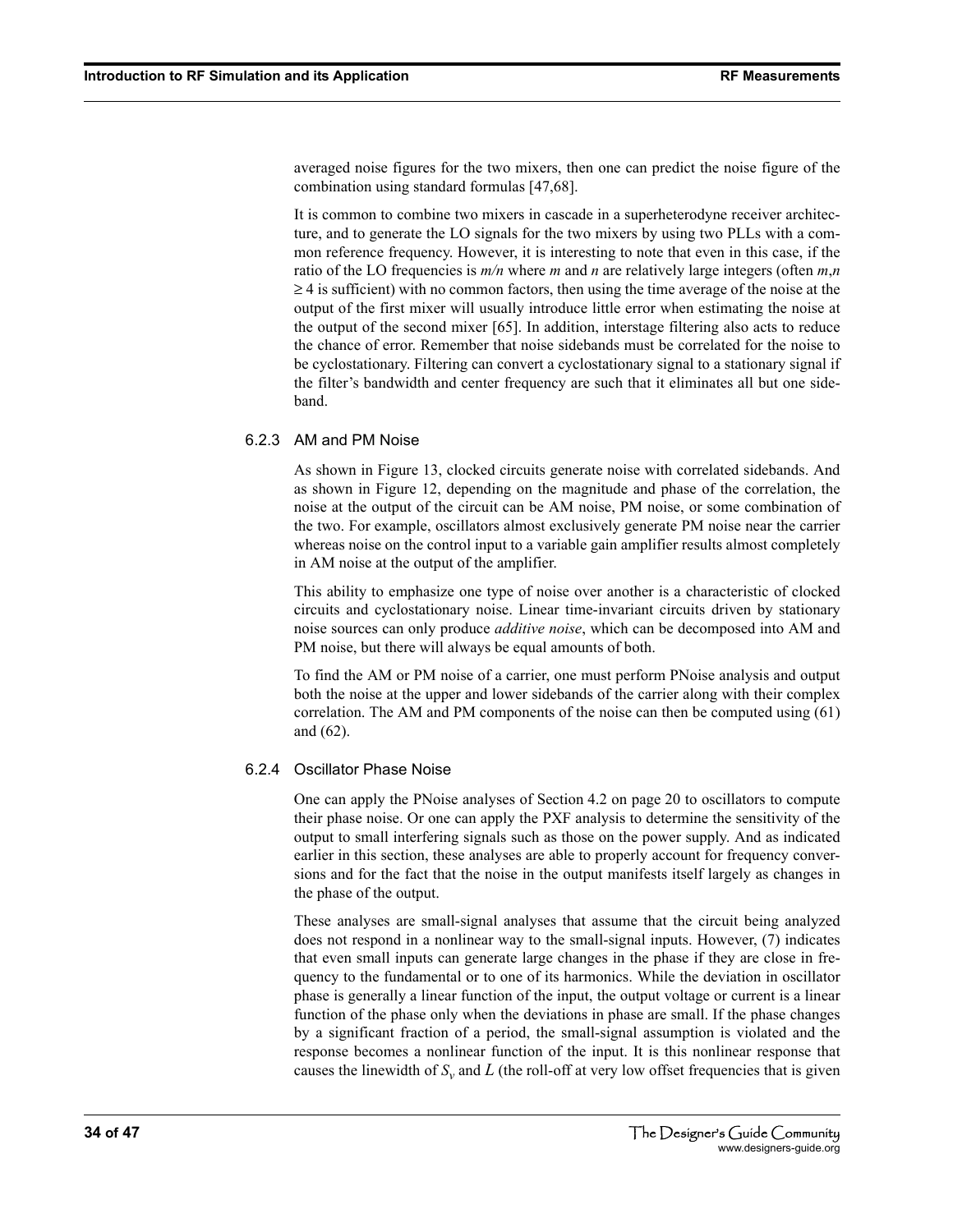in [\(13\)\)](#page-11-2). As a result, the small-signal analysis results do not predict the linewidth and so are inaccurate for computing  $S<sub>v</sub>$  and  $L$  at frequencies very close to the carrier or its harmonics. Thus, the small-signal PNoise analysis can only be used to compute  $S_v$  and  $L$ for  $\Delta f$  well above  $f_\Delta$ . Usually,  $f_\Delta$  is quite small, and so this is not considered an issue for device noise. PNoise analysis can be used to compute  $S_{\phi}$  for all frequencies.

The situation can be quite different for interferrers that couple into the oscillator, say through the supply or the substrate. These signals can be relatively large, and if they occur at either low frequencies, or at frequencies very close to the oscillation frequency or its harmonics, can generate a response that cannot be considered small. One can examine the total energy predicted by the small-signal analysis to determine if this is the case. If the energy of the predicted response is greater than the total energy in the signal, then the amplitude of the response should reduced to a level where the total signal energy is conserved.

Actual measurements on oscillators have shown that it is possible to predict oscillator phase noise on bipolar resonant oscillators to within 2 dB [\[70\].](#page-46-6)

# 6.2.5 Jitter and Phase Noise of PLLs

Oscillators are frequently encapsulated in phase-locked loops in order to stabilize their output frequency and reduce their phase noise and jitter by locking them to a more stable reference. The reference is usually a fixed frequency, whereas the oscillator may need to change its frequency, perhaps to allow the receiver to tune over a range of channels. Complex feedback schemes are often necessary to satisfy the often competing requirements of frequency tuning resolution and noise performance [\[14\].](#page-42-13) Predicting the phase noise and jitter of such circuits can be quite difficult. They often do no operate with simple periodic or quasiperiodic signals, and so the PNoise and QPNoise analyses cannot be directly applied. Even if they are periodic, the frequency ratio between the oscillator and the reference can be so large as to make these techniques impractical. Transient-envelope methods could be applied, but like simple transient analyses, the transient-envelope methods are not setup to include the effect of component noise sources, which play a large role in the noise and jitter of most PLLs. Attempts to include device noise in generic transient and transient-envelope analyses generally fail because of the small amplitude and wide bandwidth of device noise. Device noise is usually much smaller than the simulator error that masquerades as noise. To avoid this problem, tolerances must be set very tight. To accurately model wideband noise without excessively coloring it, generally a very small and usually fixed timestep is needed. Both of these combine to make this approach impracticable in most cases.

PLLs simulations often occur at the behavioral level rather than at the transistor level because the transistor level simulations are very expensive and because behavioral simulation of PLLs can be quite effective. If the behavioral models can be made to include the effect of component noise sources, they can be used to efficiently predict the noise and jitter of PLLs [[8,](#page-42-1)[29](#page-43-14),[30\]](#page-43-13). To do so, it is first necessary to individually characterize the noise behavior of the blocks that make up the PLL using transistor-level simulation. For each block, representative periodic signals are applied and a PNoise analysis is performed. Then the jitter is extracted and provided as a parameter to behavioral models for inclusion in a high-level simulation of the entire PLL. The noise and jitter of the PLL can be obtained by observing the transition times in simulated output.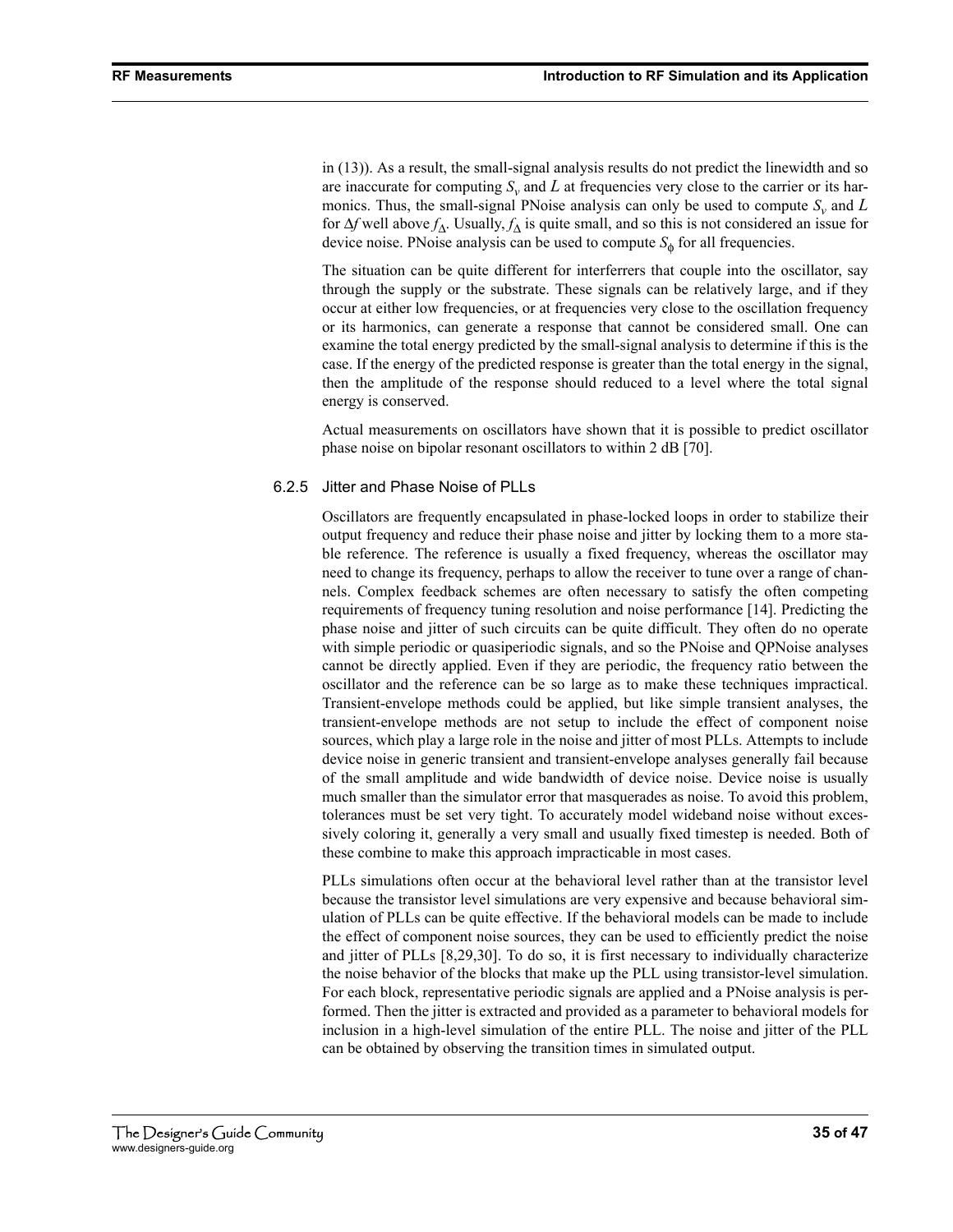#### <span id="page-35-0"></span>**6.3 Intermodulation Distortion**

Distortion is commonly measured in narrowband circuits by applying two pure sinusoids with frequencies well within the bandwidth of the circuit (call these frequencies  $f_1$ ) and  $f_2$ ). The harmonics of these two frequencies would be outside the bandwidth of the circuit, however there are distortion products that fall at the frequencies  $2f_1 - f_2$ ,  $2f_2 - f_1$ ,  $3f_1 - 2f_2$ ,  $3f_2 - 2f_1$ , etc. As shown in [Figure 14](#page-35-1) these frequencies should also be well within the bandwidth of the circuit and so can be used to measure accurately the intermodulation distortion, or IMD, produced by the circuit.

<span id="page-35-1"></span>

FIGURE 14 A narrowband circuit driven with two closely spaced sinusoidal tones  $($ ightarrows by  $\overline{P}$ *generating harmonics (*  $\rightarrow$  ) and intermodulation ( $\rightarrow$  ) tones. Distortion of the output signal *results because several of the odd-order intermodulation tone fall within the bandwidth of the circuit.*



#### 6.3.1 Compression and Intercept Points

At low frequencies, it is common to describe the distortion of a circuit by indicating the distortion in the output signal when driven by a sinusoid to achieve a certain output level. At high frequencies it is more common to characterize the distortion produced by a circuit in terms of a compression point or an intercept point. These metrics characterize the circuit rather than the signal, and as such it is not necessary to specify the signal level at which the circuit was characterized.

To measure the compression point of a circuit, apply a sinusoid to its input and plot the output power as a function of the power of the input. The 1 dB compression point is the point where the gain of the circuit has dropped 1 dB from it small-signal asymptotic value. This is illustrated in [Figure 15](#page-35-2).  $iCP_{1dB}$  is the input power and  $oCP_{1dB}$  is the output power that corresponds to the 1 dB compression point. *iCP* is normally used for receivers and *oCP* for transmitters. Compression point is typically measured in dBm, which is decibels relative to one milliwatt.

<span id="page-35-2"></span>

FIGURE 15 *The 1 dB compression point (CP<sub>1</sub>) is the point where the output power of the fundamental crosses the line that represents the output power extrapolated from small-signal conditions minus 1 dB. The 3*rd *order intercept point (IP3) is the point where the third-order term as extrapolated from small-signal conditions crosses the extrapolated power of the fundamental.*



To measure a two-tone  $n^{\text{th}}$ -order IMD intercept point,  $IP_n$ , apply two sinusoids to the circuit's input at  $f_1$  and  $f_2$ . Make the amplitude of the two sinusoids the same, and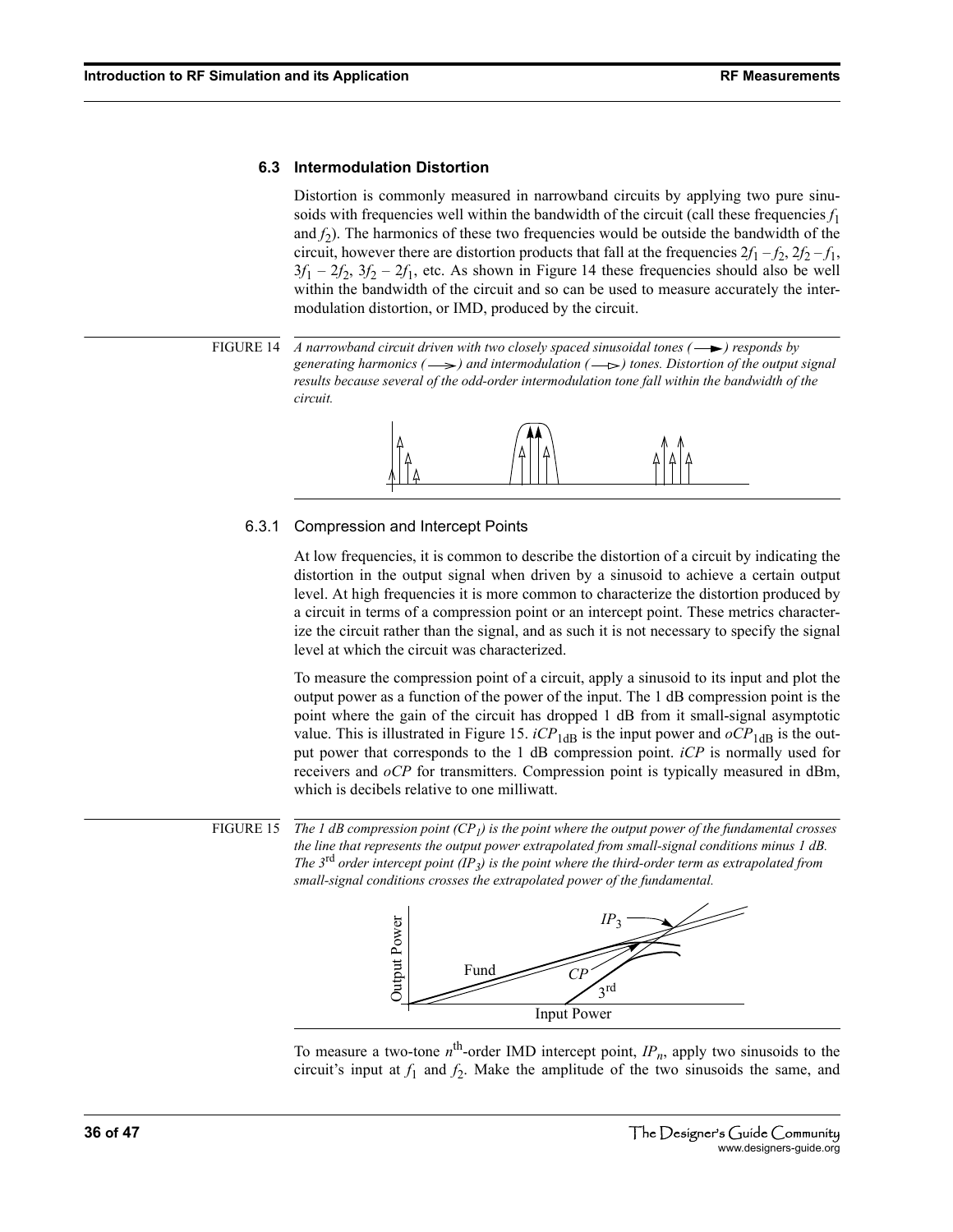increase their power while plotting the power at the output in a fundamental (either  $f_1$  or *f*<sub>2</sub>) and in an *n*<sup>th</sup>-order intermodulation product (for *IP*<sub>3</sub> use either  $2f_1 - f_2$  or  $2f_2 - f_1$ ). This is illustrated for  $IP_3$  in Figure [15](#page-35-2). The  $n^{\text{th}}$ -order intercept point  $IP_n$  is defined in terms of the power levels of the fundamentals and the *n*th-order products as extrapolated from their asymptotic small-signal behavior. When the input signal is small, a doubling of the input power doubles the fundamental output power and multiplies the output power of the  $n^{\text{th}}$ -order products by  $2^n$ . Thus, the asymptotic slope of the fundamental is 1 dB/dB and the asymptotic slope of the  $n^{\text{th}}$ -order products is *n* dB/dB. The  $n^{\text{th}}$ -order intercept point  $(IP_n)$  is where the asymptotes for the  $n^{\text{th}}$ -order intermodulation product and the fundamental cross.  $iIP_n$  is the input power and  $oIP_n$  is the output power corresponding to the intercept point. They are generally measured in dBm.

In practice it is only necessary to sweep the input power to determine an appropriate input power *P*in for an accurate extrapolation. *P*in should be chosen small enough that  $P_1$ , the output power of the first order term, and  $P_n$ , the output power of the *n*<sup>th</sup>-order term, are both in their asymptotic ranges. And  $P_{in}$  should be chosen large enough so that  $P_1$  and  $P_n$  are computed accurately by the simulator. Once an appropriate  $P_{in}$  is applied and the corresponding  $P_1$  and  $P_n$  found, the output intercept point is computed with

<span id="page-36-0"></span>
$$
IP_n = P + \frac{\Delta P}{n - 1} \tag{67}
$$

where  $IP_n$  is the  $n^{\text{th}}$ -order intercept point (dBm), P is the power in the fundamental in dBm, and  $\Delta P$  is the difference between the desired output signal  $(P_1)$  and the undesired  $n^{\text{th}}$ -order output product  $(P_n)$  in dB. *P* is the input power  $P_{\text{in}}$  if *iIP<sub>n</sub>* is desired and it is the output power  $P_1$  if  $oIP_n$  is desired [\[68\].](#page-46-4)

 $IP_3$  is the most commonly used intercept point, but others, including  $IP_2$ ,  $IP_5$ , and  $IP_7$ , are also of interest.

Actual measurements on receivers have shown that it is possible to predict 1 dB compression point and  $IP_3$  to within 0.5 dB [\[7\].](#page-42-11)

# 6.3.2 Rapid  $IP_2$  and  $IP_3$  Prediction

The traditional approach to measuring intermodulation distortion is to apply two large closely spaced test tones to the input and measure the intermodulation products. Both tones are large enough to generate a nonlinear response from the circuit. Thus, at a minimum, a two tone QPSS analysis is required. If the circuit is clocked, such as a mixer, a third tone is also needed, in this case the LO. As such, it can be an expensive simulation. However, in those cases where the intermodulation products of interest fall at the frequencies  $(n-1)f_1 \pm f_2$  it is not necessary for both test tones to be large to measure intercept point. One tone  $(f_1)$  must be large to drive the circuit into a nonlinear region. The second tone  $(f_2)$  is needed only to produce an in-band response by mixing with the distortion products generated by the first tone. Thus, it is possible measure  $IP_2$  or  $IP_3$  using a small-signal analyses [\[61\]](#page-45-5), and doing so is considerably more efficient in terms of both time and memory than using a full large-signal quasiperiodic analysis [\[31\].](#page-43-15)

To compute  $IP_2$  or  $IP_3$  of an amplifier using this approach, apply the first tone with power *P* (in dBm) and perform a PSS analysis to compute *P*1 (in dBm), the power at the output in the fundamental frequency. Then apply the second tone as a small complex exponential at a sideband of the first tone and use a PAC analysis to compute Δ*P* (in dB), the ratio between the power at the output in the fundamental frequency of the small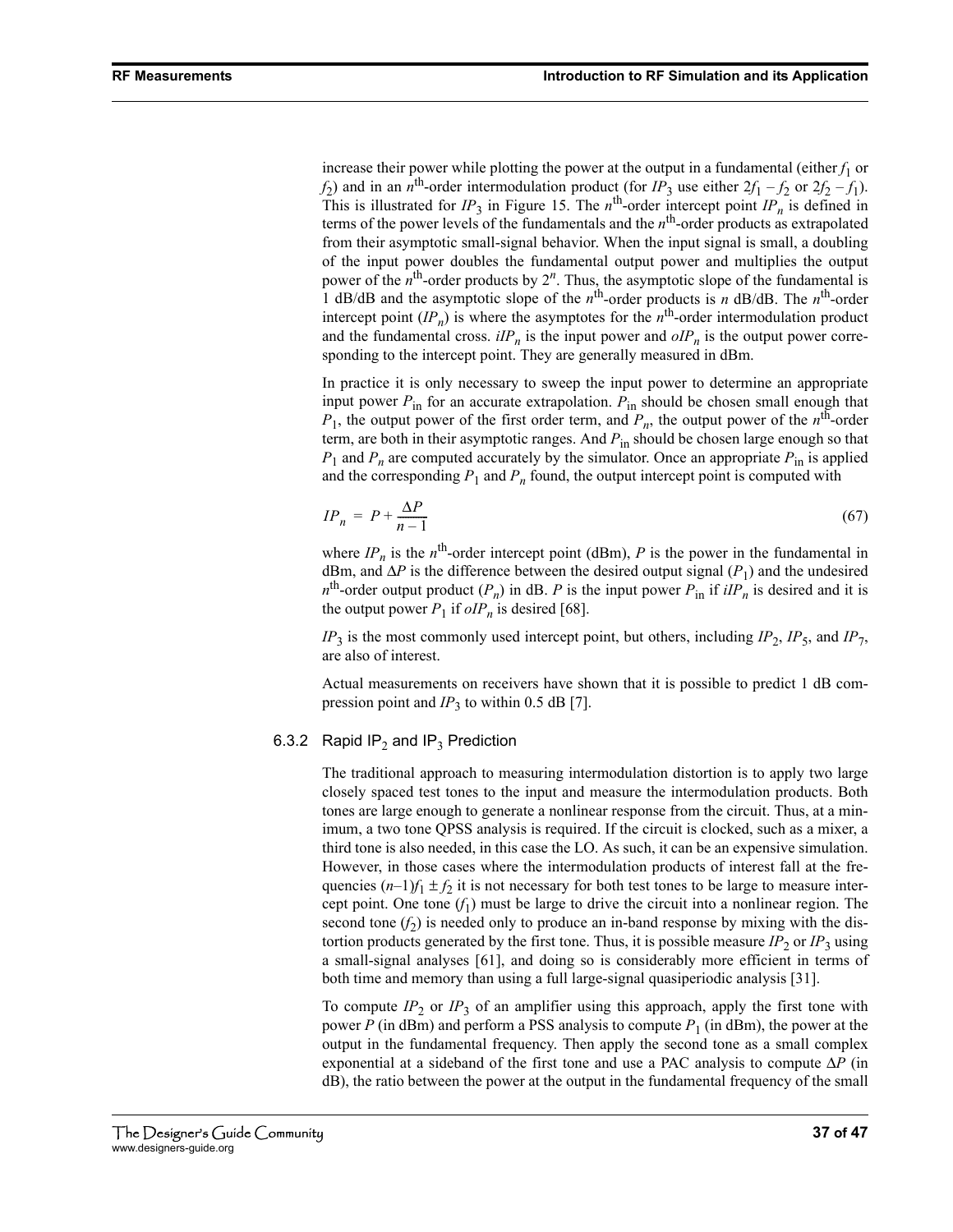tone and the power at the output in the  $n^{\text{th}}$ -order intermodulation product. *IP<sub>n</sub>* is then computed with [\(67\).](#page-36-0)

The intermodulation distortion of a clocked circuit such as mixer is measured in a similar manner, except the both the LO and the first tone are applied together and the response computed with a QPSS analysis. The response to the second tone is computed using a QPAC analysis.

In practice this approach is limited to computing  $IP_2$  and  $IP_3$ , but given that restriction, it can be used in the same situations as the traditional approach and gets the same answer, and it has the benefit that it is less subject to simulator errors and is considerably faster.

#### 6.3.3 Blockers

A blocker is a large interfering signal in a nearby channel that acts to degrade the reception of the desired signal. It does so in two ways, by reducing the gain and increasing the noise floor of the receiver. A typical receiver, shown in Figure [1](#page-1-0), has both an RF and IF filter. The RF filter is always broader than the IF filter. Thus, a blocker is often not eliminated until it has passed through the front-end of the receiver. If it is large enough to drive the front-end into compression, the effective gain for the desired signal is reduced, which reduces the sensitivity of the receiver. The effect of a blocker on gain can be determined by applying the interferer, using a PSS or QPSS analysis to compute the time-varying operating point, and then performing either a PAC or QPAC analysis to compute the gain for the desired signal.

To see how a blocker acts to increase the noise floor, consider its effect when it interacts with the phase noise from the local oscillator of the mixer used in the front-end of the receiver as shown in [Figure 16.](#page-37-0) The phase noise of the LO is directly translated onto the mixer products in a process referred to as reciprocal mixing. Although the IF filtering at the output of the mixer may be sufficient to remove the blocker's main mixing product, the desired signal is masked by the phase noise of the LO that was down-converted by the blocker. Thus, the blocker acts to increase the noise floor of the receiver.

<span id="page-37-0"></span>

FIGURE 16 *In a receiver, the phase noise of the LO can mix with a large interfering signal from a neighboring channel and swamp out the signal from the desired channel even though most of the power in the interfering IF is removed by the IF filter. This process is referred to as reciprocal mixing.*



Reciprocal mixing is currently a difficult simulation because it is a semi-autonomous analysis. In other words, it is a quasiperiodic analysis where one fundamental, the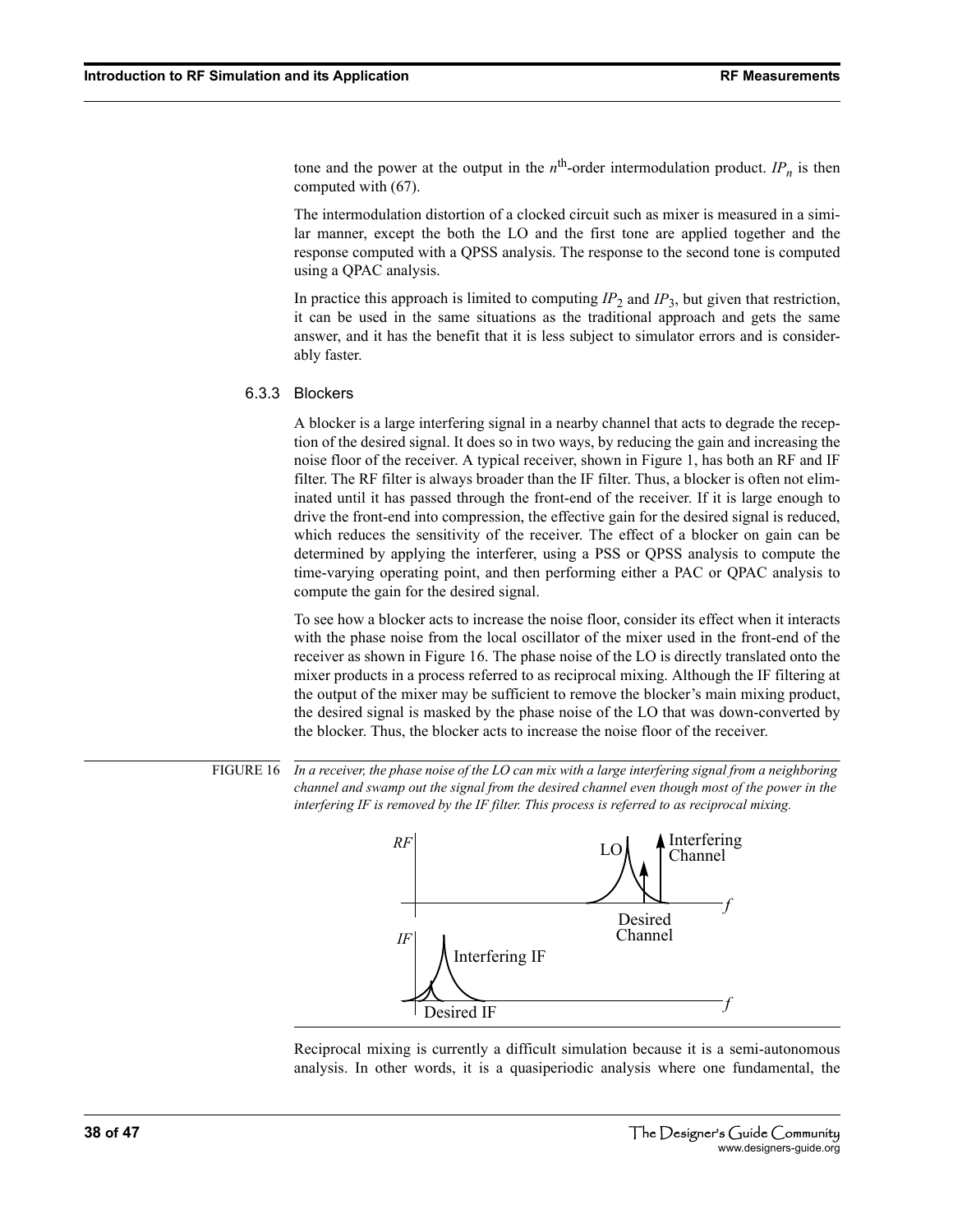blocker, is driven, and one fundamental, the LO, is autonomous. While conceptually possible, no simulator is currently available that provides a semi-autonomous analysis. So instead, one must replace the oscillator with a non autonomous equivalent model and then perform a QPNoise analysis. The model must mimic the phase noise produced by the oscillator. A Verilog-A [\[67\]](#page-46-7) model that includes phase noise is given in [Listing 1.](#page-38-0) This particular module does not include flicker noise, even though it uses the *flicker\_noise* function. Notice that the slope (the second argument) is 2. This causes the function to generate noise whose power is proportional to  $f^{-2}$ , which matches the characteristic of oscillator noise that stems from white noise sources. It is not difficult to generalize this model to include the effect of flicker noise, simply add in another *flicker\_noise* function, this time with a slope of 3.

#### <span id="page-38-0"></span>LISTING 1 *Verilog-A oscillator model that includes phase noise.*

```
// Oscillator with Phase Noise
'include "discipline.h"
'include "constants.h"
```
# module osc (out);

output out; electrical out; parameter real freq=1 from (0:inf); parameter real ampl=1; parameter real pn=0; real phase, phase\_noise;

```
analog begin
        phase = 2∗'M_PI∗freq∗$abstime;
        phase_noise = flicker_noise(ph,2);
        V(out) <+ ampl∗cos(phase + phase_noise);
    end
endmodule
```
# 6.3.4 Spurious Responses

Spurious responses are undesired responses to signals at the input of the receiver that occur at frequencies that are different from the desired receive frequency. The undesired images of [Section 3.1 on page 7](#page-6-1) are an example of spurious responses. However, there are additional frequency ranges that can result in spurious responses if the interfering signals encountered are at sufficiently high level. Any RF signal with a frequency that satisfies the following relationship for any integers *m* and *n* could result in a spurious response,

$$
\pm m f_{\text{in}} \pm n f_{\text{LO}} = \pm f_{\text{IF}} \quad , \tag{68}
$$

where  $f_{\text{in}}$  is any input frequency,  $f_{\text{LO}}$  is the LO frequency,  $f_{\text{IF}}$  is the desired IF frequency. Of particular importance is the half-IF spurious response in which  $(m, n)$  is either  $(2, -2)$ or (-2,2). This occurs at  $f_{\text{in}} = (f_{\text{RF}} + f_{\text{LO}})/2$ , midway between the desired input frequency,  $f_{\text{RF}}$ , and that of the LO. There are two possible causes for a half IF response [\[47\].](#page-44-0) First, if the interfering input signal is subject to significant amounts of secondorder distortion and the LO contains a significant second harmonic. In this case the second harmonics of the interferer and the LO will mix and generate a response at the IF. Second, if the fundamental of the interferer mixes with the fundamental of the LO and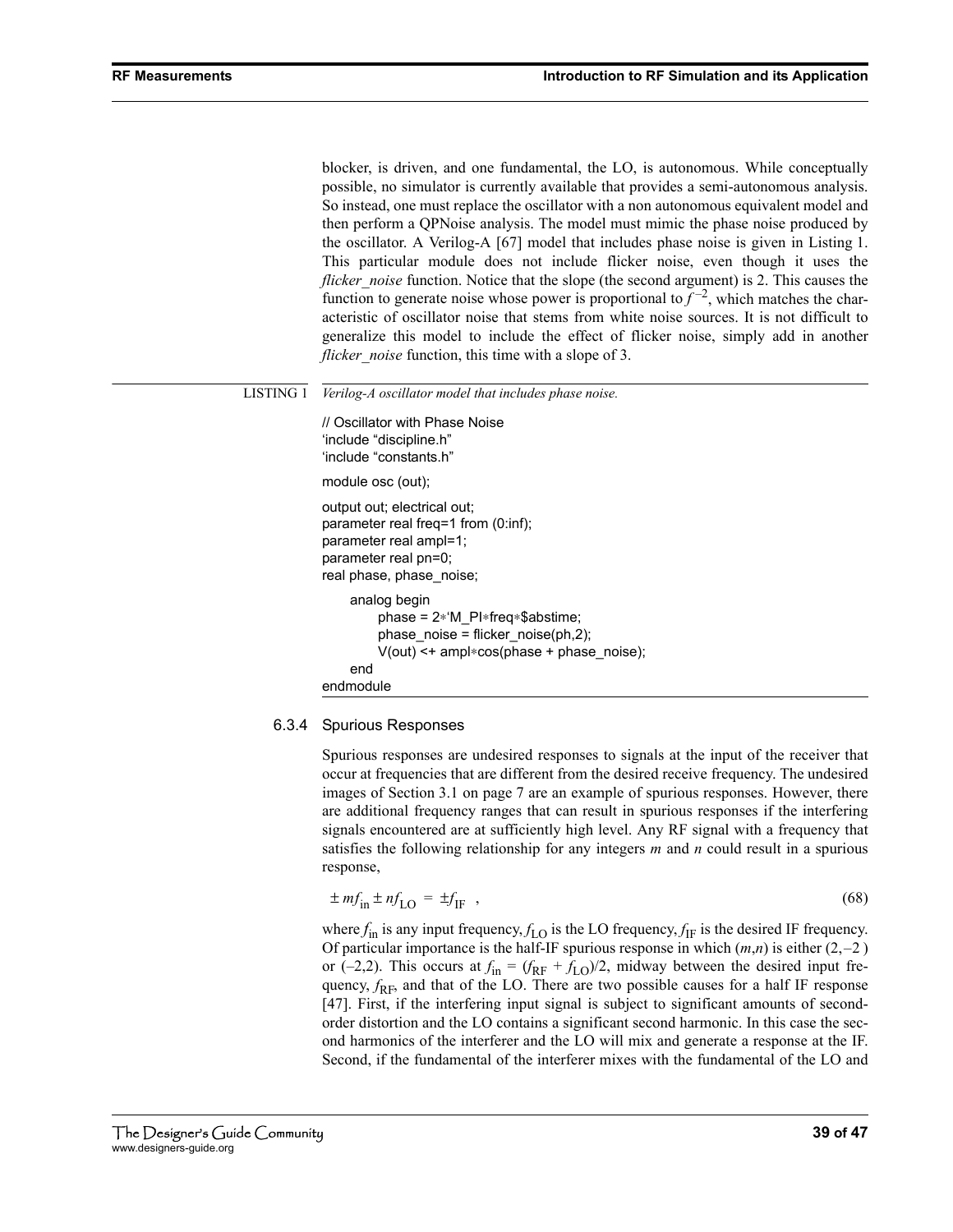the product, at  $f_{IF}/2$ , is subject to significant second order distortion. The half-IF response can be predicted from  $IP_2$  measurements [\[68\].](#page-46-4)

#### 6.3.5 Spectral Regrowth and ACPR

A very important issue when transmitting digitally modulated signals is adjacent channel power. A transmitter should only emit power in its designated channel. Any power emitted in adjacent channels can interfere with the proper operation of nearby receivers that are attempting to receive signals from distant transmitters. As such, transmitters have strict adjacent channel interference (ACI) or adjacent channel power (ACP) requirements that they must satisfy. The lowpass filters in the transmitter of Figure [2](#page-3-0) are designed to limit the bandwidth of the transmitted sequence. However, if the mixers or power amplifier are nonlinear, intermodulation distortion can cause the bandwidth to grow back, as shown in [Figure 3 on page 5](#page-4-0) and [Figure 17](#page-39-0).This effect is referred to as *spectral regrowth*. Unfortunately, this situation is difficult to quantify using simulation. Simple two-tone intermodulation tests are not representative of digitally modulated signals. Instead, the transmission of a long pseudorandom sequence of symbols is simulated. The output spectrum is calculated from a sequence that typically contains between 1k and 4k symbols. The adjacent channel power is then characterized with the adjacent channel power ratio, or *ACPR*,

$$
ACPR = \frac{P_{\text{adj}}}{P_{\text{in}}} \tag{69}
$$

where  $P_{\text{adj}}$  is the total power in the adjacent channel and  $P_{\text{in}}$  is the power in the desired channel.

<span id="page-39-0"></span>FIGURE 17 *Intermodulation distortion in a power amplifier spreads the bandwidth of the transmitted signal to the point where it can interfere with adjacent channels.*



The carrier frequencies are typically in the 1-5 GHz range and the symbols typically have a rate of 10-300 kHz. Such a simulation is clearly impractical for traditional transient analysis. Instead, the transient-envelope methods of [Section 4.3 on page 23](#page-22-0) are used. However, simulating a 1-4k symbol sequence still requires between 10k and 100k simulation points, each of which represents a harmonic balance or shooting method solve, and so even the transient-envelope methods are very expensive for this type of simulation, particularly for a circuit with more than just a few components.

An alternative to transient-envelope simulations is to extract a behavioral basebandequivalent table model of the transmitter using one of the large-signal steady-state methods described in [Section 4.1 on page 14](#page-13-0) [\[5\].](#page-42-14) Because the behavioral model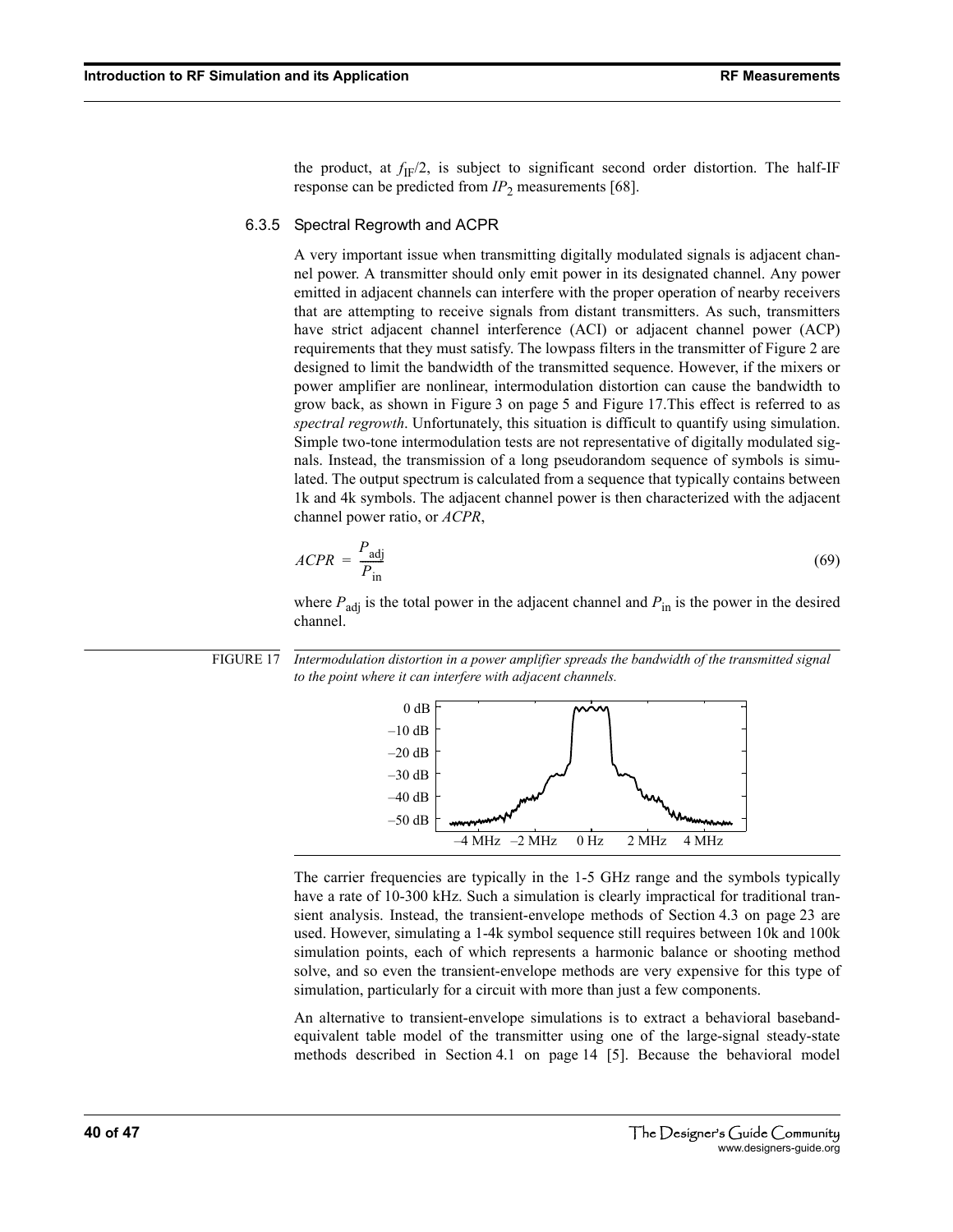abstracts away the carrier and unnecessary circuit details, the ACPR calculation step is fast regardless of circuit size or complexity.

In transmitter circuits the input baseband signal is usually well within the transmitter's bandwidth, so a memoryless model often suffices. This is important because it makes generating the behavioral models fairly easy. A table model is constructed by simply exercising the circuit over a range of input amplitudes and phases and computing the steady-state responses. This approach is accurate if the bandwidth of the circuit is wide compared with the bandwidth of the signal. Given the high carrier frequencies (1 GHz and above) and the low signal bandwidths (1.23 MHz for the relatively broadband IS-95 CDMA standard) this assumption is relatively safe. There is, however, one situation that will cause this assumption to be violated, if low frequency dynamics in either the power supply or the bias supply lines significantly affect the characteristics of the transmitter's signal path. It is easy to check for this situation using a periodic transfer function analysis. Simply apply a large periodic signal to represent an unmodulated carrier, and then perform the PXF analysis over a range of frequencies centered about the carrier. If the transfer functions are relatively constant over the signal bandwidth, it is appropriate to use a memoryless table model. Otherwise a more sophisticated model or a transientenvelope simulation is needed.

# 6.3.6 Triple Beats

The term triple-beat refers to three-tone, third-order intermodulation distortion. Threetone IMD involves terms of the form  $f_1 \pm f_2 \pm f_3$  where as the two-tone IMD discussed earlier involves terms of the form  $2f_1 \pm f_2$  and  $f_1 \pm 2f_2$ . Interference caused by triple beats is 6 dB higher than that caused by two-tone IMD [\[68\].](#page-46-4) Thus, if there are only three tones, one can determine the size of the triple beats rather simply from a two-tone IMD measurement. However, if the number of tones becomes large, the number of triple beats becomes very large. The number of triple beats generated is  $n(n-1)(n-2)/2$ , where *n* is the number of tones. Even for a moderate number of tones it becomes an arduous task to track the triple beats because of their numbers, which makes estimation of triplebeat interference using this approach difficult if not impossible when there are a large number of tones.

# 6.3.7 Multichannel Systems

In modern cellular phone systems, the handset transmitters are power controlled, so the power received at the basestation for each channel is roughly the same. The receivers used in cable tuners and repeaters and satellite communications also must operate properly in the presence of a multitude of large carriers. In this setting, distortion performance is often difficult to quantify because of the large number of intermodulation distortion products. If we consider only third-order nonlinearities, there are two types of intermodulation distortion of concern, two-tone IMD and three-tone IMD (triple-beats). If there are a large number of equally spaced and equally sized carriers then two-tone IMD is constant over the band while triple-beat distortion peaks in the middle of the band [\[68\]](#page-46-4). In addition, there are many more triple-beat products than two-tone products. These, combined with the triple-beats being twice as large as the two-tone products, results in triple-beat IMD limiting the dynamic range of multichannel systems more than two-tone IMD, particularly in the center of the band.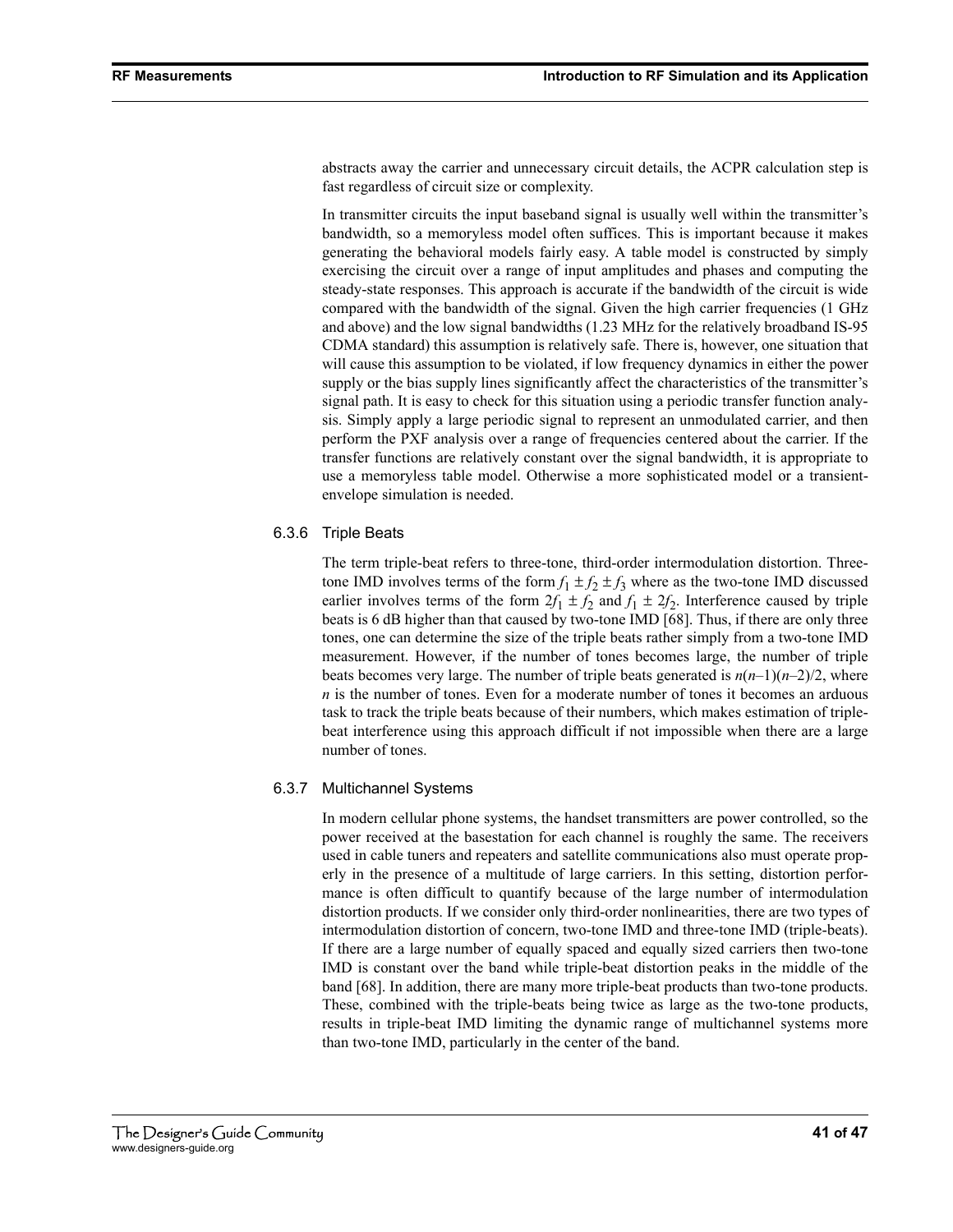Dynamic range of multichannel systems is characterized using a spurious-free dynamic range (SFDR) or noise-power ratio (NPR) measurement, which is illustrated in [Figure 18.](#page-41-2) This measurement mimics the situation where all channels are being received at their maximum level. The transmitter assigned to one channel near the middle of the band (where triple-beat distortion is at its highest) is then turned on and off. SFDR or NPR is the ratio of the power in that channel when the transmitter is on relative to the power when it is off. When the transmitter is off, the power in the channel is due to intermodulation distortion cause by the other channels. SFDR or NPR represents the dynamic range available in that channel.

<span id="page-41-2"></span>

In cable multichannel systems simple transient analysis is used to compute SFDR/NPR. However, in wireless multichannel systems the frequency of the lowest channel is much greater than the channel spacing and so transient-envelope methods would be used. However, as with ACPR, this can be a very expensive simulation, particularly if the carriers are modulated. And as with ACPR, there are many cases where the multichannel system being tested is broadband. In this case it is possible to generate a memoryless table model as before and efficiently evaluate the table model to predict SFDR/NPR. And again, PXF analysis can be used to verify the broadband assumption.

# **Acknowledgments**

I would like to thank the following people for the many enlightening conversations about RF simulation and RF circuits that contributed to this article: Joel Phillips, Jacob White, Manolis Terrovitis, Dan Feng, Keith Nabors, Jess Chen, Asad Abidi, Frank Carr, Kevin Gard, Geoff Dawe and Alper Demir.

# **6.4 If You Have Questions**

If you have questions about what you have just read, feel free to post them on the *Forum* section of *[The Designer's Guide Community](http://www.designers-guide.org)* website. Do so by going to *[www.designers](http://www.designers-guide.org/Forum)[guide.org/Forum](http://www.designers-guide.org/Forum)*.

# **References**

- <span id="page-41-0"></span>[1] A. Abidi. Radio frequency integrated circuits for portable communications. *Proceedings of the 1994 IEEE Custom Integrated Circuits Conference*, May 1994.
- <span id="page-41-1"></span>[2] T. Aprille and T. Trick. Steady-state analysis of nonlinear circuits with periodic inputs. *Proceedings of the IEEE*, vol. 60, no. 1, pp. 108-114, January 1972.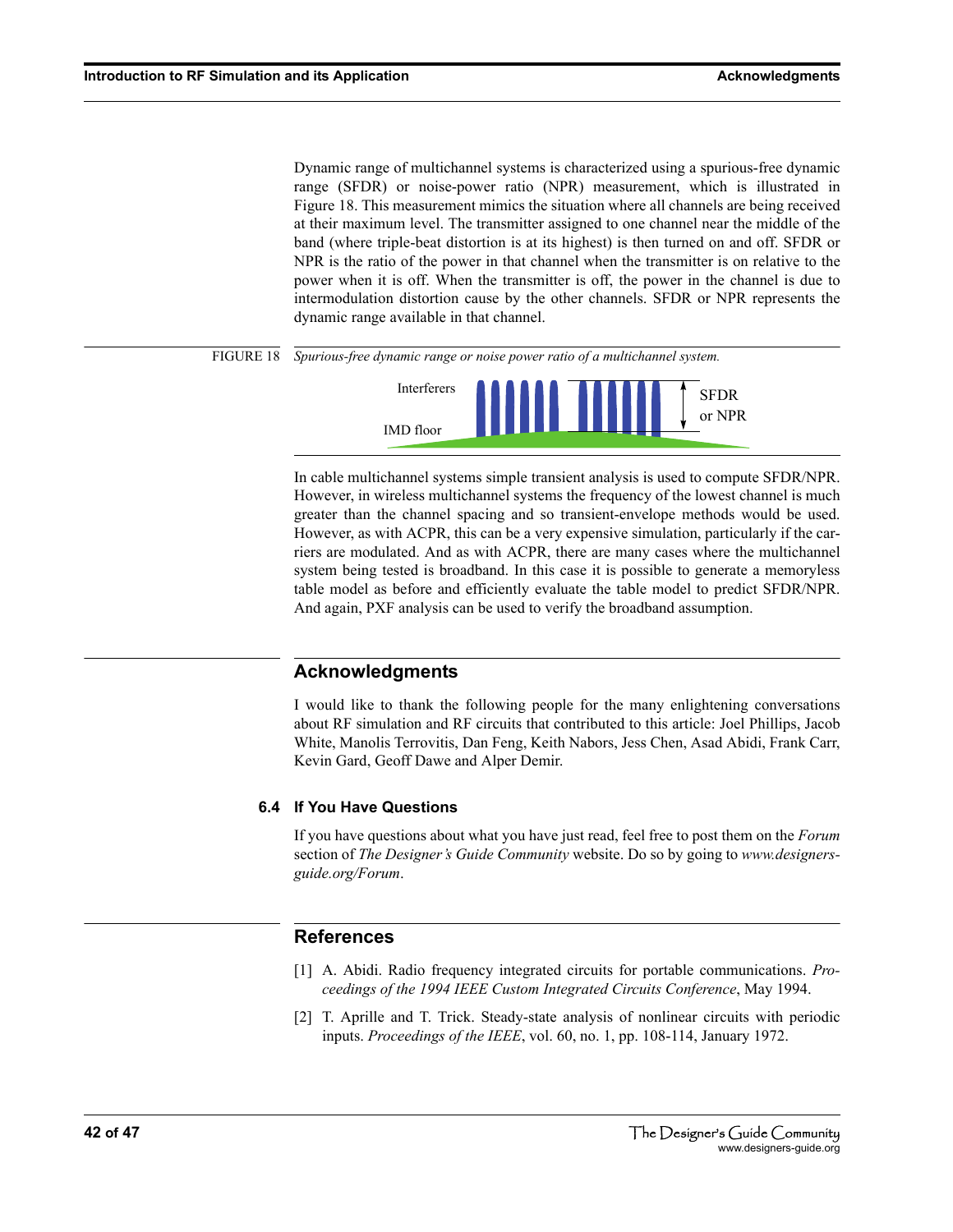- <span id="page-42-9"></span>[3] J. Bolstad and H. Keller. A multigrid continuation method for elliptic problems with folds. *SIAM Journal on Scientific and Statistical Computing*, vol. 7, no. 4, pp. 1081-1104, Oct. 1986.
- <span id="page-42-8"></span>[4] H. Brachtendorf, G. Welsch, R. Laur and A. Bunse-Gerstner. Numerical steady state analysis of electronic circuits driven by multi-tone signals. *Electrical Engineering*, Springer-Verlag, vol. 79, pp. 103-112, 1996.
- <span id="page-42-14"></span>[5] J. Chen, D. Feng, J. Phillips, and K. Kundert. Simulation and modeling of intermodulation distortion in communication circuits. *Proceedings of the 1999 IEEE Custom Integrated Circuits Conference*, May 1999.
- <span id="page-42-3"></span>[6] C. Coelho, J. Phillips, M. Silveira. Robust rational function approximation algorithm for model generation. *The 36th Design Automation Conference*, June 1999.
- <span id="page-42-11"></span>[7] G. Dawe, J.M. Mourant, and P. Brokaw. A 2.7V DECT RF transceiver with integrated VCO. *1997 IEEE International Solid-State Circuits Conference Digest of Technical Papers* and *Slide Supplement*. February 1997.
- <span id="page-42-1"></span>[8] A. Demir and A. Sangiovanni-Vincentelli. *Analysis and Simulation of Noise in Nonlinear Electronic Circuits and Systems*. Kluwer Academic Publishers, 1997.
- <span id="page-42-2"></span>[9] A. Demir, A. Mehrotra, and J. Roychowdhury. Phase noise in oscillators: a unifying theory and numerical methods for characterisation. *Proceedings of the 35th Design Automation Conference*, June 1998.
- <span id="page-42-10"></span>[10] A. Dutt and V. Rokhlin. Fast Fourier transforms for nonequispaced data. SIAM Journal of Scientific Computing, vol. 14, no. 6, Nov. 1993.
- <span id="page-42-4"></span>[11] P. Feldmann and R. Freund. Efficient linear circuit analysis by Padé Approximation via the Lanczos Process. *IEEE Transactions on Computer-Aided Design of Integrated Circuits and Systems*, vol. 14, no. 5, pp. 639-649, May 1995.
- <span id="page-42-7"></span>[12] P. Feldmann and J. Roychowdhury. Computation of circuit waveform envelopes using an efficient, matrix-decomposed harmonic balance algorithm. *IEEE International Conference on Computer-Aided Design: Digest of Technical Papers*, November 1996.
- <span id="page-42-5"></span>[13] D. Feng, J. Phillips, K. Nabors, K. Kundert, and J. White. Efficient computation of quasi-periodic circuit operating conditions via a mixed frequency/time approach. *The 36th Design Automation Conference*, June 1999.
- <span id="page-42-13"></span>[14] F. Gardner. *Phaselock Techniques*. John Wiley & Sons, 1979.
- <span id="page-42-12"></span>[15] W. Gardner. *Introduction to Random Processes: with Applications to Signals and Systems.* McGraw-Hill, 1989.
- <span id="page-42-0"></span>[16] P. Gray and R. Meyer. Future directions in silicon ICs for RF personal communications. *Proceedings of the 1995 IEEE Custom Integrated Circuits Conference*, May 1995.
- <span id="page-42-6"></span>[17] D. Held and A. Kerr. Conversion loss and noise of microwave and millimeter-wave mixers: part 1 — theory. *IEEE Transactions on Microwave Theory and Techniques*, vol. MTT-26, no. 2, pp. 49-55, February 1978.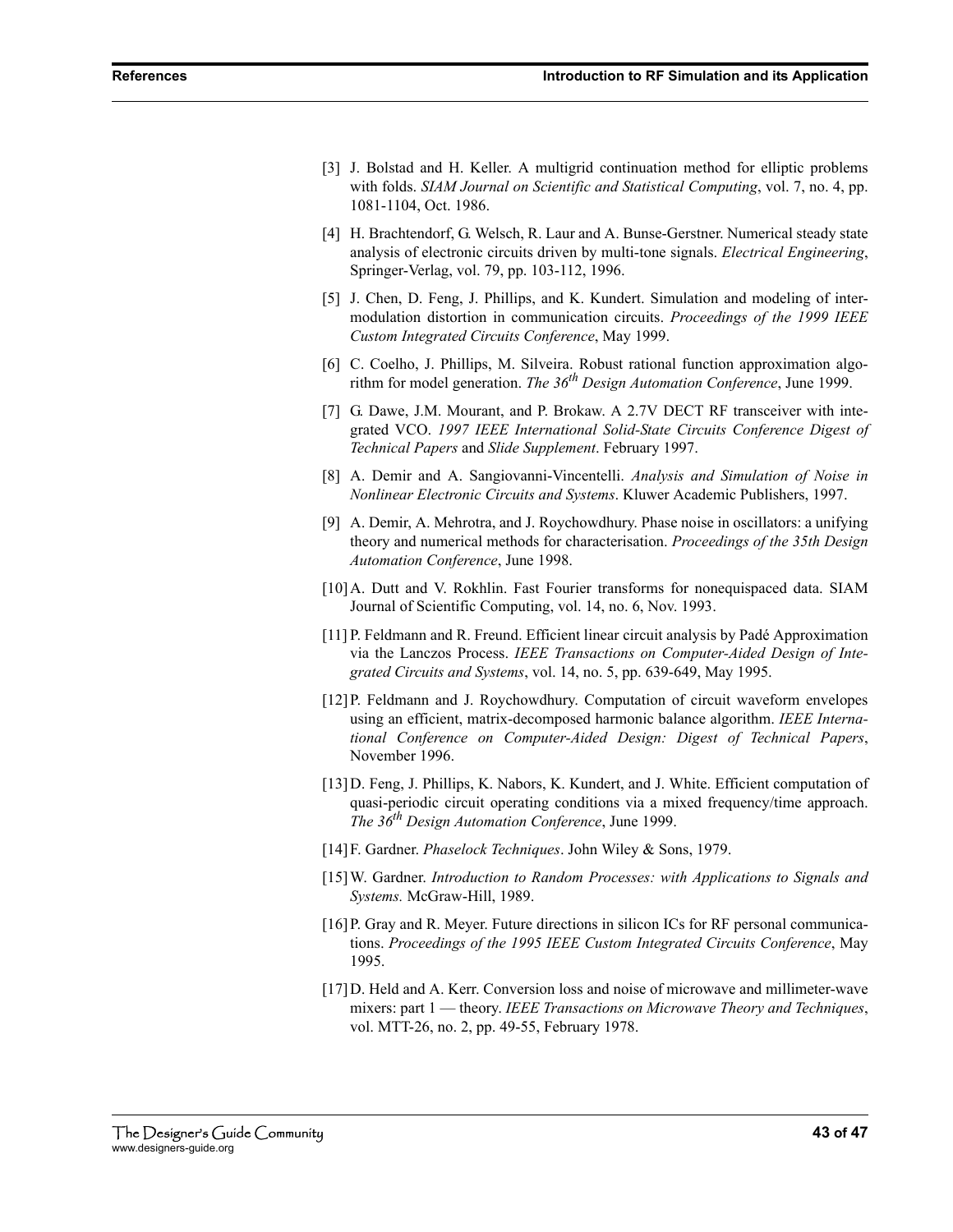- <span id="page-43-8"></span>[18] D. Hente and R. Jansen. Frequency-domain continuation method for the analysis and stability investigation of nonlinear microwave circuits. *IEE Proceedings*, part H, vol. 133, no. 5, pp. 351–362, October 1986.
- <span id="page-43-4"></span>[19] X. Jin, J.-J. Ou, C.-H. Chen, W. Liu; M. J. Deen, P. R. Gray, C. Hu. An effective gate resistance model for CMOS RF and noise modeling. *IEDM '98 Technical Digest*, pp. 961-964, Dec. 1998
- <span id="page-43-3"></span>[20] S. Kapur, D. Long and J. Roychowdhury. Efficient time-domain simulation of frequency-dependent elements. *IEEE/ACM International Conference on Computer-Aided Design: Digest of Technical Papers*, November 1996.
- <span id="page-43-1"></span>[21] F. Käertner. Determination of the correlation spectrum of oscillators with low noise. *IEEE Transactions on Microwave Theory and Techniques*, vol. 37, no. 1, pp. 90- 101, Jan. 1989.
- <span id="page-43-2"></span>[22] F. Käertner. Analysis of white and  $f^a$  noise in oscillators. *International Journal of Circuit Theory and Applications*, vol. 18, pp. 485-519, 1990.
- <span id="page-43-5"></span>[23] F. Käertner. Noise in oscillating systems. *Proceedings of the Integrated Nonlinear Microwave and Millimeter Wave Circuits Conference*, 1992.
- <span id="page-43-10"></span>[24] A. Kerr. Noise and loss in balanced and subharmonically pumped mixers: part 1 theory. *IEEE Transactions on Microwave Theory and Techniques*, vol. MTT-27, no. 12, pp. 938-950, December 1979.
- <span id="page-43-11"></span>[25] [K. Kundert, J. White and A. Sangiovanni-Vincentelli. An envelope-following](https://kenkundert.com/docs/iccad88.pdf) [method for the efficient transient simulation of switching power and filter circuits.](https://kenkundert.com/docs/iccad88.pdf) *IEEE International Conference on Computer-Aided Design: Digest of Technical Papers*, November 1988.
- <span id="page-43-9"></span>[26] [K. Kundert, J. White and A. Sangiovanni-Vincentelli. A mixed frequency-time](https://kenkundert.com/docs/jssc89.pdf) [approach for distortion analysis of switching filter circuits.](https://kenkundert.com/docs/jssc89.pdf) *IEEE Journal of Solid-State Circuits*, vol. 24, no. 2, pp. 443-451, April 1989.
- <span id="page-43-7"></span>[27] K. Kundert, J. White and A. Sangiovanni-Vincentelli. *Steady-State Methods for Simulating Analog and Microwave Circuits.* Kluwer Academic Publishers, 1990.
- <span id="page-43-0"></span>[28] [K. Kundert. Simulation Methods for RF Integrated Circuits.](https://kenkundert.com/docs/iccad97.pdf) *IEEE ICCAD-97 International Conference on Computer-Aided Design*, November 1997.
- <span id="page-43-14"></span>[29] K. Kundert. Modeling and simulation of jitter in phase-locked loops. In *Analog Circuit Design: RF Analog-to-Digital Converters; Sensor and Actuator Interfaces; Low-Noise Oscillators, PLLs and Synthesizers*, Rudy J. van de Plassche, Johan H. Huijsing, Willy M.C. Sansen, Kluwer Academic Publishers, November 1997.
- <span id="page-43-13"></span>[30] [K. Kundert. Predicting the phase noise and jitter of PLL-based frequency synthesiz](https://designers-guide.org/analysis/PLLnoise+jitter.pdf)[ers. Available from](https://designers-guide.org/analysis/PLLnoise+jitter.pdf) *[www.designers-guide.org/analysis](https://www.designers-guide.org/analysis)*.
- <span id="page-43-15"></span>[31] [K. Kundert. Accurate and rapid measurement of](https://designers-guide.org/analysis/intercept-point.pdf)  $IP_2$  and  $IP_3$ . In *www.designers[guide.org/analysis](https://www.designers-guide.org/analysis)*.
- <span id="page-43-12"></span>[32] [K. Kundert. Noise in mixers, oscillators, samplers, and logic: an introduction to](https://designers-guide.org/theory/cyclo-paper.pdf) [cyclostationary noise. In](https://designers-guide.org/theory/cyclo-paper.pdf) *[www.designers-guide.org/theory](https://www.designers-guide.org/theory)*.
- <span id="page-43-6"></span>[33] D. Long, R. Melville, K. Ashby and B. Horton. Full-chip harmonic balance. *Proceedings of the IEEE Custom Integrated Circuits Conference*, May 1997.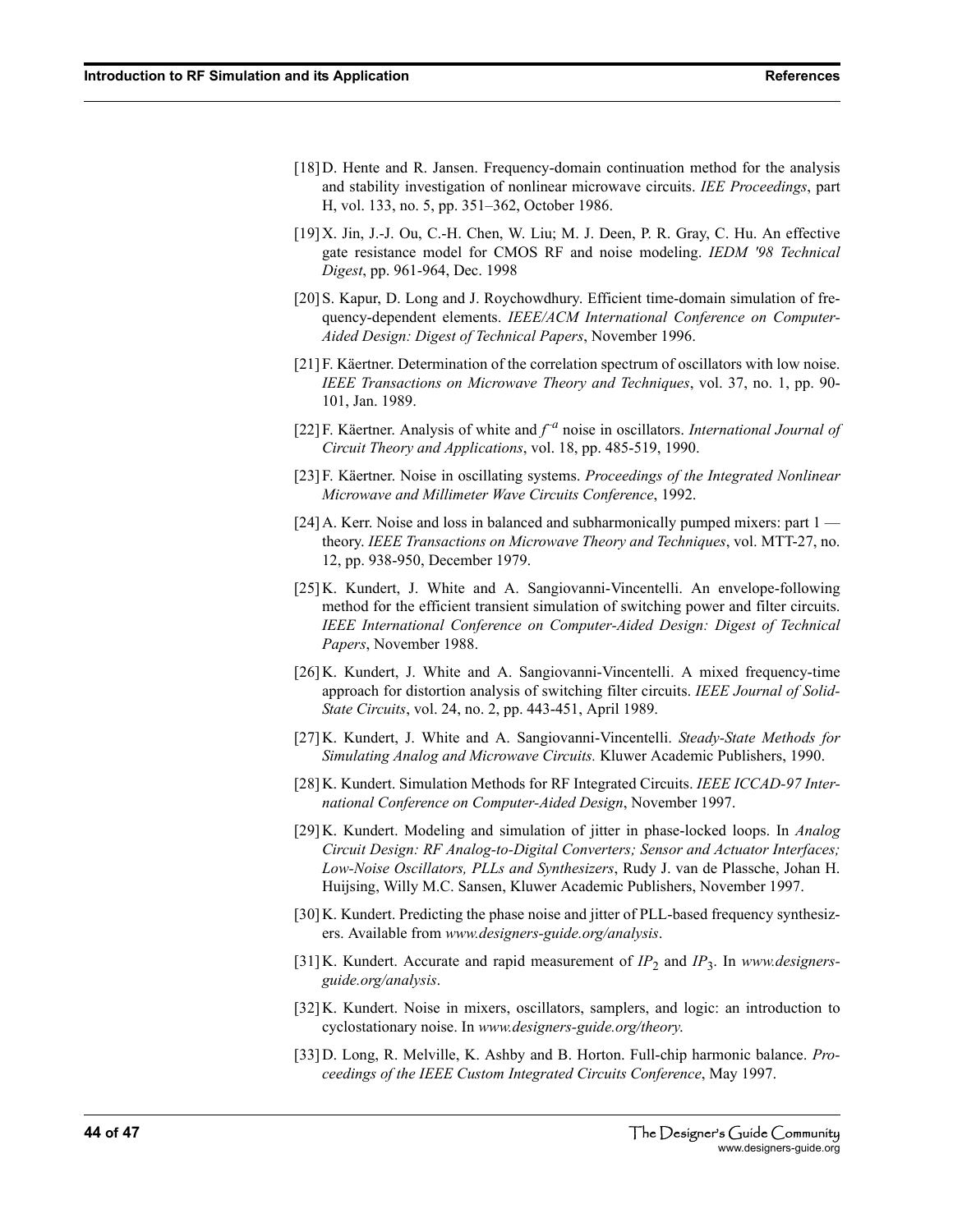- <span id="page-44-9"></span>[34] S. Maas. *Nonlinear Microwave Circuits*. Artech House, 1988.
- <span id="page-44-5"></span>[35] S. Martin, G.P. Li, H. Guan, S. D'Souza, M. Matloubian, G. Claudius, C. Compton. BSIM3 based RTS and 1/*f* noise models suitable for circuit simulators. *IEDM '98 Technical Digest*, pp. 851-884, Dec. 1998
- <span id="page-44-6"></span>[36] R. Melville, P. Feldmann and J. Roychowdhury. Efficient multi-tone distortion analysis of analog integrated circuits. *Proceedings of the IEEE Custom Integrated Circuits Conference*, May 1995.
- <span id="page-44-14"></span>[37] R. Meyer, W. Mack, and J. Hageraats. A 2.5GHz BiCMOS transceiver for wireless LAN. *1997 IEEE International Solid-State Circuits Conference Digest of Technical Papers* and *Slide Supplement*. February 1997.
- <span id="page-44-3"></span>[38] K. Nabors, T. Fang, H. Chang, K. Kundert, and J. White. Lumped interconnect models via Gaussian quadrature. *Proceedings of the 34th Design Automation Conference*, June 1997.
- <span id="page-44-7"></span>[39] M. Nakhla and J. Vlach. A piecewise harmonic balance technique for determination of periodic response of nonlinear systems. I*EEE Transactions of Circuits and Systems*. vol. CAS-23, no. 2, pp. 85-91, February 1976.
- <span id="page-44-12"></span>[40] O. Nastov, J. White. Grid Selection Strategies for Time-Mapped Harmonic Balance Simulation of Circuits with Rapid Transitions. *Proceedings of the 1999 IEEE Custom Integrated Circuits Conference*, May 1999.
- <span id="page-44-10"></span>[41] E. Ngoya and R. Larcheveque. Envelop (sic) transient analysis: a new method for the transient and steady state analysis of microwave communication circuits and systems. *IEEE Microwave Theory and Techniques Symposium Digest* (MTTS), pp. 1365-1368, June 1996.
- <span id="page-44-8"></span>[42] M. Okumura, T. Sugawara and H. Tanimoto. An efficient small signal frequency analysis method for nonlinear circuits with two frequency excitations. *IEEE Transactions of Computer-Aided Design of Integrated Circuits and Systems*, vol. 9, no. 3, pp. 225-235, March 1990.
- <span id="page-44-2"></span>[43] M. Okumura, H. Tanimoto, T, Itakura and T. Sugawara. Numerical noise analysis for nonlinear circuits with a periodic large signal excitation including cyclostationary noise sources. *IEEE Transactions on Circuits and Systems — I. Fundamental Theory and Applications*, vol. 40, no. 9, pp. 581-590, September 1993.
- <span id="page-44-11"></span>[44] L. Petzold. An efficient numerical method for highly oscillatory ordinary differential equations. *SIAM Journal of Numerical Analysis*, vol. 18, no. 3, pp. 455-479, June 1981.
- <span id="page-44-4"></span>[45] J. Phillips, E. Chiprout and D. Ling. Efficient full-wave electromagnetic analysis via model-order reduction of fast integral transforms. *Proceedings of the 33nd Design Automation Conference*, June 1996.
- <span id="page-44-13"></span>[46] B. Razavi. A study of phase noise in CMOS oscillators. *IEEE Journal of Solid-State Circuits*, vol. 31, no. 3, pp. 331-343, March 1996.
- <span id="page-44-0"></span>[47] B. Razavi. *RF Microelectronics.* Prentice Hall, 1998.
- <span id="page-44-1"></span>[48] B. Razavi. RF IC design challenges. *Proceedings of the 35th Design Automation Conference*, June 1998.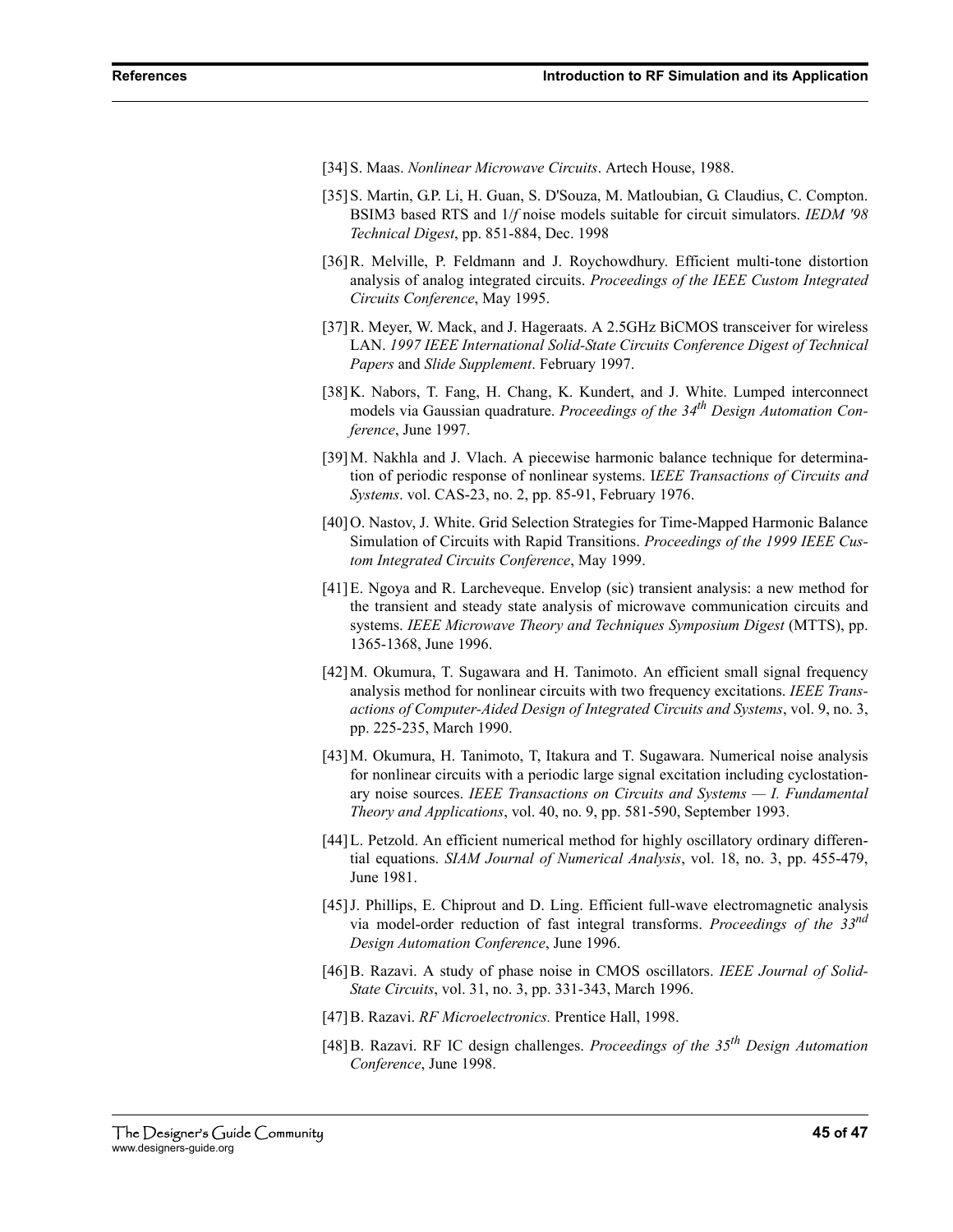- [49] G. Rhyne, M. Steer and B. Bates. Frequency-domain nonlinear circuit analysis using generalized power series. *IEEE Transactions on Microwave Theory and Techniques*, vol. 36, no. 2, pp. 717-720, February 1988.
- <span id="page-45-7"></span>[50] V. Rizzoli and A. Neri. State of the art and present trends in nonlinear microwave CAD techniques. *IEEE Transactions on Microwave Theory and Techniques*, vol. 36, no. 2, pp. 343-365, February 1988.
- <span id="page-45-10"></span>[51] V. Rizzoli, A. Neri and F. Mastri. A modulation-oriented piecewise harmonic-balance technique suitable for transient analysis and digitally modulated signals. *Proc. 26th Microwave Conf.*, Prague, pp. 546-550, Sept. 1996.
- <span id="page-45-8"></span>[52] V. Rizzoli, C. Cechetti, A. Lipparini and F. Mastri. General-purpose harmonic balance analysis of nonlinear microwave circuits under multitone excitation. *IEEE Transactions on Microwave Theory and Techniques*, vol. 36, no. 12, pp. 1650– 1660, December 1988.
- <span id="page-45-12"></span>[53] W. Robins. *Phase Noise in Signal Sources (Theory and Application).* IEE Telecommunications Series, 1996.
- <span id="page-45-11"></span>[54] J. Roychowdhury. Efficient methods for simulating highly nonlinear multi-rate circuits. *Proceedings of the 34th Design Automation Conference*, June 1997.
- <span id="page-45-1"></span>[55] J. Roychowdhury, D. Long and P. Feldmann. Cyclostationary noise analysis of large RF circuits with multi-tone excitations. *Journal of Solid-State Circuits*, March 1998.
- <span id="page-45-13"></span>[56] C. Samori, A. Lacaita, F. Villa, and F. Zappa. Spectrum folding and phase noise in LC tuned oscillators. *IEEE Transactions on Circuits and Systems–II: Analog and Digital Signal Processing*, vol. 45, no. 7, pp. 781-790, July 1998.
- <span id="page-45-2"></span>[57] J. Schutt-Aine and R. Mittra. Scattering parameter transient analysis of transmission lines loaded with nonlinear terminations. *IEEE Transactions on Microwave Theory and Techniques*, vol. MTT-36, no. 3, pp. 529-536, March 1988.
- <span id="page-45-9"></span>[58] D. Sharrit. New method of analysis of communication systems. *MTTS'96 WMFA: Nonlinear CAD Workshop*, June 1996.
- <span id="page-45-3"></span>[59] M. Silveira, I. El-Fadel, J. White, M. Chilukuri, and K. Kundert. Efficient frequency-domain modeling and circuit simulation of transmission lines. *IEEE Transactions on Components, Packaging, and Manufacturing Technology — Part B: Advanced Packaging*, vol. 17, no. 4, pp. 505-513, Nov. 1994.
- <span id="page-45-4"></span>[60] J. Stewart, The power spectrum of a carrier frequency modulated by Gaussian noise. *Proceedings of the IRE*, vol. 42, no. 10, pp. 1539-1542, October 1954.
- <span id="page-45-5"></span>[61] R. Telichevesky, K. Kundert and J. White. Efficient steady-state analysis based on matrix-free Krylov-subspace methods. *Proceedings of the 32nd Design Automation Conference*, June 1995.
- <span id="page-45-0"></span>[62] R. Telichevesky, K. Kundert and J. White. Receiver characterization using periodic small-signal analysis. *Proceedings of the IEEE Custom Integrated Circuits Conference*, May 1996.
- <span id="page-45-6"></span>[63] R. Telichevesky, K. Kundert, I. El-Fadel and J. White. Fast simulation algorithms for RF circuits. *Proceedings of the 1996 IEEE Custom Integrated Circuits Conference*, May 1996.